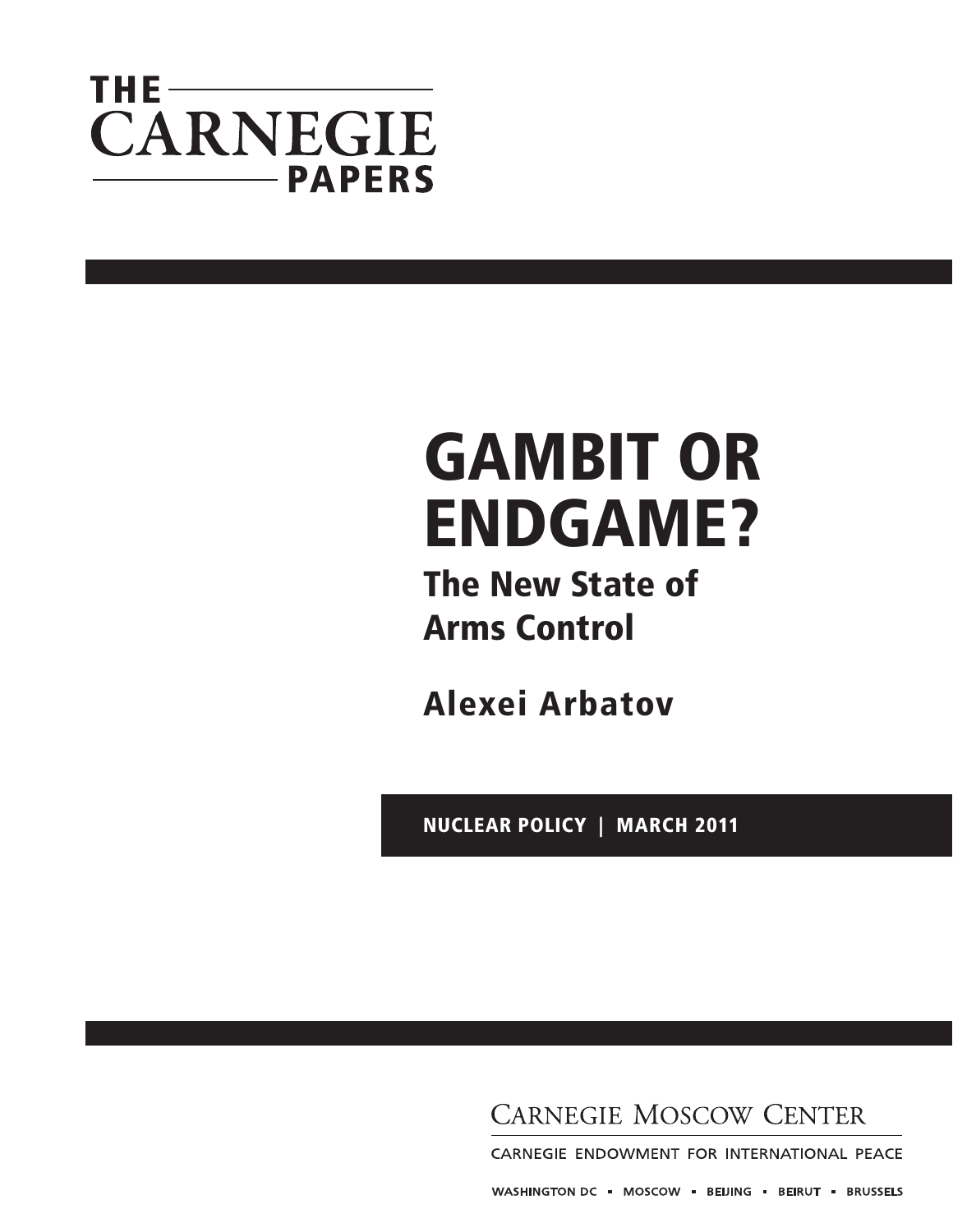© 2011 Carnegie Endowment for International Peace. All rights reserved.

The Carnegie Endowment does not take institutional positions on public policy issues; the views represented here are the author's own and do not necessarily reflect the views of the Endowment, its staff, or its trustees.

No part of this publication may be reproduced or transmitted in any form or by any means without permission in writing from the Carnegie Endowment. Please direct inquiries to:

Carnegie Endowment for International Peace Publications Department 1779 Massachusetts Avenue, NW Washington, D.C. 20036 Tel. +1 202 483 7600 Fax: +1 202 483 1840 www.CarnegieEndowment.org

This publication can be downloaded at no cost at www.CarnegieEndowment.org/pubs.

The charts and graphs in this paper were created by Peter Topychkanov, Nonproliferation Program Coordinator, Carnegie Moscow Center.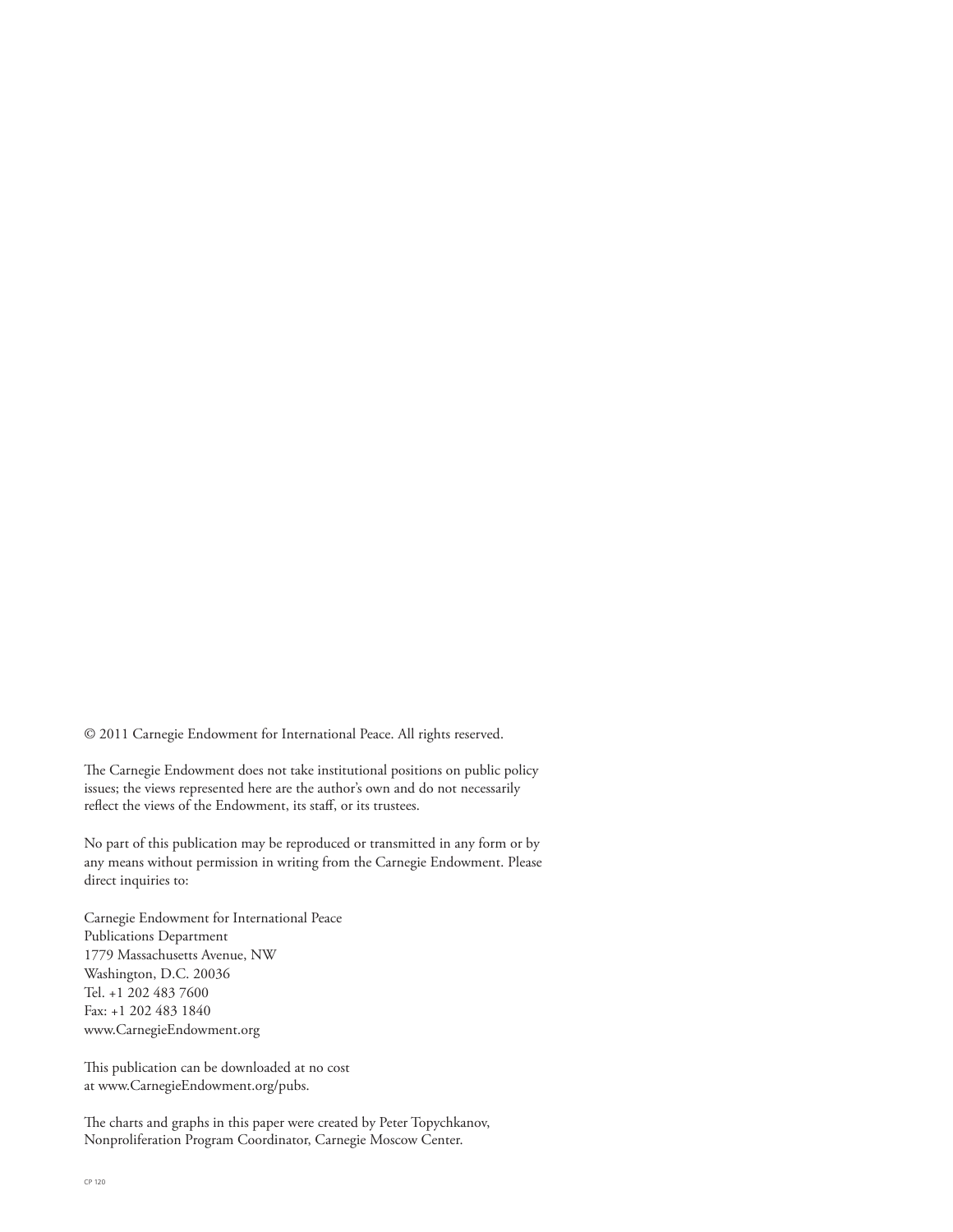## **Contents**

| <b>Summary</b>                                                                | 1                        |
|-------------------------------------------------------------------------------|--------------------------|
| <b>Gambit or Endgame?</b>                                                     | 3                        |
| <b>Nuclear Doctrines and Strategic Concepts</b>                               | 3                        |
| <b>Russian Federation</b><br>The United States<br>Comparing nuclear doctrines | $\overline{4}$<br>7<br>8 |
| <b>New START-Unique Features and Paradoxes</b>                                | 11                       |
| <b>Strategic Offensive Forces Dynamics</b>                                    | 13                       |
| <b>Missile Defense Controversy</b>                                            | 17                       |
| <b>Conventional Strategic Weapons</b>                                         | 19                       |
| <b>Dealing With Conventional Strategic Arms</b>                               | 23                       |
| <b>Joint Defense Options</b>                                                  | 24                       |
| <b>Non-Strategic Nuclear Weapons</b>                                          | 26                       |
| The subject of discussion                                                     | 27                       |
| Non-strategic nuclear weapons of the United States and Russia                 | 28                       |
| Russian and U.S. strategic priorities                                         | 30                       |
| Conditions and options for negotiating<br>tactical nuclear weapons            | 31                       |
| <b>Conclusion</b>                                                             | 34                       |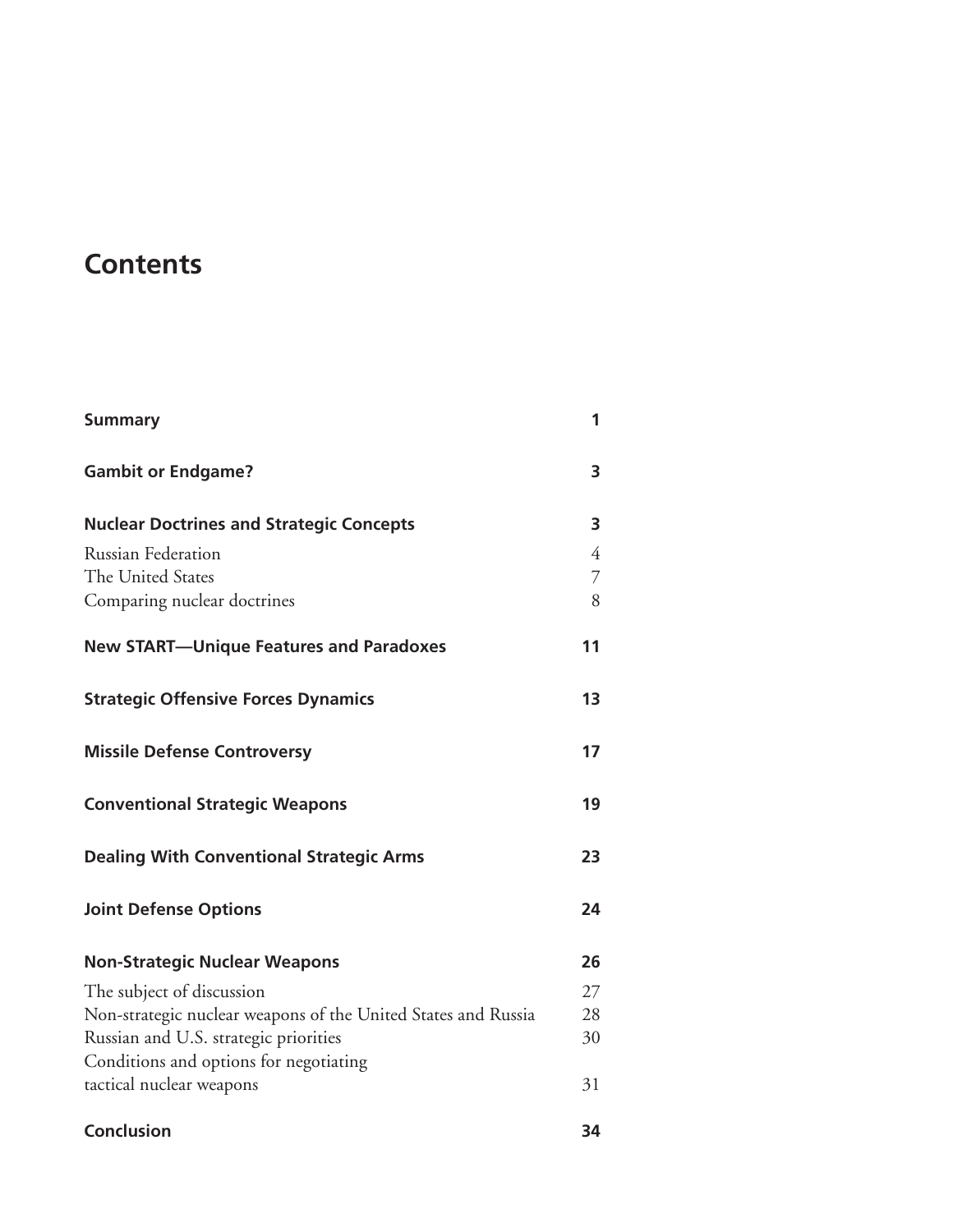| <b>Notes</b>                  | 37 |
|-------------------------------|----|
| <b>About the Author</b>       | 43 |
| <b>Carnegie Moscow Center</b> | 44 |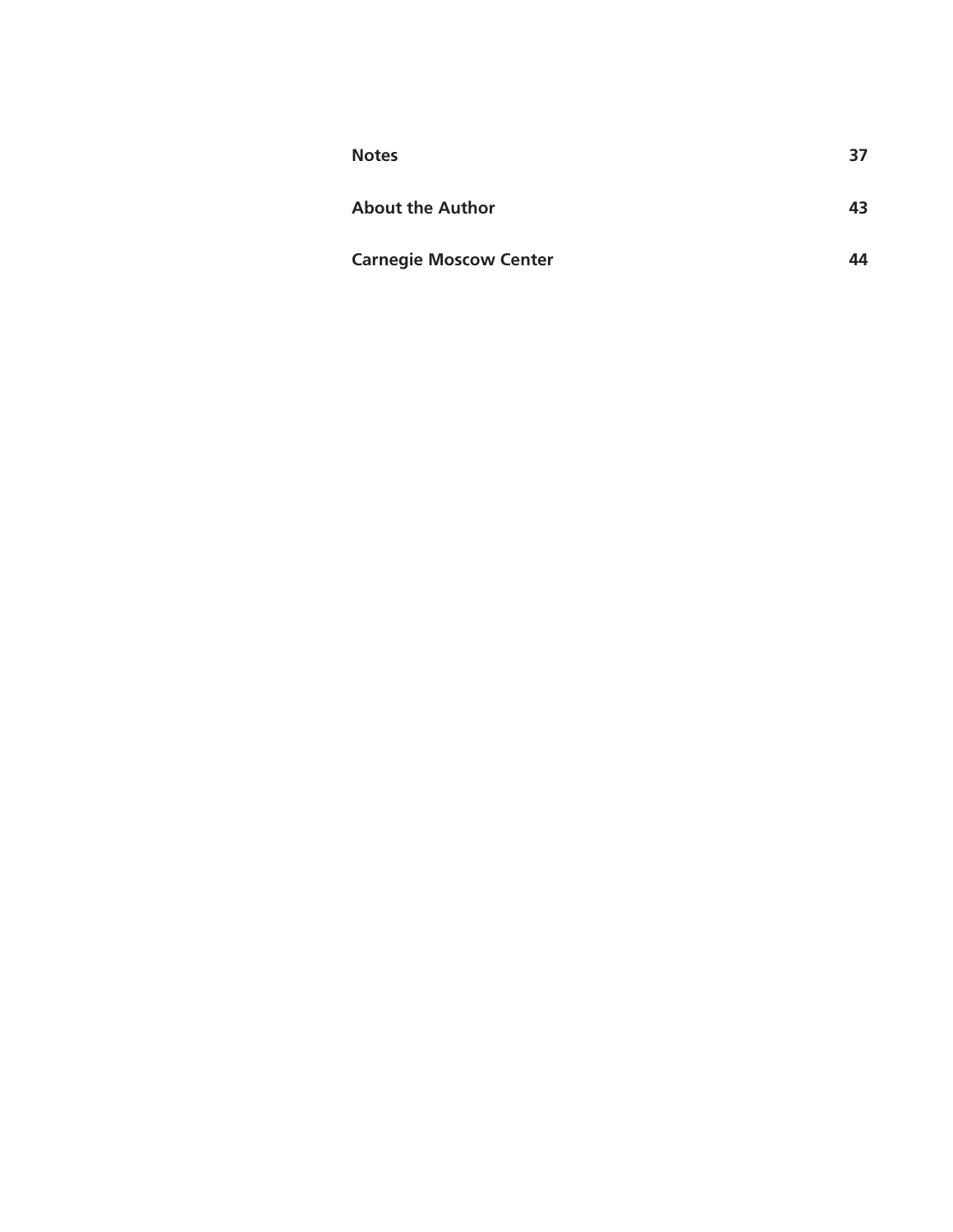### **Summary**

The pursuit of nuclear arms control has enjoyed something of a renaissance recently, with the signing of the New Strategic Arms Reduction Treaty (New START) in spring 2010 in Prague. Whether that momentum will dissipate after New START or lead to further nuclear arms control agreements depends on several factors:

- 1. **The new U.S. and Russian nuclear doctrines.** While there is always some distance between a state's declared policy and that policy's implementation, both documents show that, behind their more ambitious disarmament rhetoric, the United States and Russia maintain conservative nuclear policies that make radical nuclear disarmament unlikely to say nothing of a nuclear-weapon-free world.
- 2. **The peculiarities of the recently signed and ratified New START agreement.** Among these are the modest cuts stipulated by the treaty relative to its predecessors; the acrimonious ratification debates in both the U.S. and Russian legislatures; and the dim prospects for a follow-on agreement (in sharp contrast to the mood prevailing after past START agreements).
- 3. **The dynamics of obsolescence and modernization of U.S. and Russian strategic offensive forces.** The United States should have little problem cutting its forces to get below New START's limits. Russia, however, will have problems, not in reducing its numbers, but in raising them to treaty ceilings, due to their removal of obsolete weapons from service and slow deployment of new systems. Either Russia can negotiate a New START follow-on treaty with even lower ceilings or it can accelerate the development and deployment of new systems. While the former is obviously a more attractive alternative, it would require the United States and Russia to resolve many thorny arms control issues, such as ballistic missile defense, conventional strategic weapons, and tactical nuclear weapons.
- 4. **Ballistic missile defense.** President Obama's decision to modify the Bush administration's ballistic missile defense plans in Central Europe opened the way for New START and eased Russian concerns, even if they could never have been allayed entirely. Moscow believes that U.S.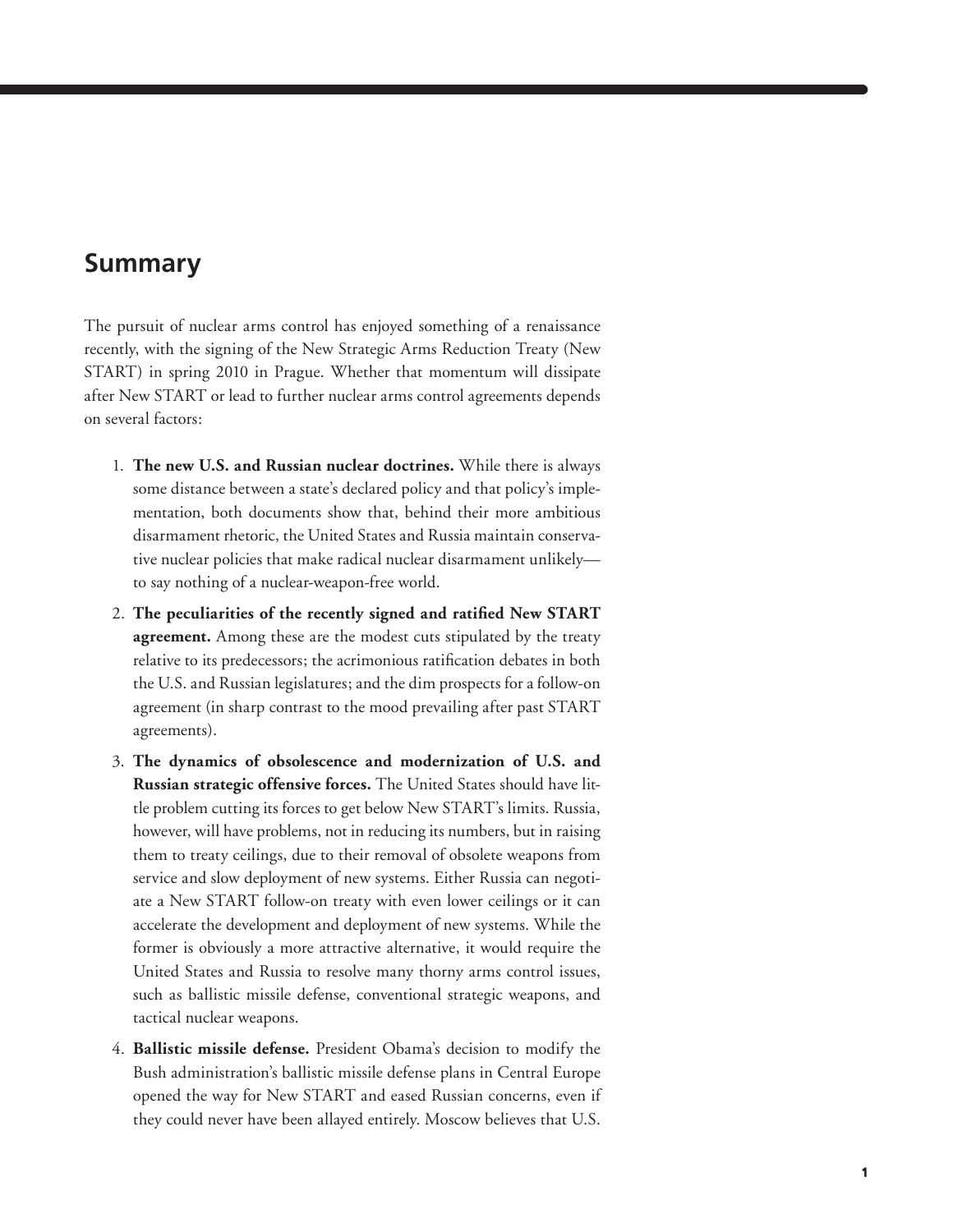ballistic missile defense programs are ultimately designed to degrade Russia's nuclear deterrent, and it is far from clear that U.S. proposals to jointly develop such capabilities with Russia would allay those concerns—or that the idea even makes any sense.

- 5. **Russia's perceptions of U.S.** *conventional strategic* **weapons.**  Russian officials are especially concerned about the U.S. Prompt Global Strike concept and do not trust American assurances that such capabilities are only directed at terrorists and rogue states. There has already been some progress made in dealing with these weapons in negotiations, and future progress on this issue will likely depend on legal agreements and confidence-building measures to scale U.S. capabilities in ways that would threaten Russia's (or China's) strategic deterrent.
- 6. **Joint development of ballistic missile defenses with Russia.** This issue could seriously complicate Washington's and Moscow's strategic relations with China and India. Officials on both sides would do well to start small and proceed step-by-step, using incremental successes to build the momentum necessary to work through more difficult issues.
- 7. **Non-strategic—that is, tactical—nuclear weapons.** During the Cold War, the United States and Europe relied on tactical nuclear weapons to counterbalance Warsaw Pact superiority in conventional forces in Europe; today, the situation is reversed, with Moscow relying on tactical nuclear weapons as a counterbalance not only to NATO conventional superiority but also to U.S. strategic nuclear superiority and long-range precision-guided weapons. No one now knows which weapons systems should be categorized as non-strategic, and how limits across regions could be accounted for and verified. In addition, reviving the moribund Conventional Forces in Europe (CFE) Treaty is essential to dealing with the issue of tactical nuclear weapons.

Working through these complicated factors will require painstaking effort by U.S. and Russian diplomats and experts. They will have to move past not just Cold War habits and prejudices but also the mistakes and misunderstandings of the past two decades of post–Cold War history. Commitment to this task will determine whether New START goes down in history as a mere gambit or as the first step of an endgame for U.S.-Russian security competition.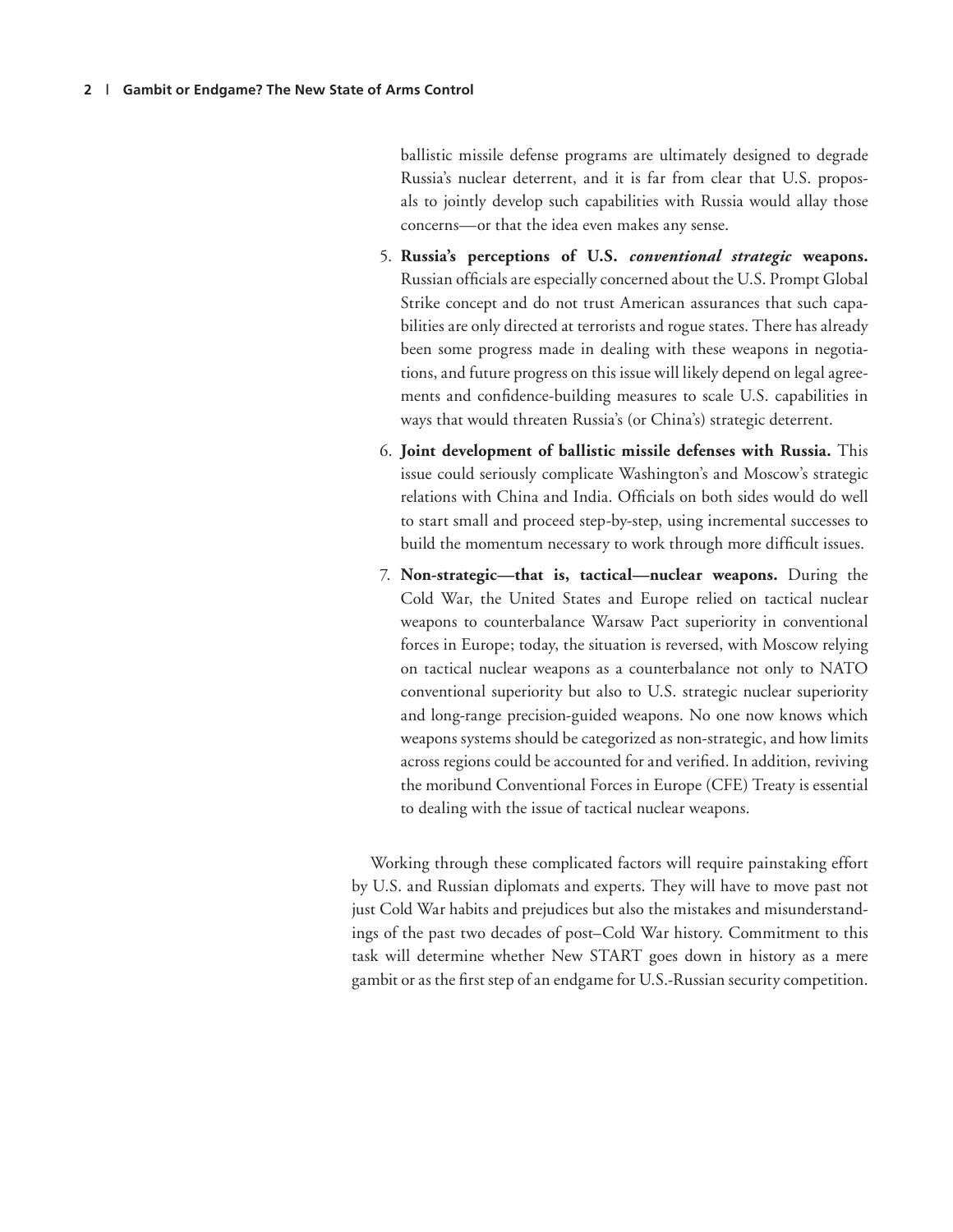## **Gambit or Endgame?**

Coming after ten years of stagnation and disintegration, the past two years have been reinvigorating for nuclear disarmament and nonproliferation. The four heralds of this disarmament renaissance, George P. Shultz, William J. Perry, Henry A. Kissinger, and Sam A. Nunn, set things in motion with a now celebrated op-ed in the *Wall Street Journal* in January 2007.<sup>1</sup> After a prolonged period of deliberation, four Russian wise men joined the American tetrad and further developed their initiative in an article in October 2010.<sup>2</sup> President Barack Obama's Prague speech in the spring of 2009 called for taking concrete steps toward a world free of nuclear weapons, and a short while later Russian President Dmitri Medvedev also took up that call.<sup>3</sup> A year later, the two leaders signed New START—once again, in Prague. This treaty was in short order followed by the 47-state Nuclear Security Summit in Washington, the Non-Proliferation Treaty (NPT) Review Conference in New York, the Lisbon NATO Summit Declaration, and finally the ratification of New START by the U.S. Senate in December 2010 and the Russian Federal Assembly in January 2011. Concurrent with these events, the United States and Russia have

made several noteworthy changes in their nuclear doctrines and weapon programs.

The disarmament process, to be sure, remains controversial and there are many potential pitfalls. But the achievements of the past two years have set the stage for a new phase in nuclear policy that will significantly shape international security as a whole. Some critics, of course, still seem to believe that the Cold War never ended (witness the ratifi**The achievements of the past two years have set the stage for a new phase in nuclear policy that will significantly shape international security as a whole.**

cation debates in the U.S. and Russian legislatures), but for all the heat these debates generated, the past decade has shown us that dismissing differences and disagreements doesn't generate any light, and indeed only deepens mutual mistrust and hostility.

#### **Nuclear Doctrines and Strategic Concepts**

Measured against expectations and early statements by government officials, the new Russian Military Doctrine of February 2010 and the U.S. Nuclear Posture Review of April 2010 were a source of several welcome surprises, as well as some disappointments. Generally, any state's military doctrine, even its nuclear aspects, is written for both domestic and foreign audiences. The relative importance of domestic and foreign policy goals—as well as the gap between policy as it is declared and policy as it is implemented—varies from state to state. Whereas the Russian Military Doctrine focused on broader military theory and posture along with some operational details, the U.S. Nuclear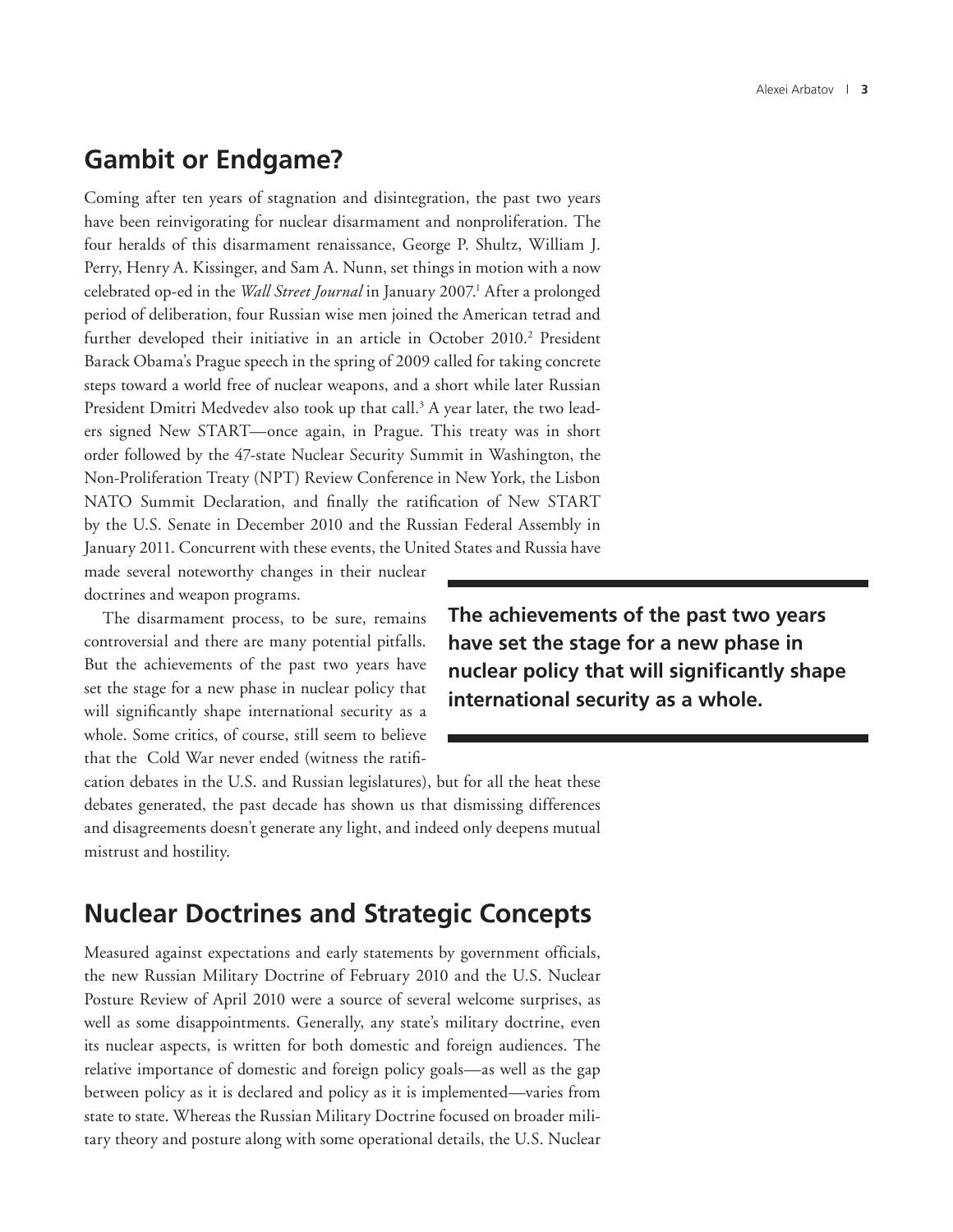Posture Review focused more intently on nuclear issues, including U.S. declaratory policy and deployment details. To judge these efforts in the simplest terms possible, the Russian Military Doctrine was not quite as bad as predicted and the U.S. Nuclear Posture Review was not nearly as good as expected.

#### **Russian Federation**

The new Military Doctrine of the Russian Federation, approved by President Medvedev on February 5, 2010, postulates that, although a large-scale nuclear or conventional war against Russia is not as likely today as it was in the past, certain types of military dangers are increasing. These include, "attempts to assign global functions to NATO military potential" in violation of international law

#### **Main External Military Dangers**

- a) the desire to endow the military potential of the North Atlantic Treaty Organization (NATO) with global functions carried out in violation of the norms of international law and to move the military infrastructure of NATO member countries closer to the borders of the Russian Federation, including by expanding the alliance;
- b) the attempts to destabilize the situation in individual states and regions and to undermine strategic stability;
- c) the deployment (buildup) of armed forces of foreign states (groups of states) on the territories of states contiguous with the Russian Federation and its allies and in adjacent waters;
- d) creation and deployment of strategic missile defense systems undermining global stability and violating the established balance of forces in the nuclear-missile sphere, the militarization of the outer space, and the deployment of strategic non-nuclear precision weapon systems;
- e) territorial claims against the Russian Federation and its allies and interference in their internal affairs;
- f) the proliferation of weapons of mass destruction, missiles, and missile technologies, and the expansion of the number of states possessing nuclear weapons;
- g) the violation of international agreements by individual states and noncompliance with previously concluded international treaties in the field of arms limitation and reduction;
- h) the use of military force on the territories of states contiguous with the Russian Federation in violation of the UN Charter and other norms of international law;
- i) the presence (emergence) of spots of armed conflict and the escalation of such conflicts on the territories of states contiguous with the Russian Federation and its allies;
- j) the spread of international terrorism;
- k) the emergence of spots of ethnic (religious) tension, the activity of international armed radical groupings in areas adjacent to the state border of the Russian Federation and the borders of its allies, the presence of territorial disputes, and the growth of separatism and violent (religious) extremism in individual parts of the world.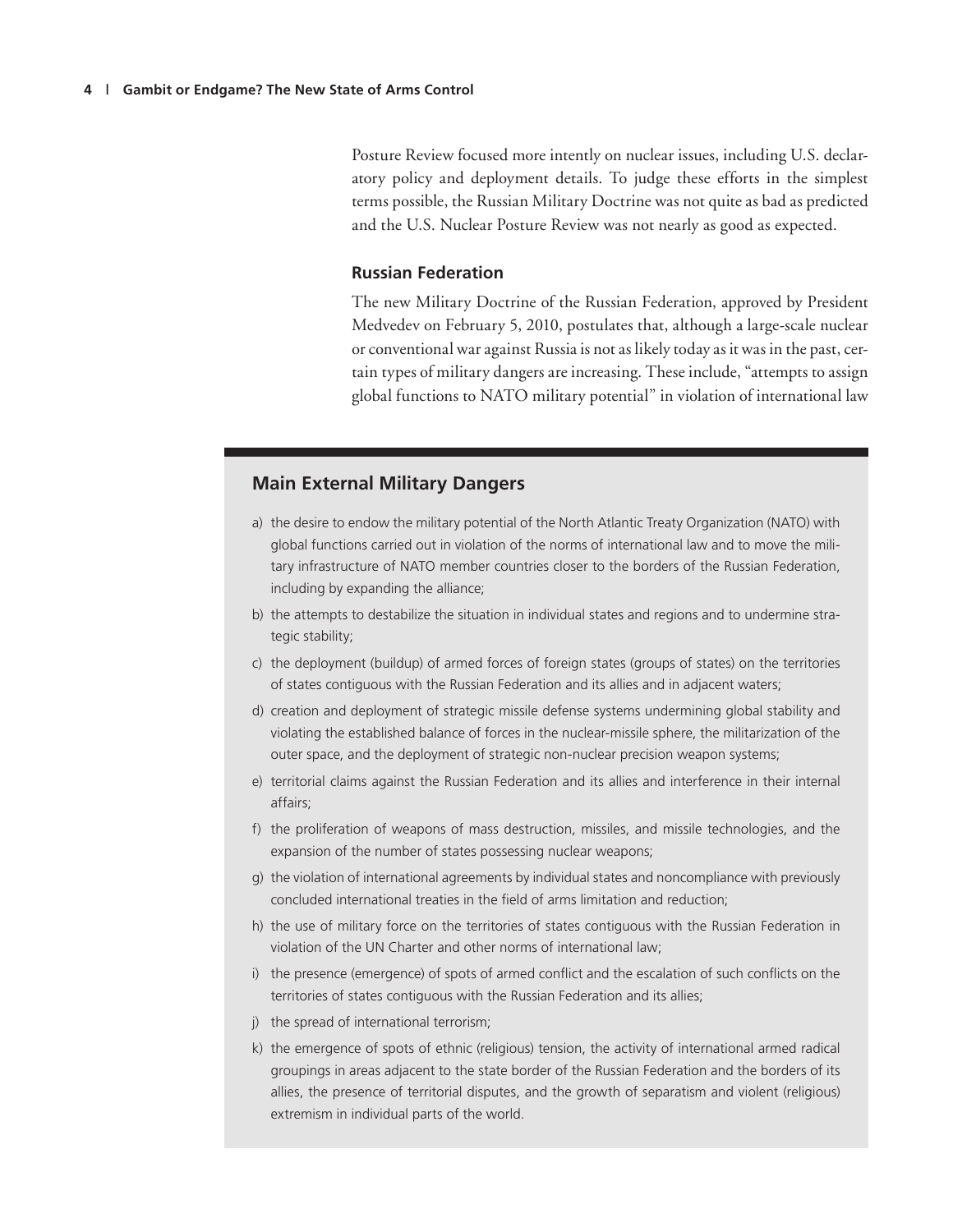and the "extension of the alliance and its military infrastructure to Russian borders." The doctrine also cites efforts to destabilize some regions and to deploy armed forces and military bases near the territory of Russia and its allies, as well as "the creation and deployment of strategic missile defenses, which undermine global stability and shift the balance of forces in the missile-nuclear sphere, the militarization of outer space, [and] the deployment of strategic conventional high-precision weapons." The danger of "proliferation of weapons of mass destruction, missiles and missile technologies" is only the sixth item on this list, while international terrorism and ethnic conflicts and religious extremism are tenth and eleventh, respectively.

This sequence of priorities is important to keep in mind, since it reflects the perceptions of the majority of the Russian political elite and strategic community. It is also important because, not only does it differ significantly from American priorities, but, worse still, it treats the policies, actions, and military programs of the United States and NATO as the biggest threats to Russia. These differences of perception will affect the prospects of further U.S.- Russian arms control and security cooperation, including proposals for the joint development of ballistic missile defenses.

The new Russian Military Doctrine clearly emphasizes deterrence as being the primary goal of defense policy:

The Russian Federation ensures constant readiness of the Armed Forces and other troops for deterring and preventing armed conflicts [and] ensuring armed protection of the Russian Federation and its allies. . . . Preventing nuclear armed conflict, as well as any other armed conflict, is the main task of the Russian Federation.<sup>4</sup>

It goes on to envisage the Russian use of nuclear weapons "in response to the use of nuclear weapons and other weapons of mass destruction against it or its allies, as well as in case of aggression against the Russian Federation using conventional weapons, when the very existence of state is threatened."5

In other words, Russia maintains nuclear forces: first, to retaliate against a nuclear strike on Russia or its allies; second, to retaliate against a chemical, biological, or radiological attack against Russia or its allies; and, third, in case a conventional attack on Russia threatens the existence of the state. The latter contingency obviously refers to the threat posed by an expanding NATO's superiority in general-purpose forces and high-precision conventional arms, and possibly also to the strategic situation in the Far East, which is changing to the detriment of Russia. Notably, the doctrine does not envisage that Russia would use nuclear weapons in response to a conventional attack on Russia's allies.

Another noteworthy passage states that "In case of a military conflict involving conventional means of destruction (large-scale war, regional war) threatening the very existence of the nation, the availability of nuclear weapons can lead to the escalation of this conflict to a nuclear armed conflict."6 A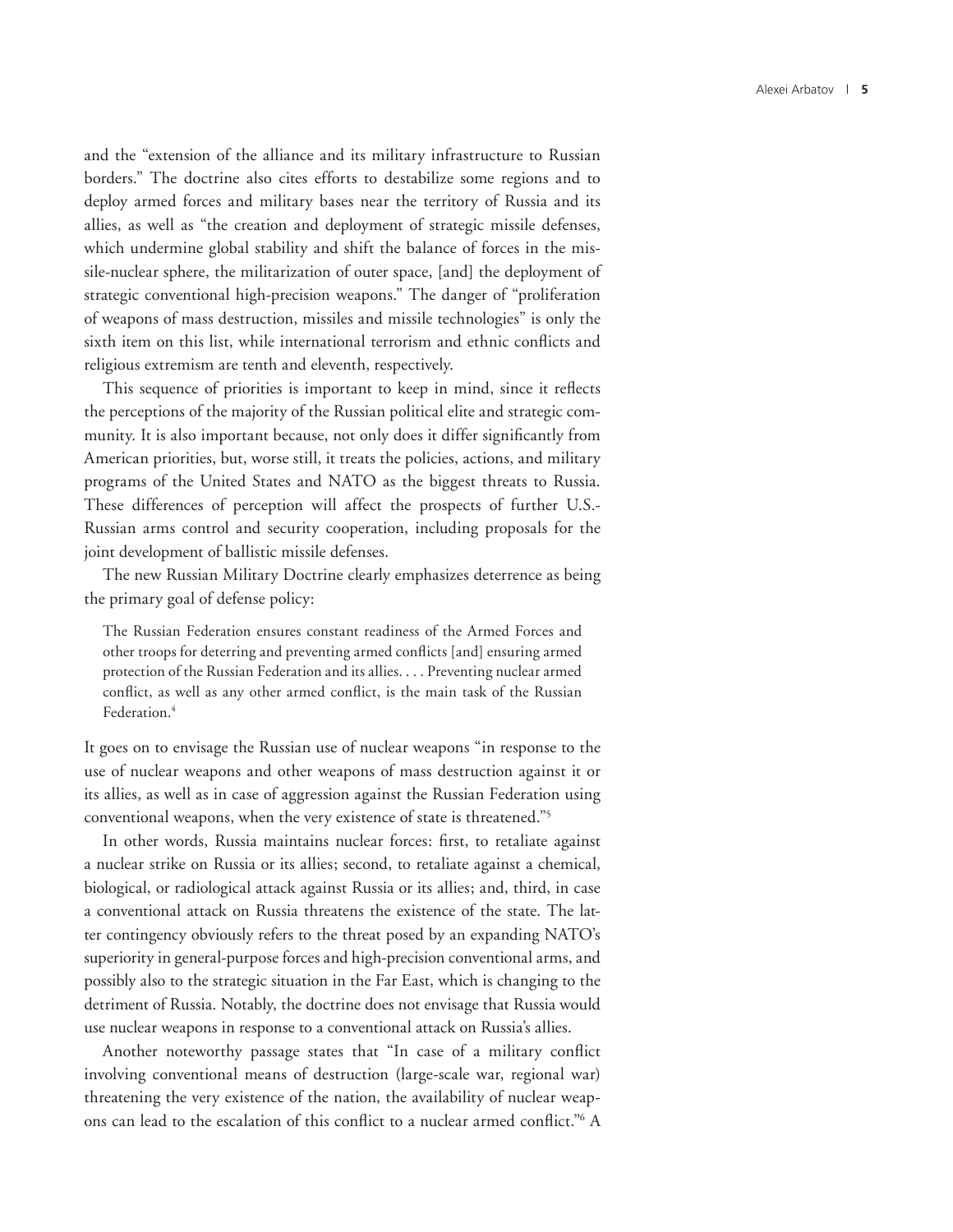conflict between Russia and NATO, or between Russia and the United States and Japan in the Far East, would be global rather than regional. One can hardly imagine such a conflict failing to spread from the Euro-Atlantic region to the Far East-Pacific (and vice versa).7 Yet a conflict with other countries in

**A conflict with other countries in the post-Soviet space or in adjacent regions would hardly threaten "the very existence" of the Russian state—with only one exception: China.**

the post-Soviet space or in adjacent regions would hardly threaten "the very existence" of the Russian state—with only one exception: China. A Sino-Russian war would be regional, there would be a very real risk of Russia's defeat by conventional means alone, and such a defeat could jeopardize "the very existence of the state" through the loss of territories in the Far East and Siberia. It is logical to expect that Russia would use nuclear weapons to prevent such a catastrophe. If China were to build up its long-range strategic forces, however, it would deprive Russia of the

nuclear option by threatening a devastating retaliation on Russia's European urban-industrial zone. Thus, Russian fears of a Chinese strategic arms buildup will make Russia cautious about agreeing to a joint ballistic missile defense deployment with the West.

The new Russian Military Doctrine also lacks a number of the "novelties" that were included in the 2000 Military Doctrine and subsequent official documents—in particular the "de-escalation of aggression . . . through the threat of or direct delivery of strikes using conventional and/or nuclear weapons." Nor does it provide for "discriminating use of certain components of Strategic Deterrent Forces," demonstrating resolve by "increasing their combat readiness, conducting exercises and relocating certain components."8 In short, the new Russian Military Doctrine soberly resists the temptations of overestimating the usefulness of nuclear weapons and nuclear saber-rattling.

What level of nuclear forces is enough, and how would Russia make use of them in a conflict? The Military Doctrine establishes a need

to maintain the composition and state of combat and mobilization readiness and training of the strategic nuclear forces, their infrastructure and command and control systems at a level guaranteeing the infliction of the assigned level of damage on an aggressor under any conditions of war initiation.

The document makes no mention of "assured destruction," "unacceptable damage," or "devastating retaliation." Nor does it mention tactical nuclear weapons, or any criteria for strategic parity, or approximate equality, or the need to maintain a "nuclear triad" force structure (that is, nuclear-capable strategic bombers, land-based missiles, and ballistic missile submarines).

There was a lot of speculation about the existence of a secret appendix to the Military Doctrine that allegedly provides more detail about the circumstances in which Russia would use nuclear weapons first. A section of the public text of the doctrine, however, already gives some guidance on this subject. That section states,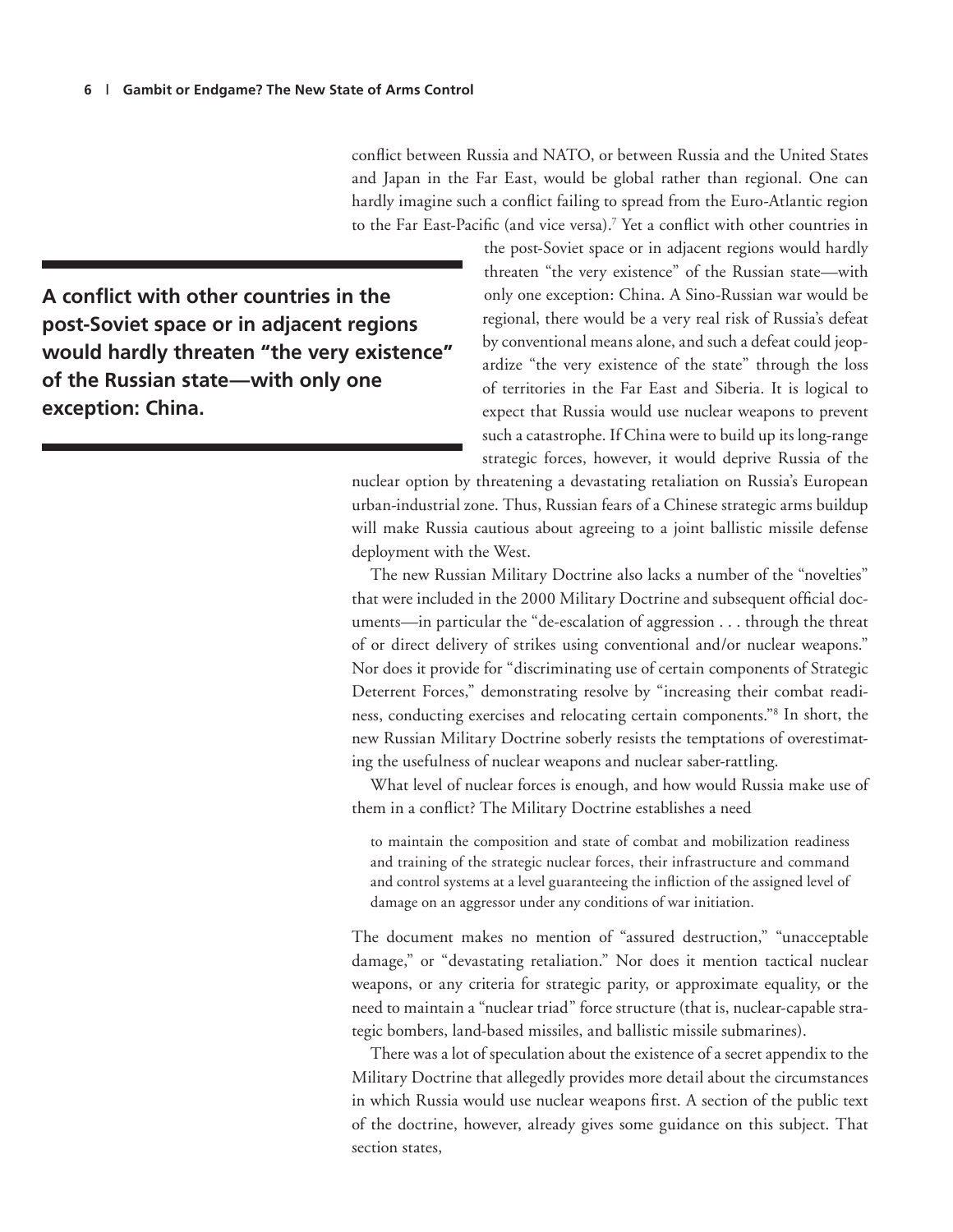Other threats include hindering the functioning of civil and military authorities [and] disrupting the operations of strategic nuclear forces, missile attack early warning systems, space surveillance, nuclear weapons storage facilities, nuclear power facilities, nuclear and chemical industry facilities and other potentially hazardous installations.

Overall, the new Military Doctrine clearly uses more cautious language than the 2000 version to define the circumstances in which Russia would use nuclear weapons in a conventional war. The 2000 Military Doctrine contained a broader vision of nuclear "response to large-scale aggression with conventional weapons in situations critical to the national security of the Russian Federation."

#### **The United States**

The Nuclear Posture Review, released on April 6, 2010,<sup>9</sup> outlines the Obama administration's approach to promoting the president's Prague agenda for reducing nuclear dangers and moving toward a world free of nuclear weapons. Though this document is not directly equivalent to the Russian Military Doctrine, it does provide a specific focus on nuclear issues that complements the broader assessment of strategic priorities in the U.S. *National Security Strategy*, released in May 2010.

According to the Nuclear Posture Review, proliferation and terrorism pose today's most urgent nuclear threats. It cites as positive developments the easing of Cold War rivalries, the growth of unrivaled U.S. conventional military capabilities, and major improvements in missile defenses against regional threats. Given these and other changes to the nuclear threat environment, the new priorities of the United States are "discouraging additional countries from acquiring nuclear weapons capabilities and stopping terrorist groups from acquiring nuclear bombs or the materials to build them" (p. 6).

On a more traditional theme, the review notes the enduring challenge of preserving strategic stability with the existing nuclear powers, most notably Russia and China. (Moscow, for its part, doesn't appreciate being placed on par with China, an assessment that gives Russian opponents of further nuclear cuts an additional argument in their favor.) The review also speaks of the need to strengthen deterrence of regional threats while reassuring allies and partners that the American commitment to their defense remains strong.

The Nuclear Posture review states that America can meet all of these objectives with fewer nuclear weapons than it once needed. It states that "the fundamental role of U.S. nuclear weapons . . . is to deter nuclear attack on the United States, our allies, and partners" (p. vii). Hence the United States "would only consider the use of nuclear weapons in extreme circumstances to defend the vital interests of the United States or its allies and partners" (p. ix). As a means of reducing reliance on nuclear weapons, the review declares that "the United States will not use or threaten to use nuclear weapons against non-nuclear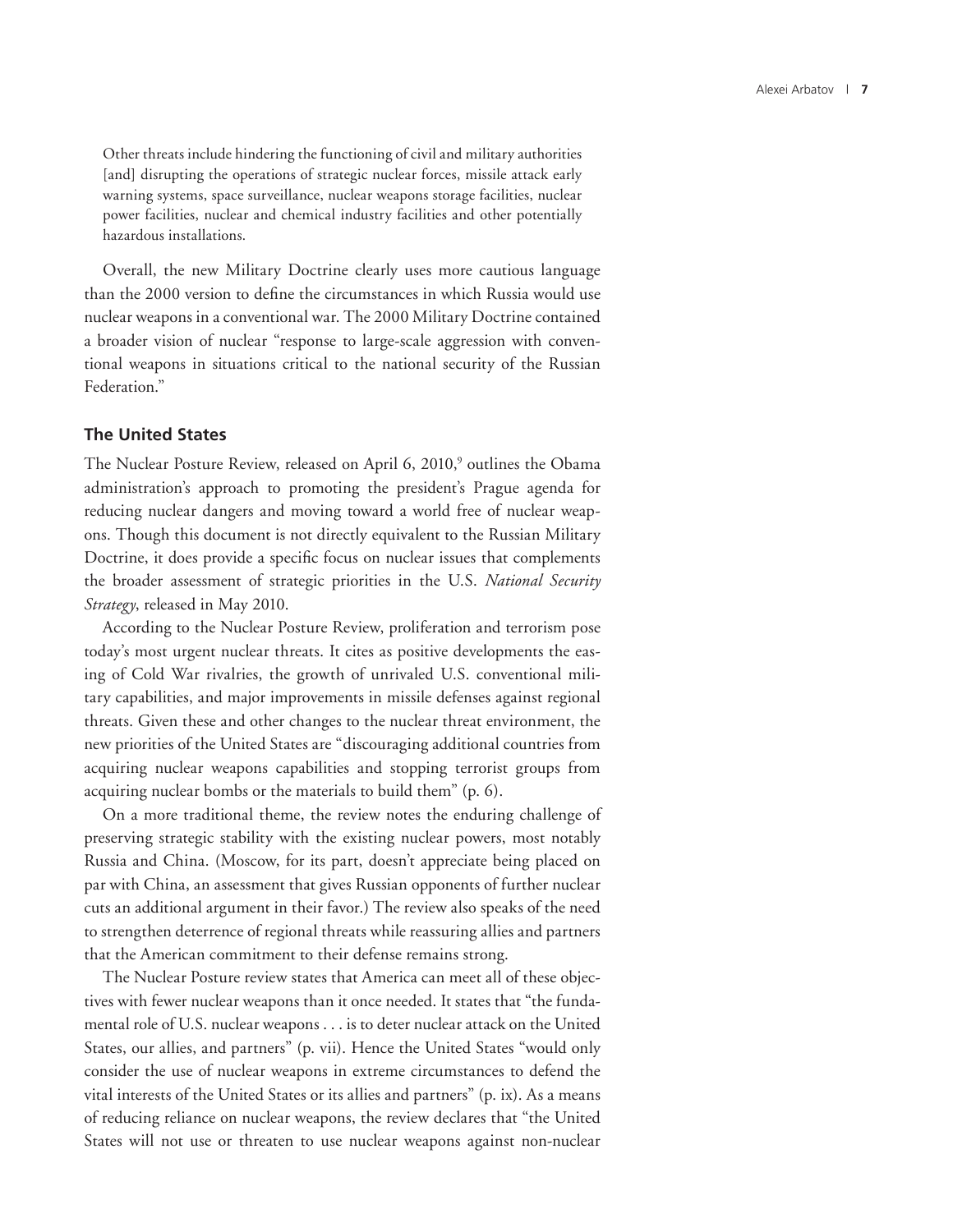weapons states that are party to the NPT and in compliance with their nuclear non-proliferation obligations" (p. viii).

One aspect of the Nuclear Posture Review is of particular importance to Russia (not to mention controversial, as this paper discusses elsewhere): its focus on strengthening deterrence while reducing the role of nuclear weapons, by means of investments in missile defenses, counter-WMD capabilities, and other conventional military capabilities. The objective of these investments, according to the review, is to help create "the conditions under which it would be prudent to shift to a policy under which deterring nuclear attack is the sole purpose of U.S. nuclear weapons" (p. 48).

The Nuclear Posture Review speaks in more concrete terms than the Russian Military Doctrine in its guidance for America's nuclear posture and programs. In particular, it specifies that under the lower force levels of New START the United States will retain a nuclear triad and will also "de-MIRV" its intercontinental ballistic missiles (ICBMs) to one warhead each in order to enhance the survivability of its forces and hence strategic stability.

The review also notes that, beyond the need to maintain strategic nuclear balance, the United States must maintain a nuclear component in its regional security architectures for as long as U.S. forces and allies face nuclear threats. In order to support its extended deterrence commitments, the United States must "retain the capability to forward deploy U.S. nuclear weapons on tactical fighter-bombers and heavy bombers, and proceed with full scope life extension of the B-61 bomb" (p. xiii). (This assessment does not preclude future decisions by NATO that might alter this policy.)

According to the Nuclear Posture Review, the United States will retire the nuclear-armed sea-launched cruise missile (TLAM-N), but it will maintain the nuclear umbrella by means of forward-deployable fighters and bombers, as well as U.S. ICBMs and submarine-launched ballistic missiles. The United States will maintain the current missile submarine patrol rate, which keeps about 60 percent of the submarine force at sea at any given time.

#### **Comparing nuclear doctrines**

To the extent that official military doctrines and statements have any bearing on the actual strategies of armed forces, the two documents do indicate some changes to Russian and U.S. policy.

The doctrines contain very similar language about the circumstances in which the United States and Russia would consider using nuclear weapons. According to the U.S. Nuclear Posture Review, "the fundamental role of U.S. nuclear weapons, which will continue as long as nuclear weapons exist, is to deter nuclear attack on the United States, our allies, and partners." The United States will "only consider the use of nuclear weapons in extreme circumstances to defend the vital interests of the United States or its allies and partners" (p. ix). The Russian Military Doctrine states: "Preventing nuclear armed conflict,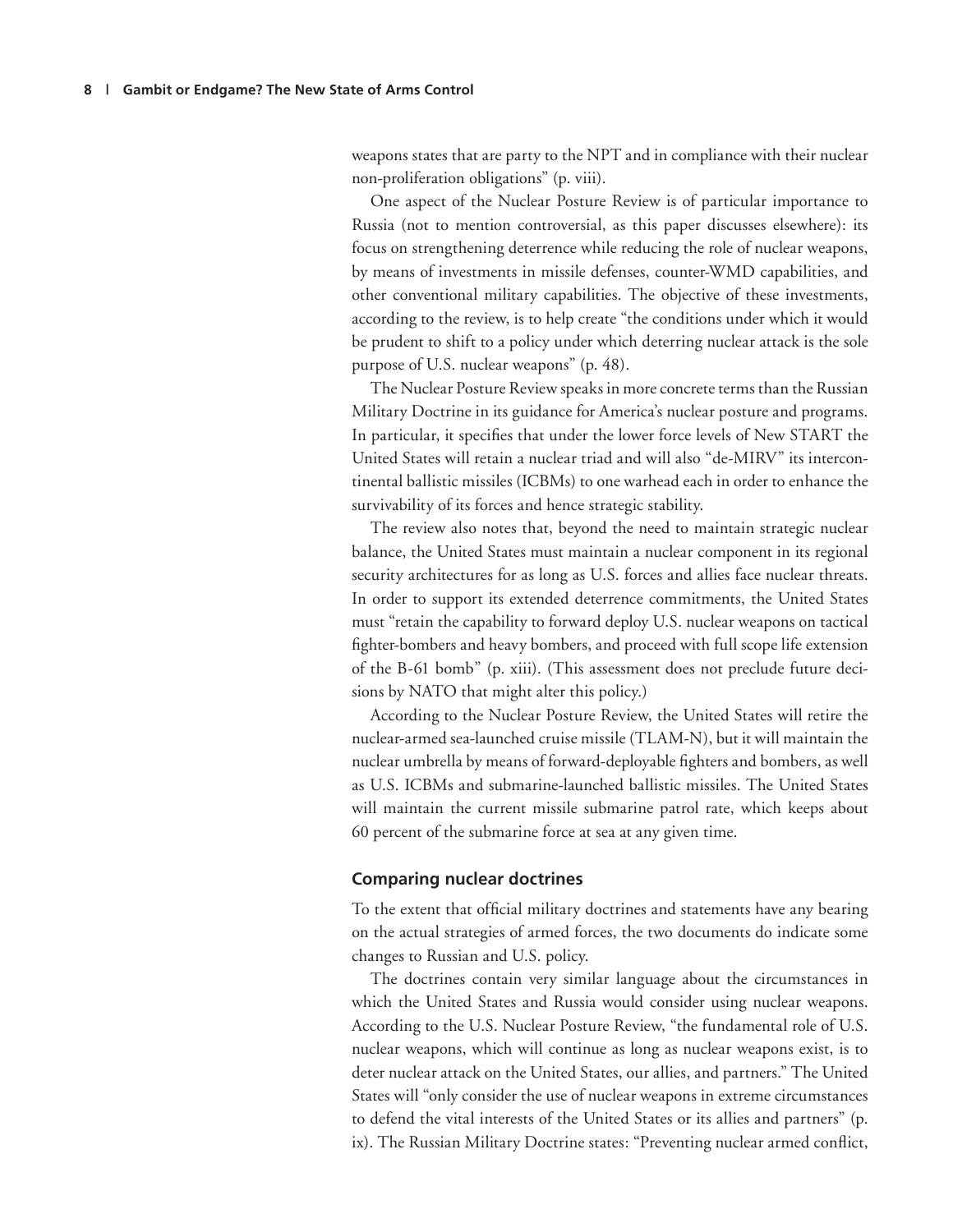as well as any other armed conflict, is the main task of the Russian Federation." Besides deterring nuclear or other WMD attacks, Russia may decide to use nuclear weapons first "in case of aggression against the Russian Federation using conventional weapons, when the very existence of state is threatened."

The novelty of these statements is more rhetorical than substantive. Even during the worst years of the Cold War the two sides were never cavalier about nuclear weapons and both contemplated their use only in extreme circumstances and as a means of last resort. Both powers envision the use of nuclear weapons in the event of a nuclear attack on themselves or their allies, and

the United States also extends this commitment to "partners" (probably Israel). Both nations also envision the possibility of nuclear retaliation in the event of a non-nuclear, non-conventional WMD attack on their allies (and partners).

In fact there is only one principal difference between the two doctrines regarding hypothetical first-use scenarios. Despite its massive conventional military superiority and the invulnerability of its **Even during the worst years of the Cold War the two sides were never cavalier about nuclear weapons and both contemplated their use only in extreme circumstances and as a means of last resort.**

territory to conventional attacks by other states, the United States retains the option of nuclear retaliation for "a narrow range of contingencies," which probably implies certain conventional (as well as chemical or biological) attacks against the United States and its allies and partners. The Russian Military Doctrine, on the other hand, emphasizes a first-use option in the event of a nuclear, chemical, or biological attack against Russia and its allies, or in the event of a catastrophic, large-scale conventional war against Russia itself—but not, in contrast to the United States, in the event of such a conventional attack against its allies.

The growing American reliance on ballistic missile defense and conventional weapons for deterrence, as specified in the Nuclear Posture Review, worries Russia (and China). There are no legal or technical restrictions that confine these capabilities to deterrence merely of rogue states. The Nuclear Posture Review declares that "missile defenses and any future U.S. conventionally-armed long-range ballistic missile systems are designed to address newly emerging regional threats, and are not intended to affect the strategic balance with Russia" (p. x). Nevertheless, Russian policy makers worry that future ballistic missile defense capabilities could undermine Russia's potential for strategic retaliation, and that U.S. strategic conventional precision-guided weapons (cruise and ballistic missiles) have a growing counterforce capability, meaning that they increasingly pose a threat to Russia's nuclear capabilities. One can hardly expect Russia (and China, for that matter) to endorse such weapons as instruments intended to facilitate a world that is free of nuclear weapons.

While Russia welcomes the U.S. decision to do away with the nuclear-armed sea-launched cruise missile (TLAM-N), it does not find encouraging America's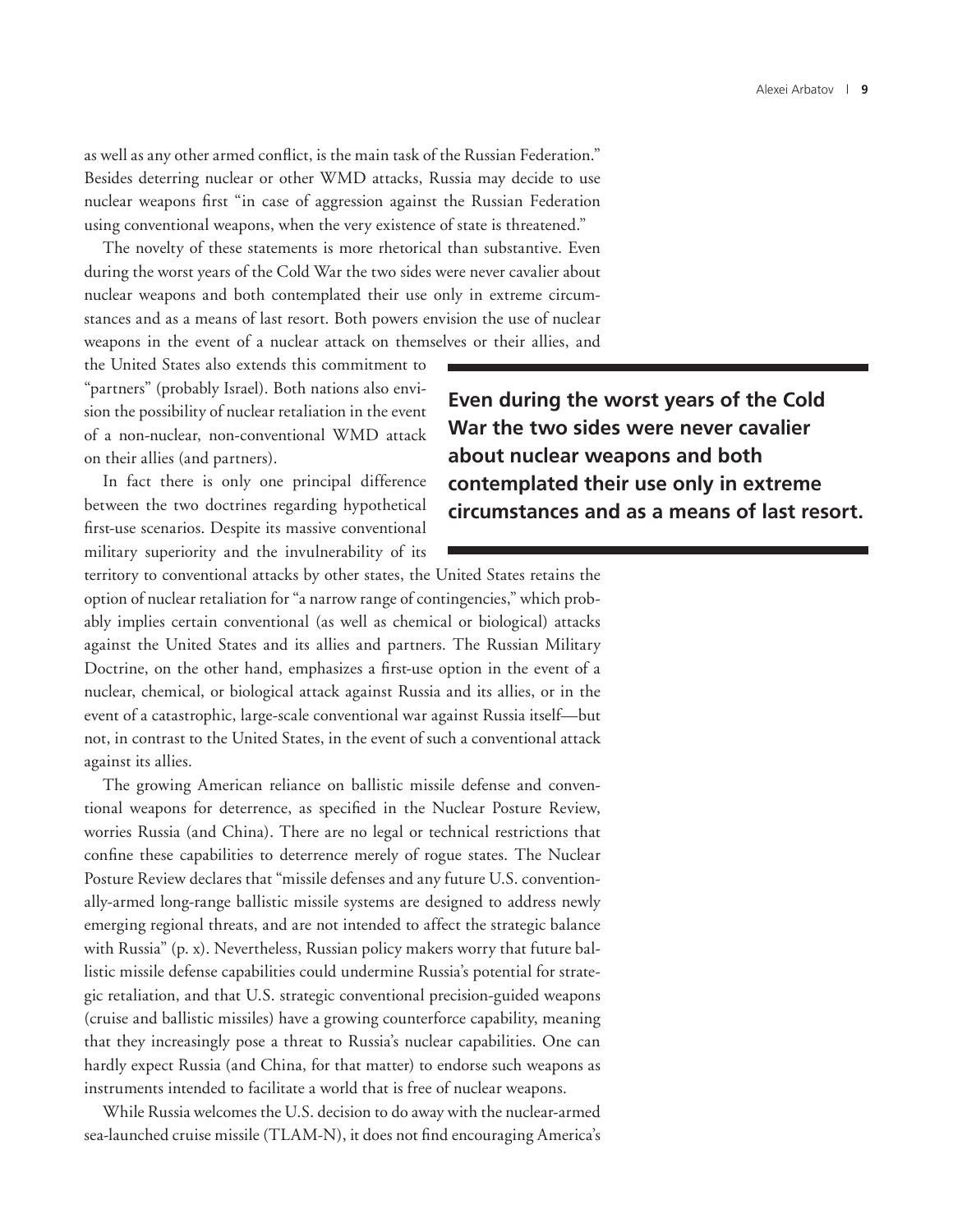intention to retain some forward-based nuclear weapons and strike aircraft. Russia compares its tactical nuclear arsenal against all U.S. tactical nuclear arms, including those in the continental United States, not just forward-based weapons. Thus, by Russia's own calculations, it doesn't have an overwhelming superiority in tactical nuclear weapons, and U.S. forward-based arms appear especially provocative, coupled as they are with NATO's conventional superiority. In Russia's estimation, the U.S. plan to maintain its present high rate of ballistic-missile submarine patrols appears even more troubling and inexplicable, given that submarines pose an acute counterforce threat requiring Russia to keep its ICBMs on a high-alert status.

Finally Russia has serious doubts about the Nuclear Posture Review's declaration that the United States "will not use or threaten to use nuclear weapons against non nuclear weapons states that are party to the NPT and in compliance with their nuclear non-proliferation obligations."10 First, the review does not specify that the International Atomic Energy Agency (IAEA) is the sole legitimate authority for adjudicating compliance. In fact, following the release of the review, U.S. officials explicitly stated that the United States retains the right to judge a state's compliance with its non-proliferation obligations. Thus the review appears to permit the United States to use nuclear weapons on the basis of a unilateral decision by the American government. (In light of America's unjustified, unilateral conventional attack on Iraq in 2003, one can understand why this is a matter of some concern for Russian officials.)

The second reason this particular passage gives Russia pause is not so much in what it says but in what it implies. The review states that the United States foreswears a nuclear attack on non-nuclear-weapon states party to the NPT in compliance with their nonproliferation obligations; by implication, then, the United States reserves the right to use nuclear weapons against NPT nuclearweapon states. Besides Britain and France, this could only mean Russia and China. Furthermore, since the review does not specifically state that a nuclear attack would only be a retaliatory second strike, Russia must worry that the United States envisages the possibility of conducting a preemptive first strike

**Whatever counterforce capability Russia has today will only steadily decline over the next decade or more, and the Military Doctrine does not identify the need to maintain or enhance this capability.**

in contradiction of the principle of strategic stability that is supposedly the basis of U.S. strategic arms reduction negotiations with Russia and strategic dialogue with China.

To be sure, the Russian Military Doctrine does imply that Russia would use nuclear weapons first under some extreme circumstances. Moreover, the doctrine does not clearly differentiate between preemptive and retaliatory strikes or between circum-

stances calling for the use of strategic or tactical nuclear arms. However, Russia clearly lacks the counterforce capability required to execute a first strike against the United States. Furthermore, whatever counterforce capability Russia has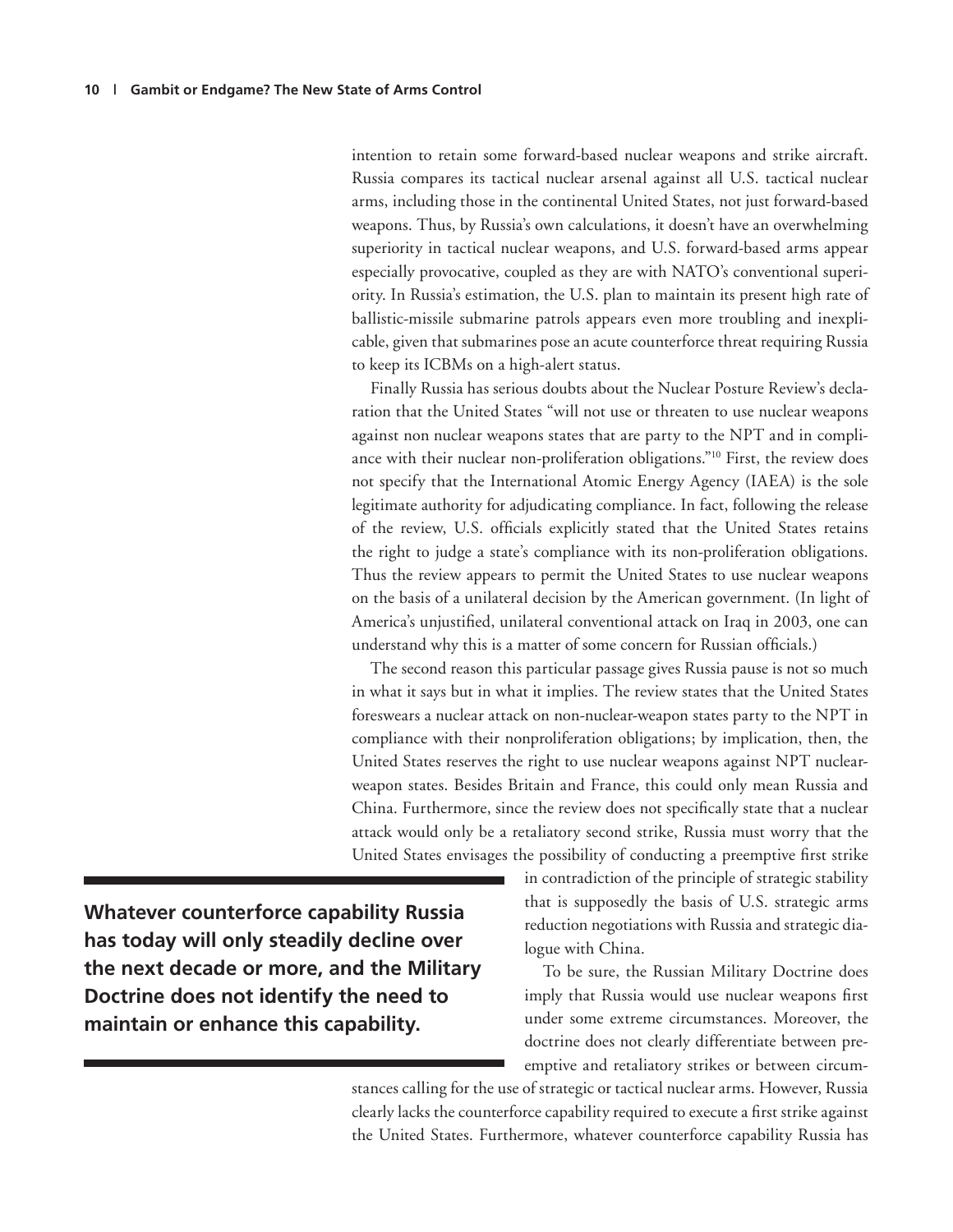today will only steadily decline over the next decade or more, and the Military Doctrine does not identify the need to maintain or enhance this capability.

It is for all these reasons that the innovations of the Nuclear Posture Review are not only somewhat controversial but also fail to live up to the ambitious agenda laid out by President Obama in the Prague speech and in his proposal to "reset" U.S.-Russian relations. Given the dramatic character of the Obama administration's early rhetoric, one might have expected America, for example, to unequivocally commit not to use nuclear weapons first against any NPT nuclear-weapon state; to abjure the use of nuclear weapons in response to conventional or other non-nuclear attacks against the United States and its allies; to reduce ballistic-missile submarine patrol rates and bring other U.S. strategic forces to a lower alert status; and to propose negotiations for tactical nuclear arms limitation with Russia, including withdrawing such weapons from Europe.

The Russian Military Doctrine, for its part, is also rather conservative, but it does outline a more limited role for nuclear weapons compared to the U.S. Nuclear Posture Review, Russia's 2000 Military Doctrine, and many recent political statements coming from Moscow. Remarkably, Russia is displaying

this nuclear restraint even as its conventional forces grow weaker and its geostrategic position becomes more vulnerable.

Both the Russian Military Doctrine and the U.S. Nuclear Posture Review demonstrate that nuclear weapons will retain, for the foreseeable future, concrete strategic and political roles. Radical nuclear disarmament, to say nothing of a world free of nuclear weapons, would require monumental shifts **Both the Russian Military Doctrine and the U.S. Nuclear Posture Review demonstrate that nuclear weapons will retain, for the foreseeable future, concrete strategic and political roles.**

in nations' foreign and defense policies; nuclear-armed states would either have to abandon these roles or develop alternative means of fulfilling them that did not provoke their peers.

In many ways, New START and what it implies for the future of strategic arms negotiations reflects and embodies the differences between the conservative, pragmatic nuclear policies of Washington and Moscow and the ambitious, high-minded rhetoric that adorns them.

## **New START—Unique Features and Paradoxes**

There have already been many official and expert assessments of the important political and strategic issues surrounding New START. These assessments, however, have left largely unremarked several circumstances that make the treaty unique in the history of disarmament. The treaty's uniqueness lies in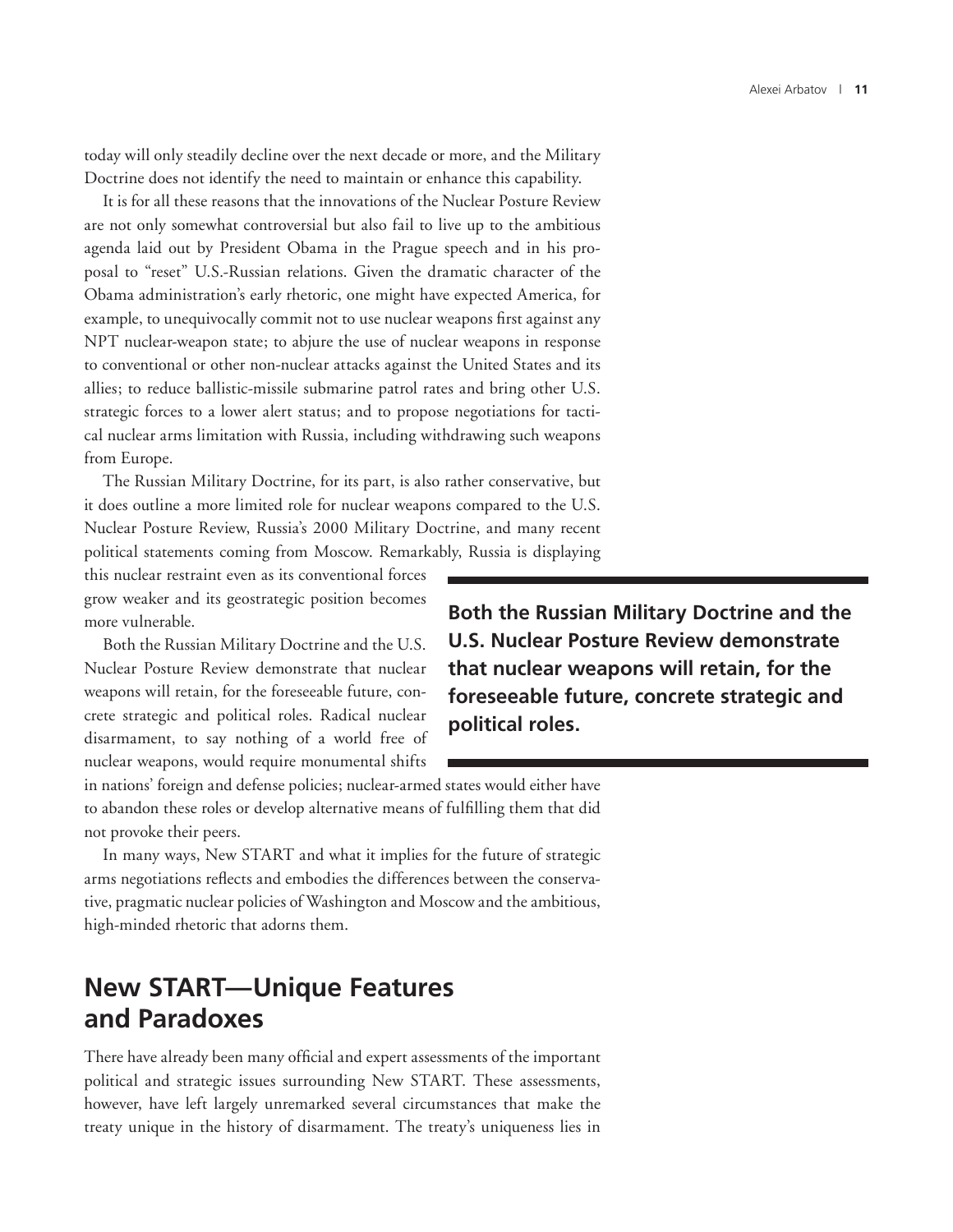more than just the fact that it creates the lowest-ever ceilings on strategic arms: 700 deployed missiles and heavy bombers, 800 deployed and non-deployed missile launchers and bombers, and 1,550 warheads on deployed missiles and heavy bombers. New START was also unique because it marked the first time since the conclusion of SALT I in 1972 that an arms-control agreement will

**New START marked the first time since the conclusion of SALT I in 1972 that an armscontrol agreement will more directly affect projected U.S. strategic forces than it will those of the Soviet Union/Russia.**

more directly affect projected U.S. strategic forces than it will those of the Soviet Union/Russia.

In terms of the absolute size of actual arms reductions, New START's numbers are the least ambitious since START-I of 1991. (The 2002 Moscow Treaty envisioned deep reductions of strategic forces down to 2,200 warheads, though the two sides never agreed upon counting rules.) During the seven years in which New START will be implemented, the United States will cut its strategic offensive forces

by about 100 delivery vehicles and 200 warheads. These numbers are small because the agreed counting rules embrace only operationally deployed missiles, submarines, bombers, and warheads. Moreover, each bomber is counted as carrying only one warhead, so the United States will make most of its cuts by reducing the number of warheads on "MIRVed" missiles and by eliminating some launchers on ballistic missile submarines. The new treaty verification regime is also much less intrusive and burdensome than that of START-I, largely because the New START ceilings and limitations are relatively simple.

The terms of the treaty don't cut Russian forces at all. Instead, mass withdrawal of obsolete missiles, submarines, and bombers, coupled with a very limited deployment of new systems, will bring Russia's nuclear forces below the treaty's ceilings.

It is important to understand that the actual reductions are so small not just because the treaty was a modest one but also because the point of departure by 2010 was already so low: Strategic offensive forces overall were 75–80 percent lower than they were in the late 1980s. New START's ceilings are 75 percent lower than those contained in START-I and 30 percent lower than in the 2002 Treaty of Moscow, in terms of countable warheads. The low starting point for actual force numbers was thus a result of preceding arms reduction treaties (START-I, START-II, START-III Framework, and the Moscow Treaty), as well as force reductions that both countries unilaterally made during the last two decades (see figure 1).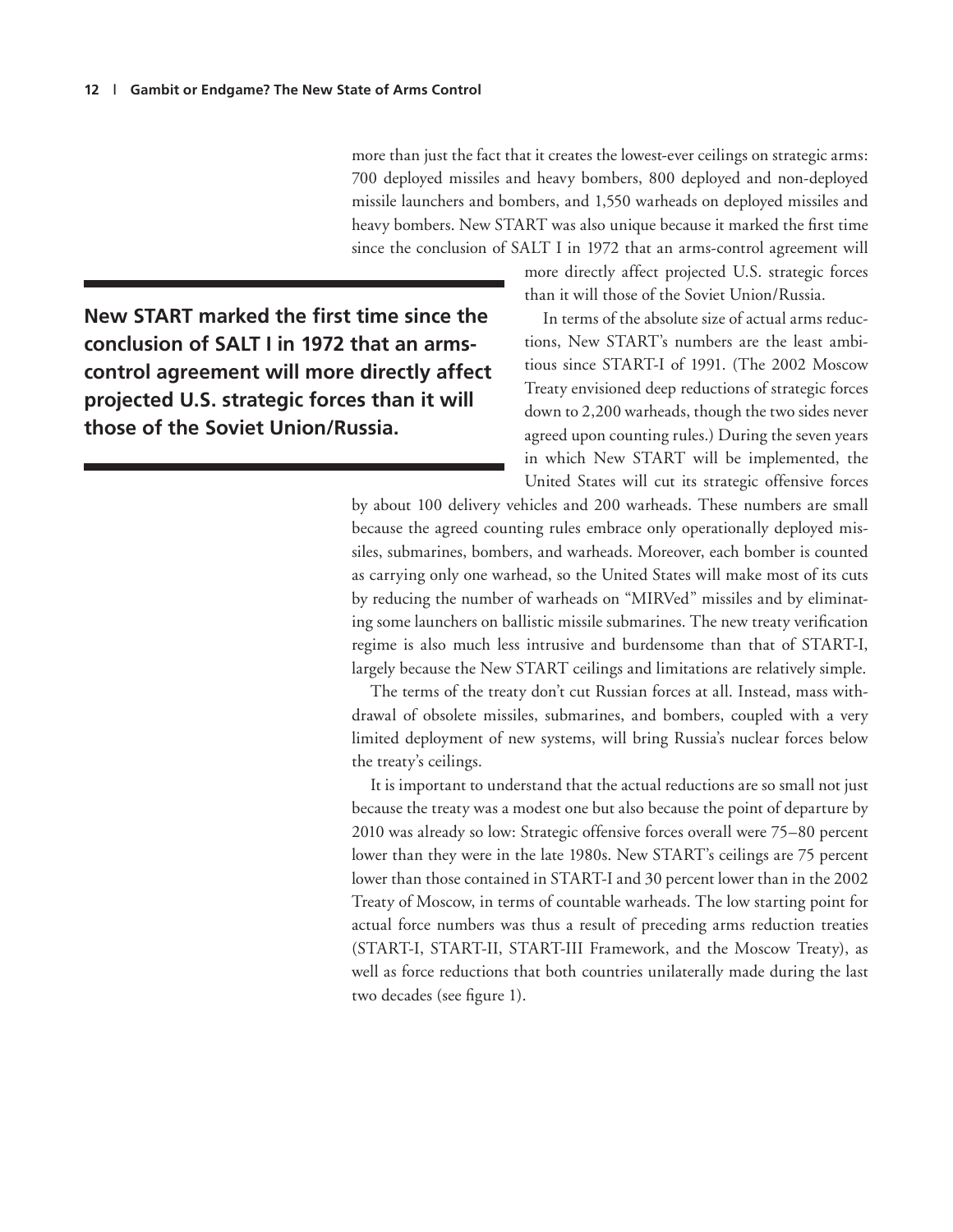#### Figure 1

**Strategic Nuclear Warheads and Treaties' Ceilings** (corresponding counting rules)



Another peculiarity of New START was the intensity of the controversy such a modest treaty provoked in the Russian and U.S. legislatures. The acrimony was a product of the peculiar domestic circumstances of both nations, as well as the slow divergence of security perceptions and priorities over a decade of inattention to arms control.

Finally, in contrast to the enthusiasm for negotiating a follow-on agreement after past treaties, a follow-up agreement to New START is in great doubt. Its feasibility depends not so much on offensive strategic nuclear forces themselves as on the handling of adjacent areas of discord—in particular ballistic missile defenses, conventional strategic weapons, tactical nuclear arms, and other nuclear weapon states.

### **Strategic Offensive Forces Dynamics**

At the time New START was signed, U.S. operationally deployed strategic forces consisted of 798 delivery vehicles and 1,968 warheads, broken down as follows: 450 Minuteman III ICBMs with 500 warheads; 12 Ohio-class ballistic-missile submarines with 288 Trident D5 submarine-launched ballistic missiles and 1,152 warheads (there are 18 Ohio-class submarines in total);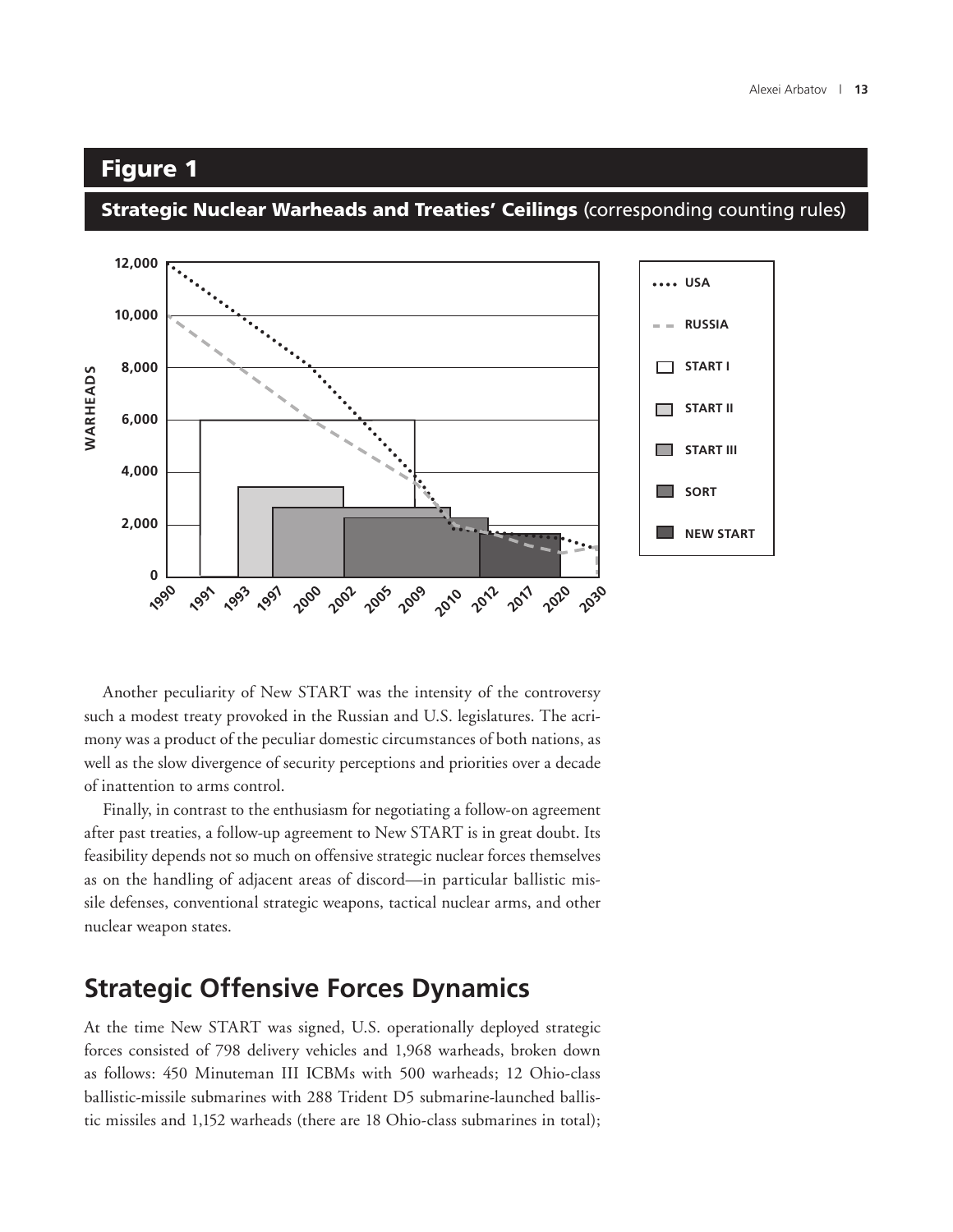and 60 B-52H and B-2A heavy bombers with 316 cruise missiles and gravity bombs (under New START, all of these count as only 60 warheads).<sup>11</sup>

The United States will have no problems adjusting to the 700–800–1,550 treaty ceilings. It will simply download some warheads from MIRVed ICBMs and submarine-launched ballistic missiles, and reduce the number of launchers on Ohio-class submarines. According to an official Pentagon statement, by 2020 the U.S. strategic offensive force will contain about 420 ICBMs, 12 submarines with 240 submarine-launched ballistic missiles (with two submarines in overhaul at any given time and thus not counted as deployed), and 60 bombers. The service lives of Minuteman III missiles will be extended to 2030, and that of Ohio-class submarines to 2030–2040. The U.S. Air Force may deploy a new bomber after 2020.12

In contrast, Russian forces face serious difficulties. For the first time in modern history, Russia's problem is not how to cut forces down to treaty ceilings but rather how to bring them up to those ceilings by 2020. When New START was signed, Russia had 600 missiles and bombers and 2,670 warheads. Owing to mass withdrawal of obsolete weapons (including all SS-18 heavy ICBMs) and a low deployment rate for new systems, by 2020 Russia may have just 230 ICBMs, three or four ballistic missile submarines with 44–60 deployed submarine-launched ballistic missiles, and 40–50 heavy bombers altogether, 350–400 delivery vehicles and 1,000–1,100 warheads according to New START's counting rules (1,400–1,500 warheads if we count actual bomber loadings).

Thus, in contrast with past arms control treaties, Russian strategic forces will "dive" deep under the New START ceilings and then gradually rise back up. According to official Ministry of Defense statements, Russia will only get back up to its ceilings by 2028!<sup>13</sup>

These circumstances suggest two alternative futures for arms control and the evolution of strategic forces. One possibility is a New START follow-on treaty that reduces the strategic offensive forces ceiling down to about 1,000–1,100 warheads and 400–500 delivery vehicles by 2025–2030 (using the same counting rules as New START). In this scenario, the natural evolution of Russia's forces will not be widely out-of-step with treaty ceilings. The United States would be able to adjust to the lower ceilings by further reducing its ICBMs (for instance, down to between 200 and 250), by converting additional ballisticmissile submarines to a conventional-only role, or by removing more ballistic missile launch tubes from each submarine.

The other alternative is for Russia to accelerate the modernization of its strategic offensive forces by more rapidly deploying SS-27 mobile- and silo-based ICBMs, or by developing and deploying a new heavy silo-based liquid-fueled ICBM with a large MIRV load (up to ten warheads) to replace SS-18. These measures are currently a subject of heated debate in the Russian defense industrial complex and strategic community.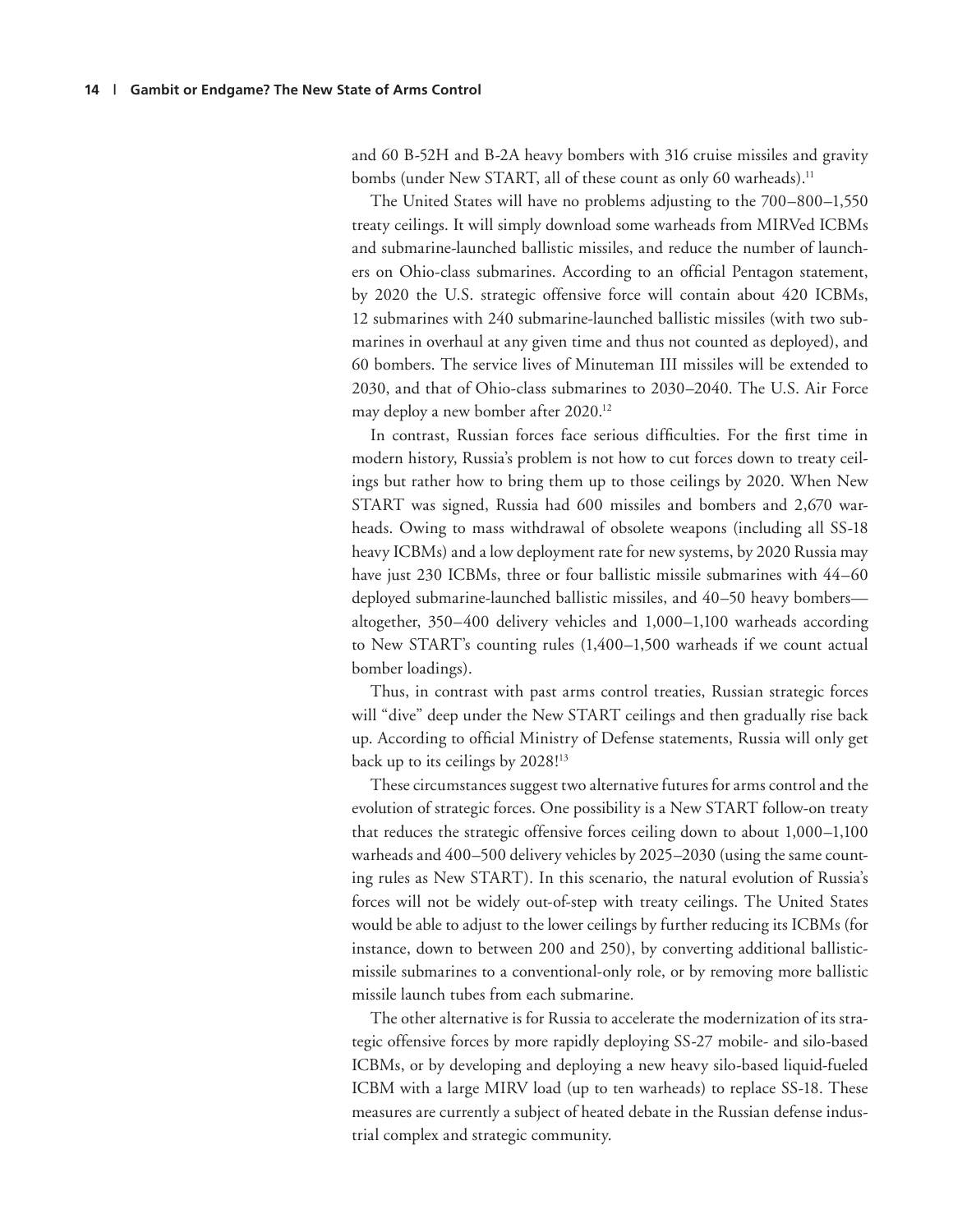A powerful coalition inside Russia is pushing for a new heavy ICBM, and the government has already released the funding for research and development for such a system. The main argument in favor of a new heavy missile is necessity: Russia needs to quickly raise its strategic offensive force levels up to the 700–1,550 ceilings (and possibly to higher levels after 2020), to preserve a robust counterforce and launch-on-warning capability, and to retain the ability to penetrate ballistic missile defenses regardless of the scale of future U.S./ NATO programs in case of failure of the U.S.-Russian joint ballistic missile defense project.

 The development of a new heavy ICBM system would clearly have a negative impact on strategic stability (such a system would be highly vulnerable and have great counterforce potential). It would siphon funding away from other, more urgent defense needs like military reform and the modernization of Russia's general purpose forces. And it would render follow-on strategic offensive force reductions virtually impossible due to the concomitant growth in Russian force levels (100 missiles would carry up to 1,000 warheads) and an inevitably negative political reaction in the United States.

Reaching a U.S.-Russian compromise on ballistic missile defense and agreeing on some limitations on conventional strategic arms would greatly weaken the arguments in Moscow in favor of the new heavy ICBM program. This would also be conducive to achieving a follow-up to New START, which in turn might be a more constructive and stabilizing way to resolve the problem of Russia's declining force levels.

By 2020, almost all Russian strategic offensive forces will be brand new, so Moscow will be understandably reluctant to agree to reduce their numbers immediately (see figure 2). It would therefore be better to adjust the Russian modernization program (preferably through a higher SS-27 deployment rate) to meet the lower ceilings of a follow-up to New START well in advance. Besides, Russia would probably be interested in implementing further warhead reductions by de-loading warheads from MIRVed missiles and converting some systems to conventional missions.

The United States, on the contrary, will be facing the prospect of decommissioning its present strategic arms from about 2020 to 2040 and replacing them with a new generation of weapons. Hence, to save money, it may prefer lower ceilings on delivery vehicles and warheads and less freedom on de-loading and conversion. The two sides may once again, as they have many times in the past, swap arms control preferences.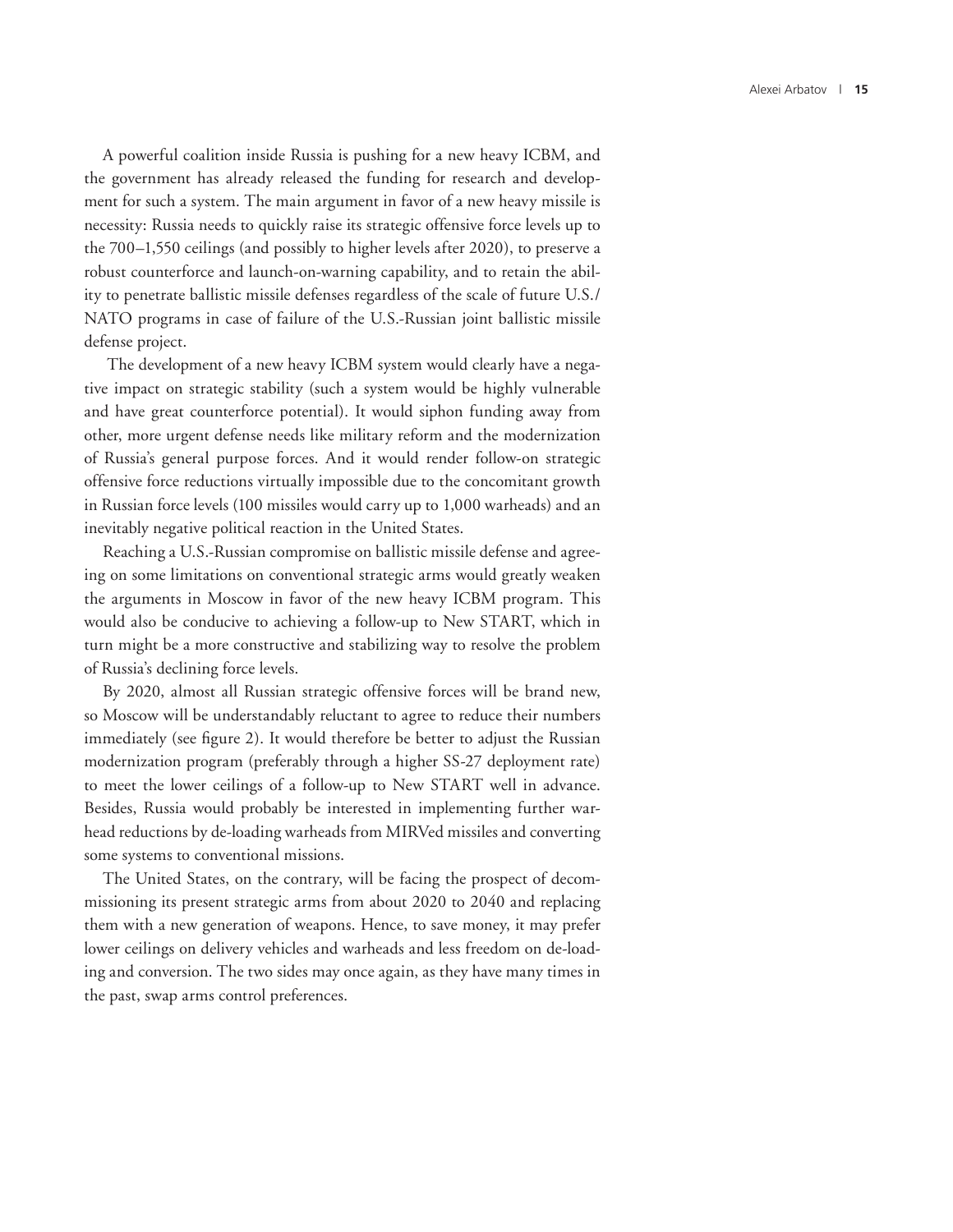

#### Russian Strategic Forces, 2010–2030

Figure 2

Be that as it may, negotiating a follow-on to START is obviously a more attractive alternative—both because of what it would mean for resetting U.S.- Russian relations and enhancing strategic stability, and because it would be a step toward a nuclear-weapon-free world (in line with NPT Article VI commitments). But many other issues have to be resolved first.

One such issue is the development of new offensive systems in New START and its putative successor treaty. Russia is particularly concerned about the new U.S. "space bomber" project (including the X-37 system tested in 2009), which will allegedly carry precision-guided conventional weapons capable of rapidly striking ground targets. Moscow sees such weapons as being associated with the Prompt Global Strike program. The U.S. position, which was endorsed by the Senate when it ratified New START, is that all Prompt Global Strike systems—except for ballistic missiles armed with unguided conventional warheads—are exempt from the treaty's limitations. In contrast to ICBMs and submarine-launched ballistic missiles, such systems are to be deployed in lowearth orbit and would not follow a ballistic trajectory for most of their flight (which is how strategic missiles are defined in the New START Protocol). Officially, the United States justifies Prompt Global Strike by saying that it is designed to target international terrorist bases and rogue states. Russia,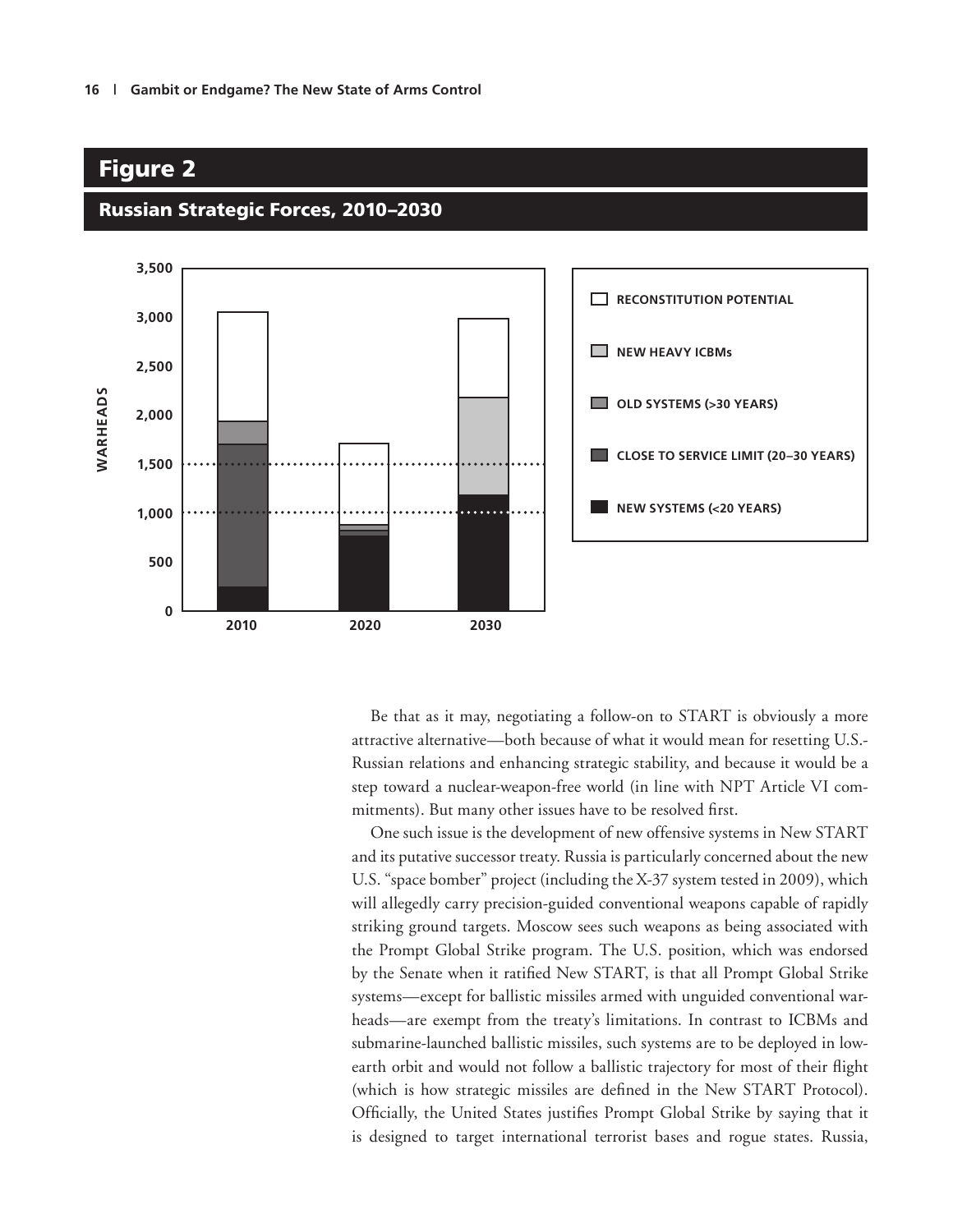however, understandably believes that both ballistic missiles and orbital precision-guided conventional systems could be used in a decapitation strike.

The solution to this particular issue may be to agree in the Bilateral Consultative Commission to count orbiting (or fractionally orbital) systems that use ballistic missile boosters and have ranges in excess of 5,500 kilometers (as applied to the definition of ICBMs) against the 700–1,550 ceilings. If such weapons are indeed directed against terrorists, the United States does not need a large number of them, and they should easily fit under the New START ceilings. Russia, for its part, would agree to include possible new systems using ICBM boosters and long-range gliding and maneuverable reentry vehicles ("birds") against the 700–1,550 ceilings, even though they, too, do not follow a ballistic trajectory for most of their flight.

The ballistic missile defense issue may pose a bigger challenge. This issue, more than any other, affects the possibility of a follow-on START and the likelihood that Russia will develop a new heavy ICBM. One of Russia's main justifications for developing a new ICBM is that it would have an enhanced capability to penetrate any foreseeable U.S. anti-missile system.

#### **Missile Defense Controversy**

Whatever its true motivations, the Obama administration made the right call when it cancelled its predecessor's plans to deploy an X-band radar in the Czech Republic and ten ground-based missile interceptors in Poland. In that singular move, it opened the way for New START, encouraged Russia to cancel the sale of its S-300 air defense missile system to Tehran in 2010, and convinced it to agree to tougher UN Security Council sanctions against Iran.

However, the missile defense issue hasn't gone away; the new U.S. Phased Adaptive Approach to missile defense deployment in Europe has merely damp-

ened it for the time being. Russia does not believe it can afford to take at face value U.S. claims that ballistic missile defense is only meant to protect the West against Iran, and its doubts are only reinforced by the fact that some U.S. and many European politicians and experts criticize the U.S. program as unnecessary or misguided. Moreover, Iran does not now have nuclear weapons, and at this point it seems likely that the United States or Israel would act to prevent any attempt by Tehran to withdraw from the NPT with or without UN approval.

This is why the majority of the Russian stra-

tegic community believes that the U.S. ballistic missile defense program is really designed to degrade Russia's nuclear deterrence, thus giving America strategic superiority and an instrument of political pressure. One of the most

**The majority of the Russian strategic community believes that the U.S. ballistic missile defense program is really designed to degrade Russia's nuclear deterrence, thus giving America strategic superiority and an instrument of political pressure.**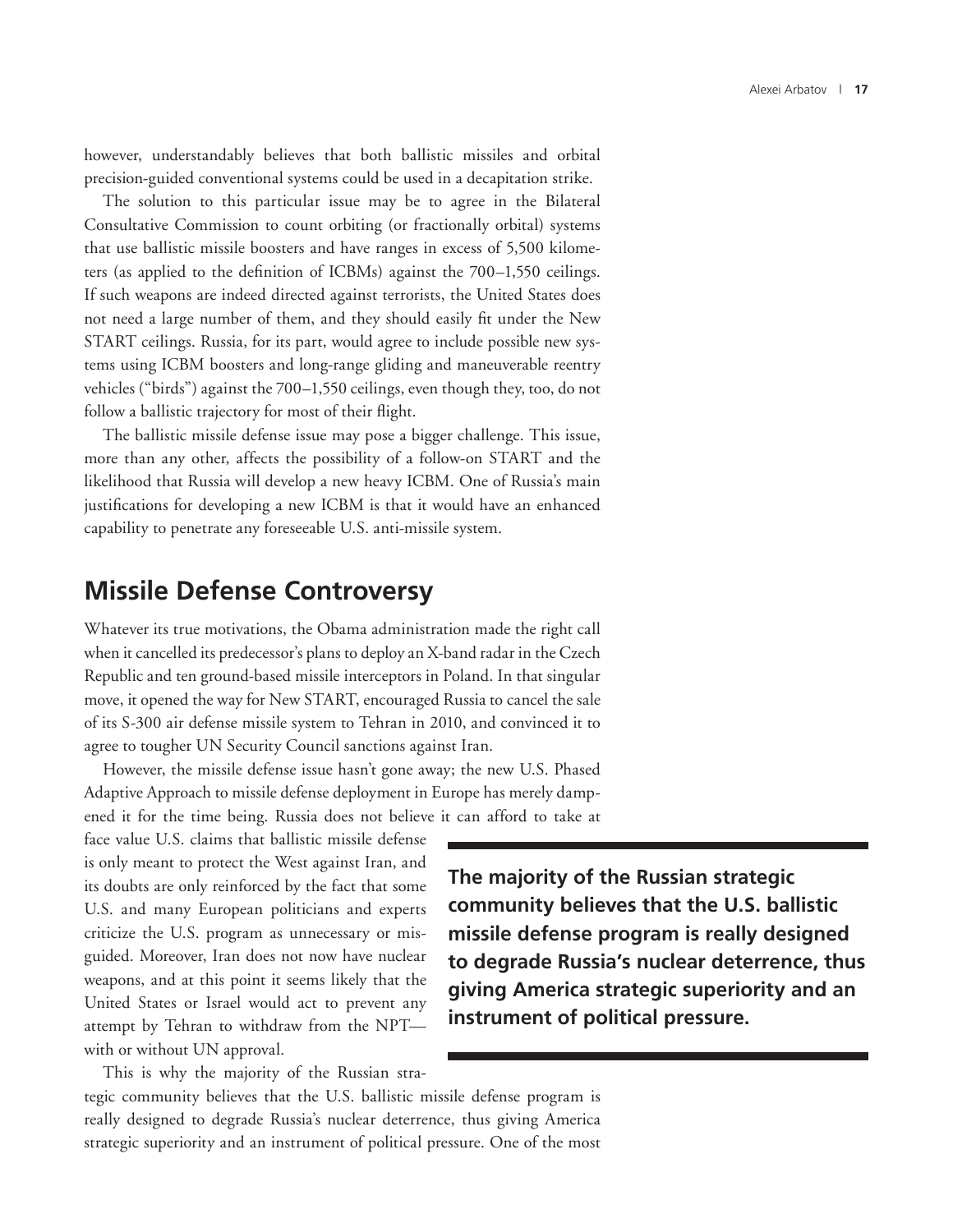authoritative Russian military journals states this view plainly: "If U.S. and NATO BMD consists of 1,500–2,000 missile interceptors, part of which may be deployed near [Russian Federation] borders, while Russia fulfills its obligations under the new START (700 delivery vehicles, 1,550 nuclear warheads) the United States may be capable of preventing the threat of a ballistic missile strike against the territories of the U.S.A. and NATO."14 This assessment is certainly wrong, both in projected U.S. interceptor numbers and in their defense capabilities. Nevertheless, it is an accurate reflection of what most Russian strategic thinkers believe.

For the time being, Russia and the United States have reached a compromise through the concept of joint U.S.-NATO-Russia development of ballistic missile defenses. The parties reconfirmed their commitment to this concept at the NATO-Russia summit in Lisbon in November 2010. This compromise remains quite fragile, however, and susceptible to breaking under the strain of weighty controversies, perhaps even leading to a new crisis. Presently, Russia demands full equality with the United States and NATO in elaborating a ballistic missile defense program for Europe. Moscow has proposed a so-called "sectoral" joint defense, which apparently means that Russia would intercept all missiles flying over its territory from the south, while NATO would take care of missiles flying over its territories. This would place responsibility for most Iranian missile launches with Russia, implying a much more limited missile defense deployment by the United States and NATO.

The West has expressed confusion and skepticism about the concept of "sectoral" missile defense—and this despite Europe's doubts about the U.S. missile defense program in the first place. NATO does not want to depend on Russia for its security against missile strikes, and vice versa. Moreover, Russia's present and projected air and missile defense capabilities aren't effective enough to protect its own territory from medium-range ballistic missiles, much less NATO's. Aside from the old A-135 anti-missile complex, which is designed to protect the Moscow region, and a prospective S-500 surface-to-air system, which would be comparable to the U.S. Theater High-Altitude Air Defense (THAAD) system, Russia does not now and in the near future will not possess any protection from such a threat.

Apart from technological problems, there are also serious political and strategic obstacles to a joint missile defense system. To put it bluntly, Moscow is just not concerned enough about Iranian (or North Korean) missiles to warrant a joint Russia-NATO anti-missile program. It is, however, worried that a joint missile defense program could provoke China, possibly leading to Sino-Russian estrangement and a Chinese nuclear arms build-up. In such an eventuality, Russia couldn't count on substantive Western support and protection.

In absolute terms, Russia is certainly more vulnerable to nuclear and missile proliferation, due to its proximity to the vast zone of such proliferation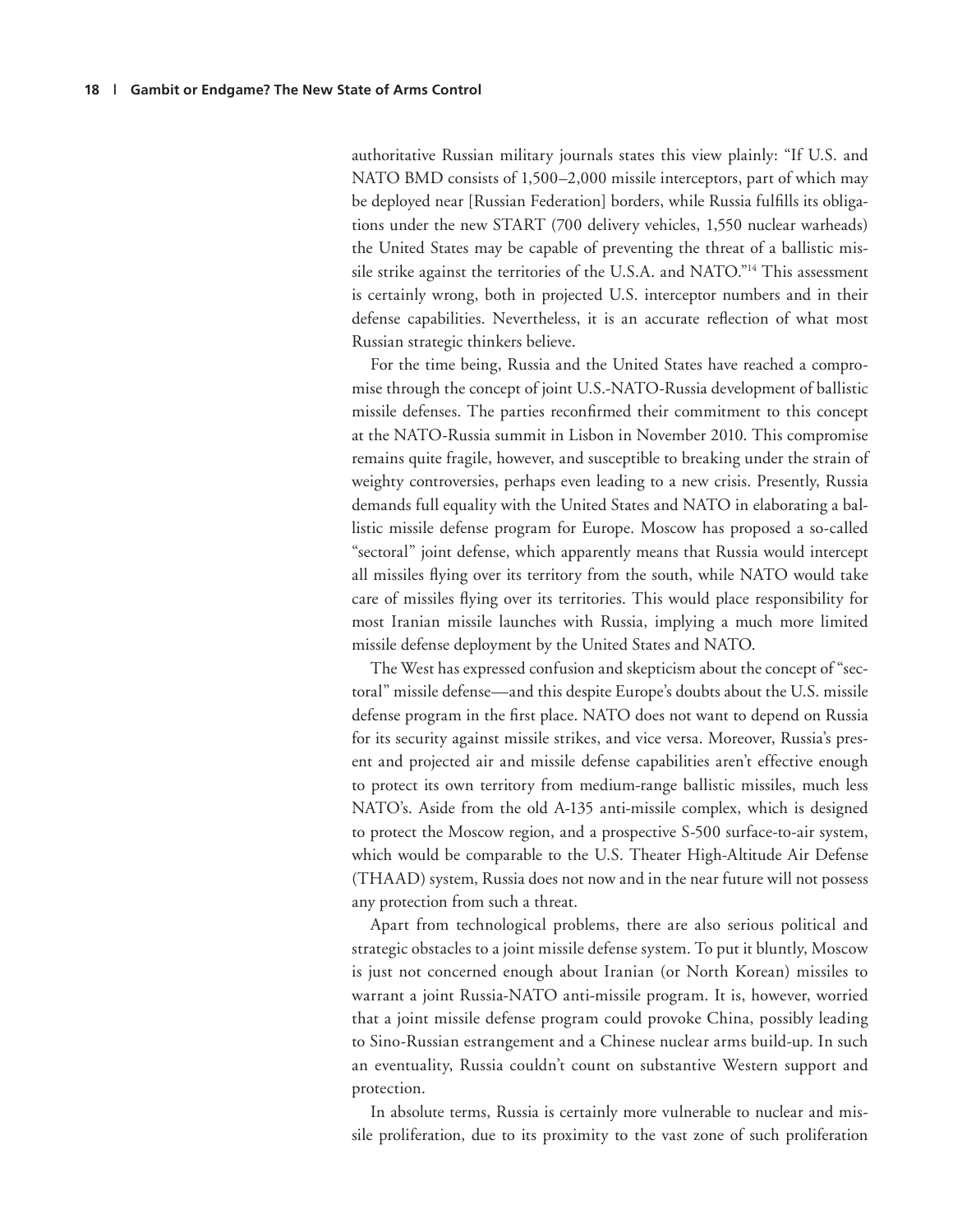stretching from the Middle East through South Asia to the Far East. But this threat is familiar to Russia: Since the early 1950s, Russian territory has been within reach of nuclear missiles from an increasing number of countries

(Britain, France, China, Israel, India, Pakistan, and North Korea); the United States has experienced this particular contingency only quite recently (from Chinese ICBMs). Moscow sees new and dangerous threats in other quarters: NATO's and China's conventional superiority, U.S. missile defense and space systems, and strategic conventional precisionguided weapons.

Russia prefers to rely on traditional nuclear deterrence, NPT diplomacy, and forging good relations with new nuclear states (Israel, India, Iran, and North Korea) to deal with new proliferation threats. This attitude may change in the future, but at pres**Russia prefers to rely on traditional nuclear deterrence, NPT diplomacy, and forging good relations with new nuclear states to deal with new proliferation threats. At present there are only the faintest of signs that Russia will make nonproliferation and closer cooperation with the United States and NATO its top priorities.**

ent there are only the faintest of signs that Russia will make nonproliferation and closer cooperation with the United States and NATO its top priorities.

#### **Conventional Strategic Weapons**

Russia's Military Doctrine points to a set of security priorities that are very different than those of Washington. The threat of a U.S./NATO "air-space strike" capability falls near the top of the list, and Russia's threat assessments and defense programs reflect this priority. The Military Doctrine states that one of the key tasks of the Russian armed forces, second only to nuclear deterrence, is "to ensure the air defense of most important military facilities of the Russian Federation and (provide for) readiness to rebuff strikes by means of air and space attack."15 The notion of "air and space attack" apparently refers to conventionally armed cruise missiles and ballistic missiles that use highprecision guidance provided by space navigation, reconnaissance, and communications satellites.

This philosophy is reflected in the Aerospace Defense Concept, which President Medvedev approved in 2006, and the State Arms Procurement Program for 2011–2020. In his 2010 Annual Address to the Federal Assembly, Medvedev emphasized that strengthening air-space defense and integrating ballistic missile defense, air defense, early warning, and space control systems was one of Russia's highest priorities.<sup>16</sup>

Reports by the institutes of the Ministry of Defense and articles in specialized magazines and newspapers show that the Russian expert community is intently focused on the increased ability of such weapons to disarm Russia's strategic nuclear forces, missile early warning systems, and combat command centers in a counterforce strike.17 There is little mystery as to the identity of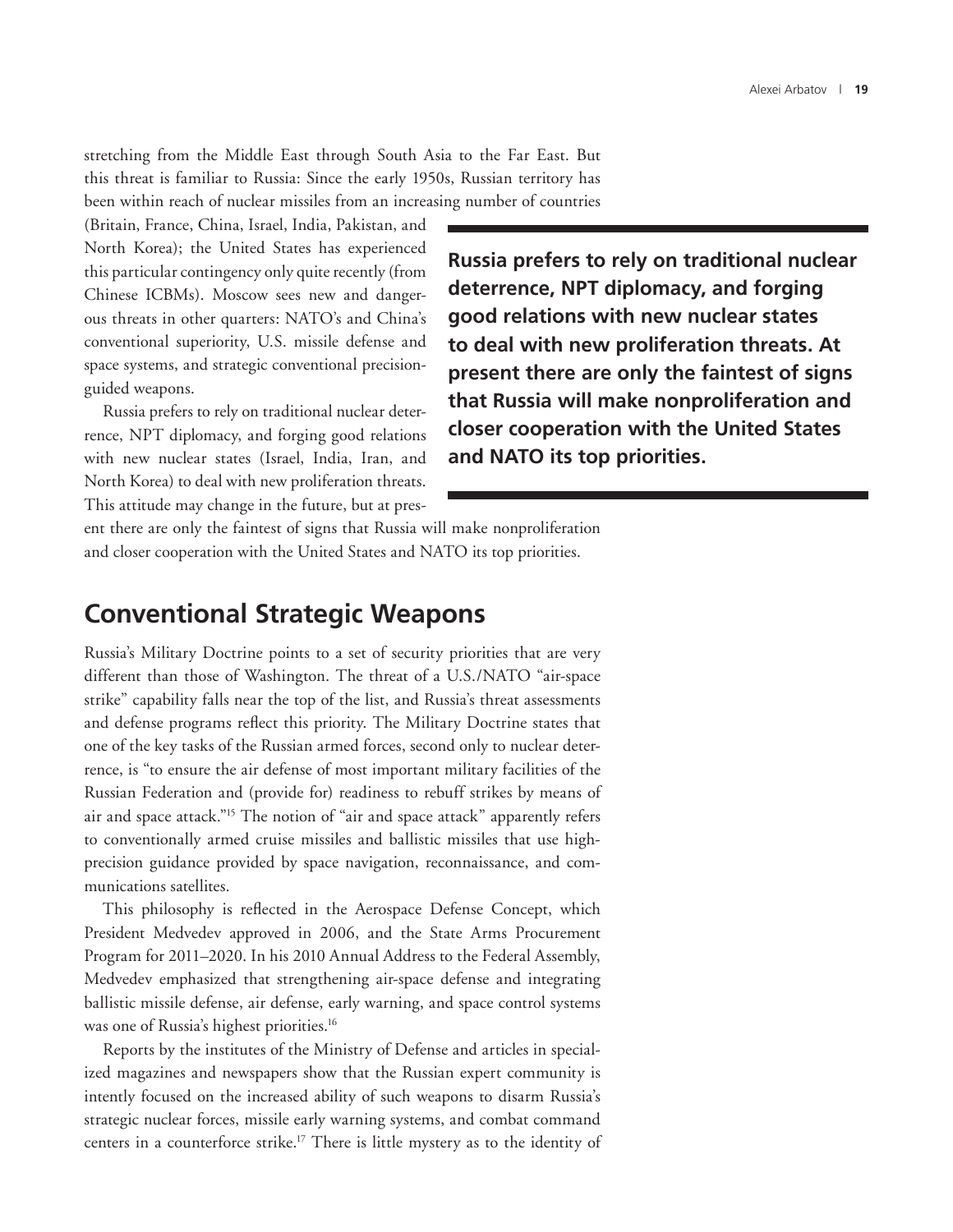the adversary in most of the literature. One periodical emphasizes as the main requirement for aerospace defense "the survivability of basic main forces of the Armed Forces while countering *massive strikes* (emphasis added) of airspace attack weapons with no significant loss in efficiency within the required period of time."18 Neither rogue states nor terrorists can mount "massive strikes."

Guided bombs and missiles accounted for more than 60 percent of all munitions used during Operation Iraqi Freedom in 2003.19 One Russian expert speaks for the general mood about such capabilities:

The high-precision weapons in the U.S. armed forces' arsenal today can be used to destroy a wide range of targets, including hardened fixed facilities (underground bunkers, reinforced structures and bridges), and mobile armored targets (tanks, armored vehicles and artillery). With due targeting, the existing types of cluster bombs can effectively destroy mobile land-based ICBMs. High-precision weapons could also pose a threat to existing silo-based launchers.<sup>20</sup>

The Prompt Global Strike operational concept is especially worrying to the Russian expert community. The United States officially claims otherwise, but Russia considers conventional cruise missiles, as well as future ballistic and orbital systems with accurate conventional warheads, as part of the concept. More importantly, Russians just cannot believe that such complicated and expensive systems are only meant to target terrorists, who can be dealt with by much cheaper and simpler weapons. The idea that America needs weapons with short flight times to destroy reckless state leaders and terrorists looks ridiculous to most Russian experts. They consider the hardest and most time-consuming problem to be locating the target in the first place; the few hours of advantage in timing provided by ballistic or orbital systems isn't enough to make them cost effective compared to supersonic aircraft or long-range cruise missiles.

The U.S. Air Force converted strategic bombers to non-nuclear missions as early as the 1990s. The U.S. Navy is almost finished retrofitting four Ohioclass nuclear ballistic missile submarines to carry about 600 non-nuclear long-range sea-launched cruise missiles. And both the Air Force and Navy are researching conventional warheads that can be delivered by strategic ballistic missiles, boost-glide, or orbital systems. Thus, for the foreseeable future, there may eventually be as many as 2,900 U.S. high-precision long-range cruise missiles on strategic delivery vehicles and attack nuclear submarines.<sup>21</sup> If the Navy and Air Force go forward with plans to put conventional warheads on ballistic missiles, then the number of weapons that pose a threat to Russia's strategic nuclear forces may increase by another 100 to 200.<sup>22</sup>

From Russia's perspective, four converted Ohio-class submarines and B-1B and B-2A strategic bombers armed with precision-guided conventional weapons pose a new kind of counterforce threat to its shrinking numbers of strategic forces sites. Ohio-class submarines are designed to stay on patrol for long periods of time and to remain undetectable even to sophisticated anti-submarine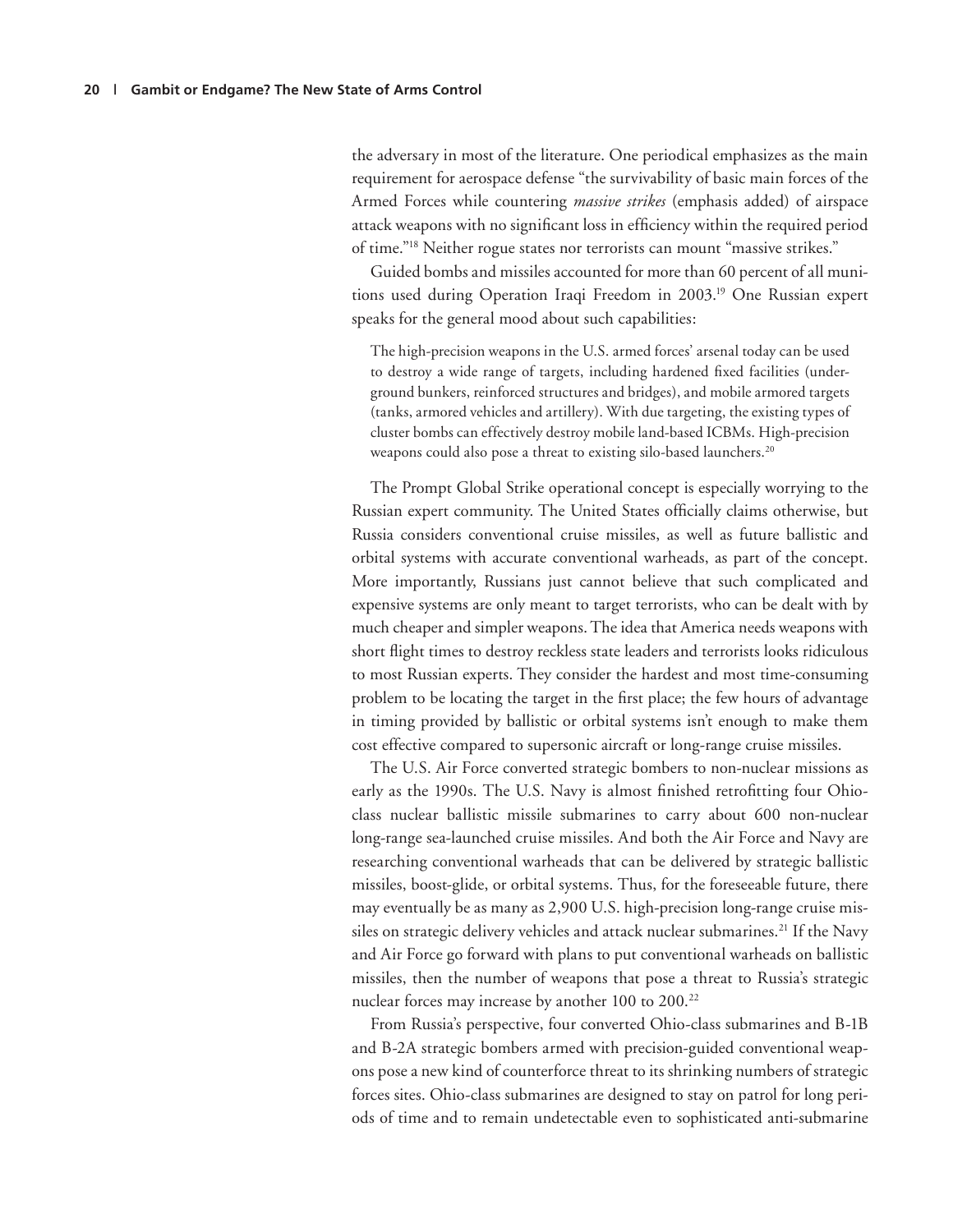warfare systems, and heavy bombers are capable of penetrating advanced air defenses. Rogue states and terrorists possess neither anti-submarine warfare nor serious air-defense systems.

Moscow's concerns apparently stem from its observation of NATO's 1999 operations in Yugoslavia and America's 2003 operations in Iraq. The main unspoken assumption behind this threat perception is that traditional nuclear deterrence may not be effective against conventional counterforce threats, since nuclear retaliation in case of such an attack would invite suicide by follow-on nuclear strikes and thus lacks credibility.

To be sure, in contrast with a nuclear counterforce strike, a massive, high-precision strike would require prolonged and visible preparations. Even operations against much weaker adversaries such as Iraq, Yugoslavia, and Afghanistan required several months. Furthermore, such a strike against strategic forces would take much longer than a nuclear counterforce strike due to the need to confirm hits and conduct repeated strikes. And such an aggressor could never be certain that his attack would not provoke a nuclear response an uncertainty not mitigated by the fact that missile-warning systems cannot distinguish between nuclear and non-nuclear attacks.

Russia's tactical nuclear weapons pose another element of uncertainty for a conventional counterforce aggressor. Tactical weapons are much more difficult to rapidly search and destroy, and they can strike forward air force and navy targets involved in the airspace mission. According to experts' estimates, Russia currently has as many as 1,400 nuclear bombs, missiles, and torpedoes available to its naval and air forces.

Nevertheless, the U.S. high-precision weapons capability clearly presents certain military and strategic problems for Russia. And there are three additional reasons for not ignoring this issue. First and foremost, the deployment of long-range, high-precision non-nuclear weapons would hamper further nuclear disarmament and missile defense cooperation among the great powers. If the United States shifted resources (primarily cruise missiles) from its strategic nuclear forces to high-precision weapons, it would effectively remove such resources from the scope of strategic offensive arms limitations. This would inevitably provoke serious objections on Russia's part as early as the next phase of negotiations on strategic arms reductions. One can hardly expect Moscow to consent to lowering the ceiling for strategic nuclear forces to, say, 1,000 warheads, even as the United States maintains anywhere from 2,000 to 3,000 conventional weapons on strategic platforms (mostly on converted nuclear missile submarines and B-52H and B-1B heavy bombers<sup>23</sup>) and as many as  $2,000$  conventional warheads on ships and nuclear attack submarines (see figure 3).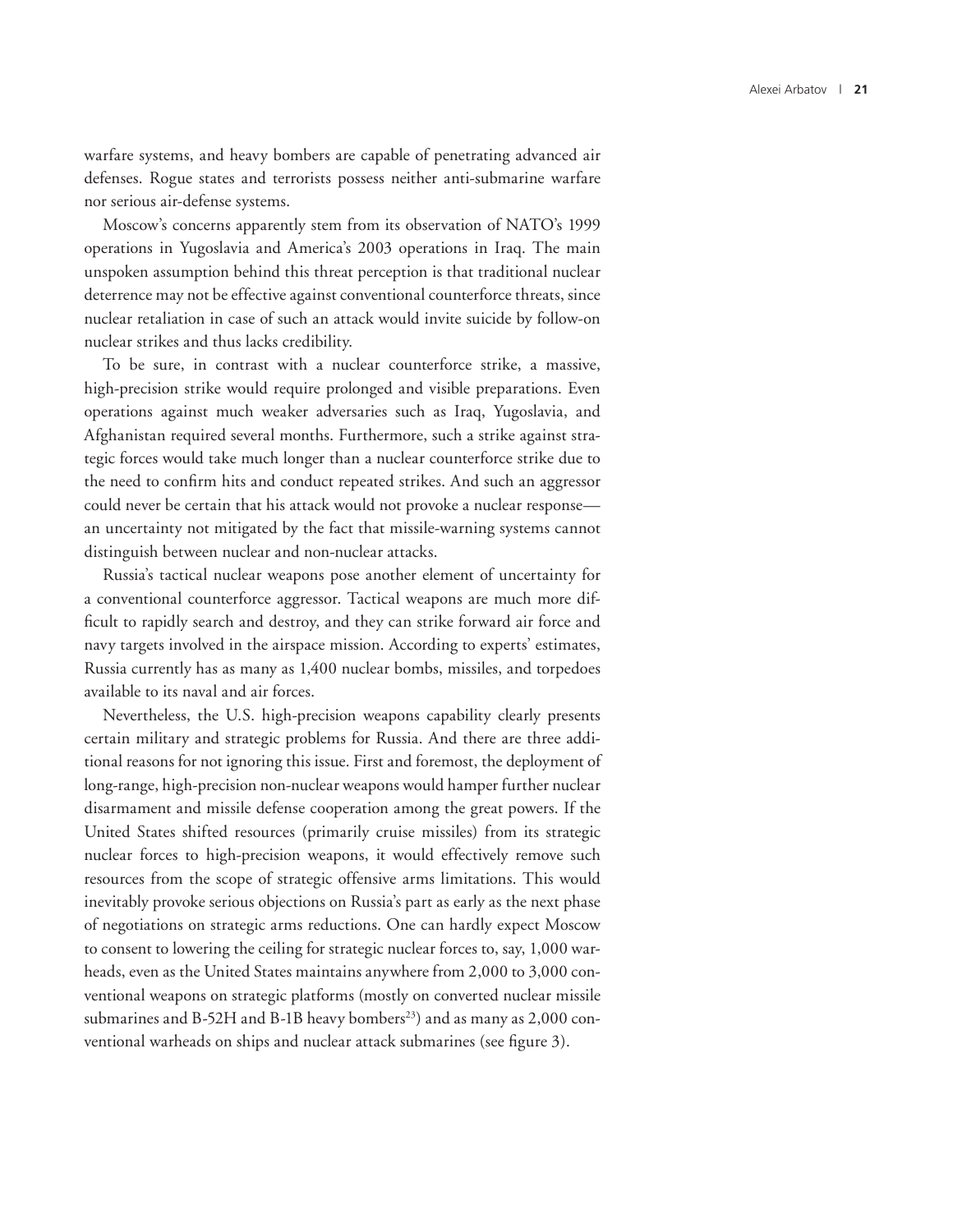#### Figure 3



#### U.S. Strategic Forces, 2010–2030

Moscow's most likely reaction to this move would be to maintain its strategic nuclear assets at the levels permitted by New START (1,550 warheads) and modernize them within these limits—or even above them after 2020—for the next generation of systems. Just as with the prospect of unilateral U.S./ NATO ballistic missile defense deployment, the deployment of long-range high-precision weapons would become an obstacle to nuclear disarmament at the strategic level.

Second, in addition to NATO's superiority over Russia in general-purpose forces in Europe, the deployment of high-precision weapons would hinder negotiations on Russian and U.S. non-strategic (tactical) nuclear weapons. Moscow evidently considers such weapons as a counterbalance to U.S. highprecision conventional weapons. They give Russia a way to strike the forward bases of U.S. Air Force and Navy groups and thus constitute an asymmetrical deterrent of the "threat of aerospace attack." There is an opinion that using tactical nuclear weapons at early stages in response to the use of high-precision weapons is a more credible option than mounting a retaliatory strike with strategic nuclear forces, thus provoking the adversary to respond in kind.

Third*,* high-precision systems would constitute an additional obstacle to U.S.-Russian cooperation on ballistic missile defense. As mentioned, the military community in Moscow today views the development by Russia of missile, air, and aerospace defense primarily as a means of holding off an aerospace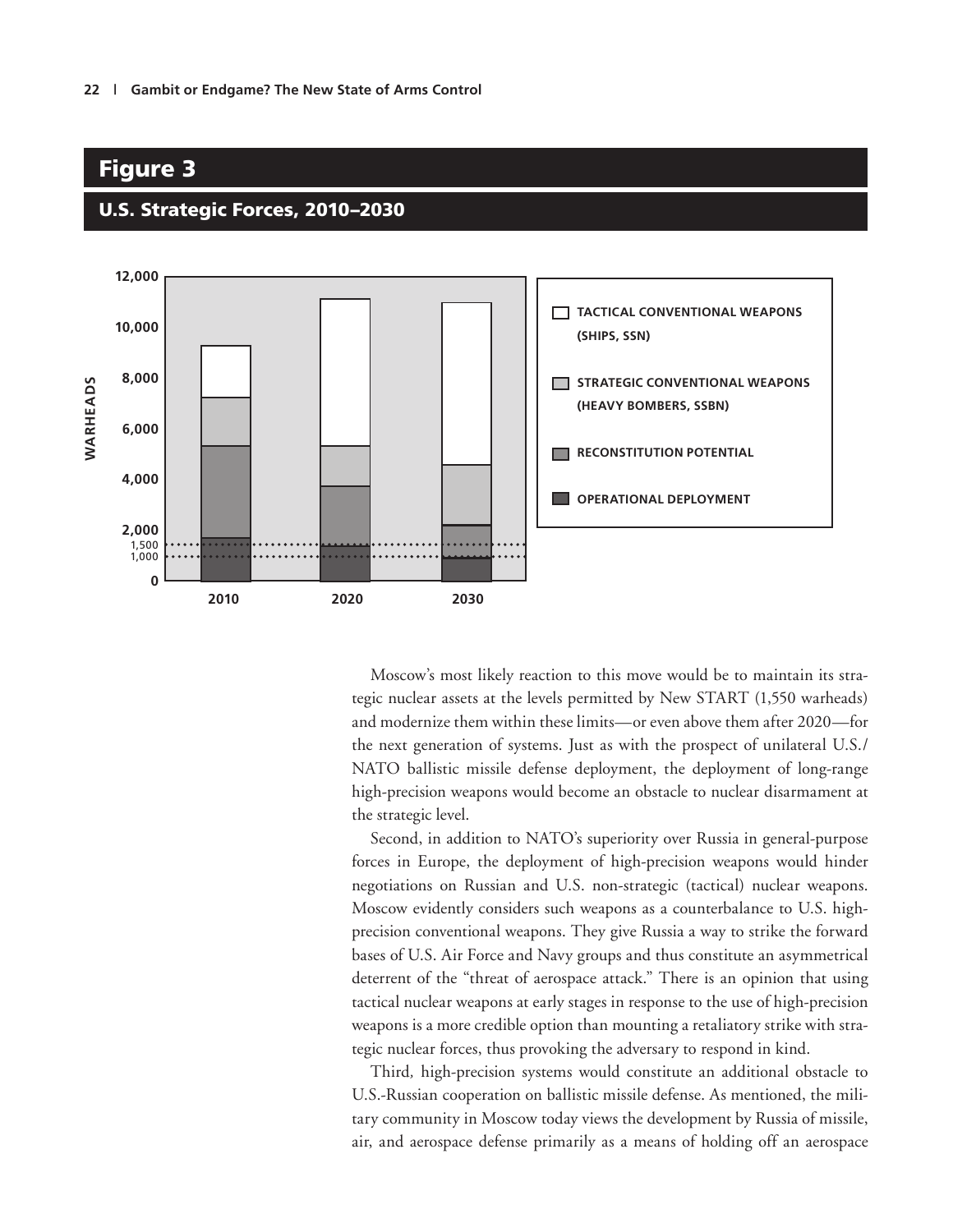attack rather than a way to defend against missiles from rogue states or terrorists. Obviously, "aerospace attacks" could only come from the United States and its allies.

Russia is developing its defenses not against the medium-range ballistic missiles of rogue states but rather against U.S./NATO conventional long-range cruise missiles and strike aircraft. The only system that might protect Russia

against rogue states' missiles is the A-135 missile defense complex for the area around Moscow, a legacy of the Cold War and the 1972 Anti-Ballistic Missile Treaty. Otherwise, the present Russian defense forces consist of about 2,000 S-300/400 missile interceptors and 500–600 air defense fighters. This force is being modernized with S-400 and, in the long run, S-500 missiles. In the more distant future, Moscow will modernize the A-135 system and anti-satellite weapons and integrate command

**Russia is developing its defenses not against the medium-range ballistic missiles of rogue states but rather against U.S./ NATO conventional long-range cruise missiles and strike aircraft.**

structures, early warning, and battle-management assets in order to counter U.S. ballistic missiles, hypothetical space-based missile defenses, and orbital space bombers.

 Whether or not these plans ever go forward, it would be the ultimate absurdity for Russia to have two defense systems: a joint one with NATO directed against rogue states and another to use against air-space attack by the United States and NATO.

Given the attitudes of Russia's political elite, military agencies, and military industrial complex, one can hardly expect Moscow to engage in meaningful missile defense cooperation with the potential "aerospace aggressor." The military establishment would find a variety of pretexts to obstruct such undertakings given their vested interests and shared understanding of the country's security needs. In fact, we should also expect the U.S. military industrial complex to evince a similar attitude as it strives to retain maximum freedom to develop missile defenses and protect sensitive technologies.

## **Dealing With Conventional Strategic Arms**

With respect to U.S. high-precision weapons, New START has already made some progress. Russia and the United States agreed to apply the same counting rules to ballistic missiles with conventional warheads as to nuclear missiles (Article III), which prevents large-scale deployment of submarinelaunched ballistic missiles and ICBMs with conventional high-precision munitions. Yet the issue of long-range cruise missiles with high-precision weaponry will remain unsolved without further negotiations on arms limitations,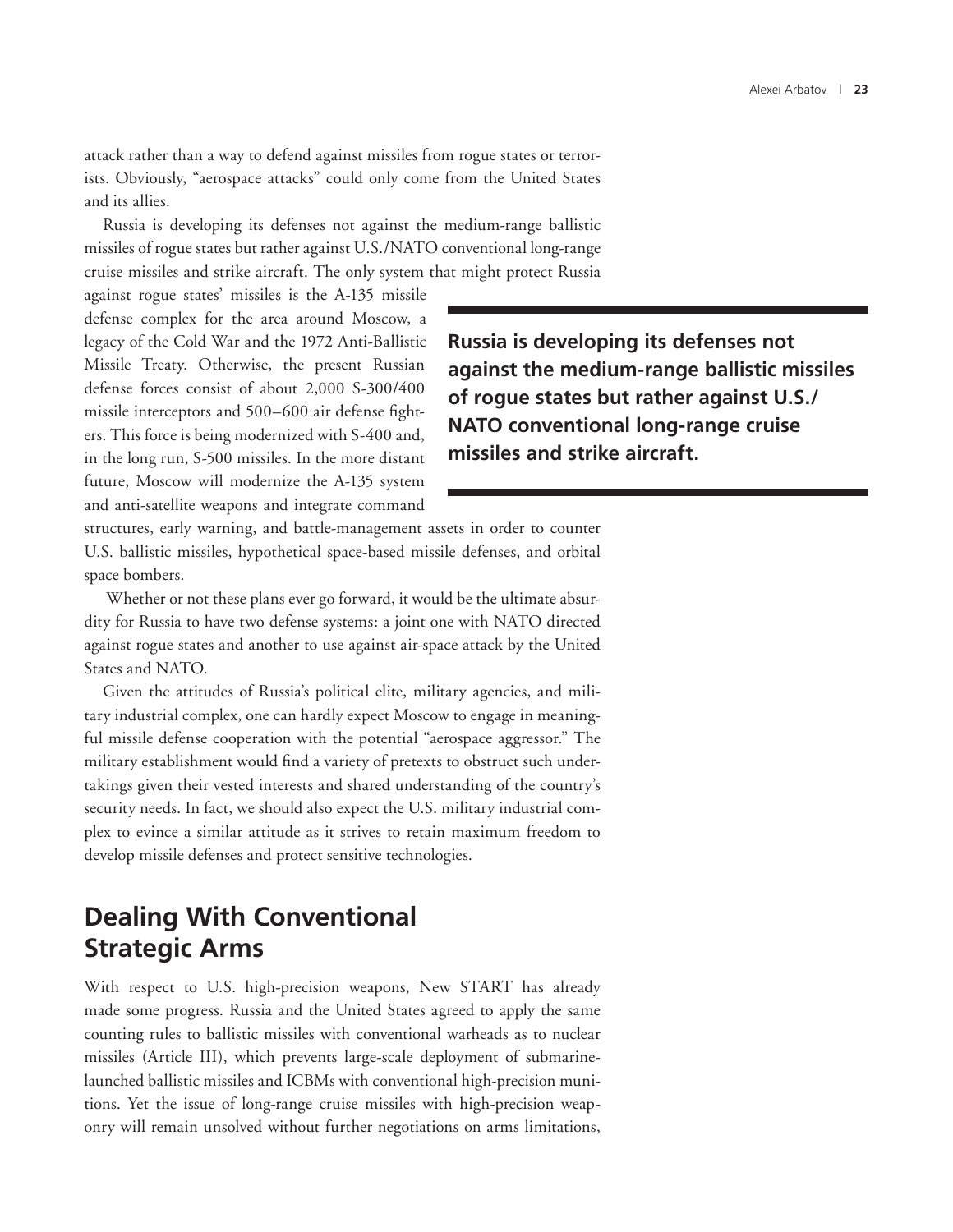confidence-building, and transparency measures. In fact, the United States will reduce its strategic nuclear forces not only through "de-loading" MIRVed missiles but also by retrofitting some strategic submarines and bombers for non-nuclear cruise missiles (see figure 3).

**The issue of long-range cruise missiles with high-precision weaponry will remain unsolved without further negotiations on arms limitations, confidence-building, and transparency measures.**

If the parties exercise due political will, they can resolve or ease the problems of high-precision weapons by means of legal agreements. This implies, in particular, a ban on basing converted heavy bombers, strike aircraft, and nuclear weapons in the territories of new NATO members, or anywhere near Russia, except by mutual agreement. Russia may assume similar obligations with respect to its allies in the Collective Security Treaty Organization and

the Commonwealth of Independent States, as well as in its Kaliningrad region.

The hypothetical threat posed by Ohio-class submarines equipped with sealaunched cruise missiles may be considerably diminished if they are based only on the west coast of the United States. Deployment to the Pacific and Indian oceans would put most Russian ICBM bases, early warning sites, and command centers outside their range; deployment to the Arctic Ocean presents serious operational difficulties and thus would not pose a serious problem.

It would also be helpful to introduce confidence-building measures involving information and observer exchanges related to the practice of deploying high-precision weapons on ships, submarines, and aircraft, and to the operational principles of their deployment and use in local conflicts. In the long term, the United States and Russia could hold joint air force and navy exercises related to counterproliferation, peace-enforcement, counterterrorism, and anti-piracy operations. Given that the United States claims that its high-precision weapons are aimed at third countries and terrorists, Russia may insist on extensive though reciprocal confidence-building and cooperation measures.

In any case, it is obviously up to the United States to solve a problem it created: to take the initiative and propose arms limitation, confidence-building measures, and cooperative steps regarding high-precision weapons.

## **Joint Defense Options**

The primary U.S. interest in joint ballistic missile defense with Russia appears to lie in making sure that Moscow does not object to the American program too strongly or make it the subject of a new political crisis. For that matter, "Old Europe's" interest is similarly aimed at managing attitudes: to prevent political tensions with both the United States and Russia. "New Europe's" interest, meanwhile, is to enhance its role in NATO and to upset Russia (as a fringe benefit). Russia's main interest is to make sure that these capabilities don't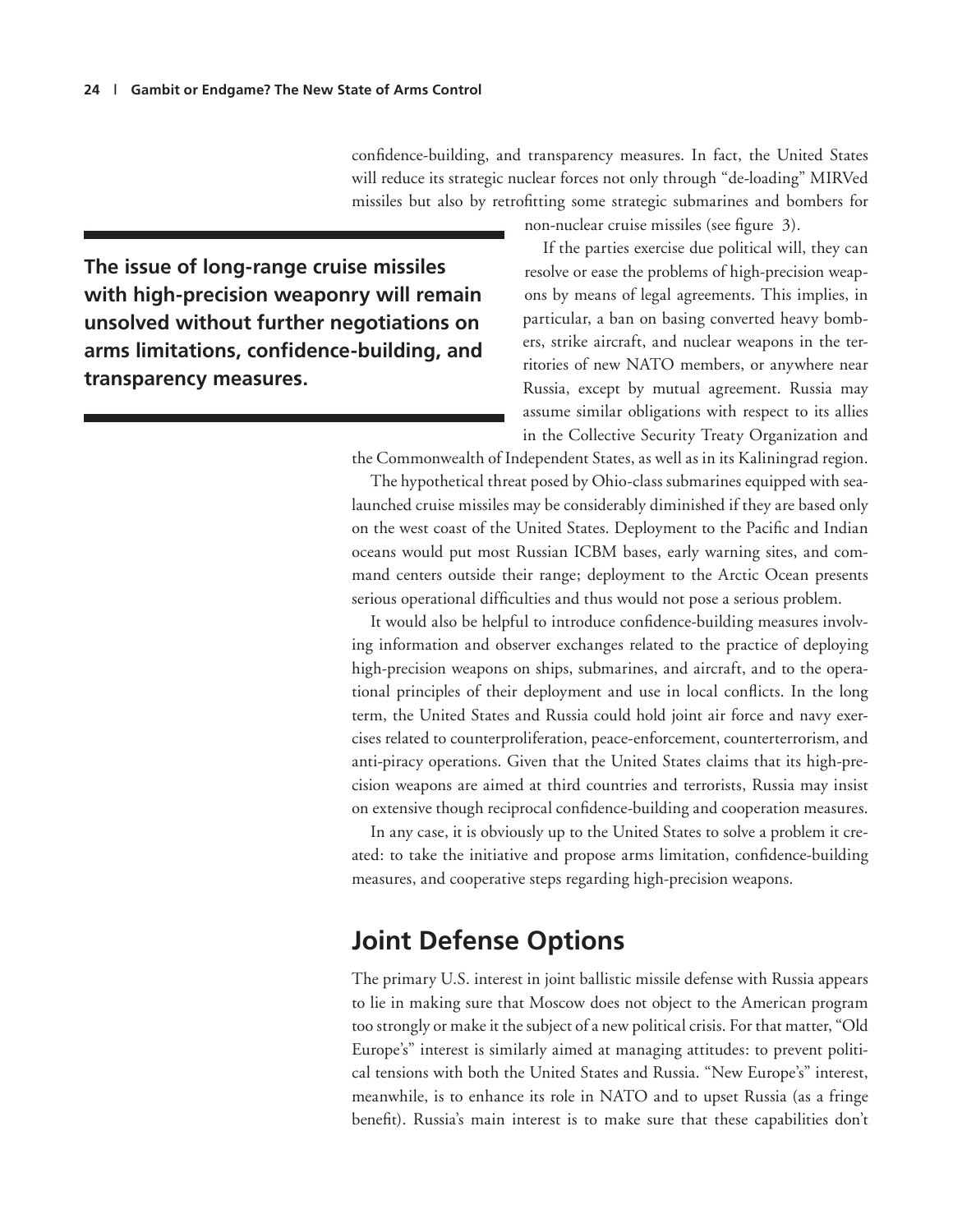undermine Russia's nuclear deterrence potential. Bridging the gaps between these divergent interests will be a challenge, to say the least.

Since technological developments will blur the line between theater and strategic defenses (in particular in future systems like the SM-3 Block IIB), and since deployment patterns will emphasize maximum efficiency (including basing missiles in Poland and possibly on ships in the Baltic, Northern, and Barents seas), it will be very difficult to assure Russia that missile defense after 2020 would not undermine its deterrence posture, especially when judged against Moscow's conservative threat assessments. It will be no less problematic to adjust enhanced missile defense systems to the U.S.-Russian relationship of mutual nuclear deterrence, strategic stability, and the next START agreement. Since Russia holds large amounts of territory in Asia, it would find it hard to protect only its European part from Iran via a joint missile defense system with NATO while leaving the rest of its territory exposed to missiles from Pakistan and North Korea. On the other hand, any Russian ballistic missile defense in Asia developed jointly with the United States, Japan, and South Korea would provoke China. And inviting China to join the endeavor would raise questions about accepting India and, consequently, Pakistan.

Attempting to resolve all those problems in advance would be a futile exercise. As a matter of pragmatism, Moscow has to be more concrete and selective in voicing its concerns about missile defense. The United States, in turn, should be more forthcoming in reassuring Russia technically and operationally, not just rhetorically. For instance, Russia should not be worried about the first three phases of ballistic missile defense in Europe. The main concern is about possible U.S. SM-3 Block IIB deployments in Poland and the northern seas, which would occur closer to 2020. If such missiles in fact are not deployed on ships due to their use of liquid fuel, it will be easier to reach an agreement. Hence, it may be agreed that such deployments would happen only if Russia and NATO consent, and only in case of the emergence of a real threat, such as if Iran or any other state in the region acquired nuclear weapons and

tested a medium-range ballistic missile. U.S. freedom of action in the absence of such a commitment would be a dubious advantage if weighed against the benefits of Russian cooperation on ballistic missile defense early warning and monitoring systems, as well as general counter-proliferation policies.

A starting point for cooperation on missile defense, therefore, should be something uncontroversial, clearly beneficial to both sides, and adjustable to mutual nuclear deterrence. For instance, one **A starting point for cooperation on missile defense, therefore, should be something uncontroversial, clearly beneficial to both sides, and adjustable to mutual nuclear deterrence.**

option would be to restore the Joint Data Exchange Center project and turn it into a real-time system. This proposal is attractive on the one hand because it is merely an enhanced "hot line" to prevent false alarms or miscalculation in the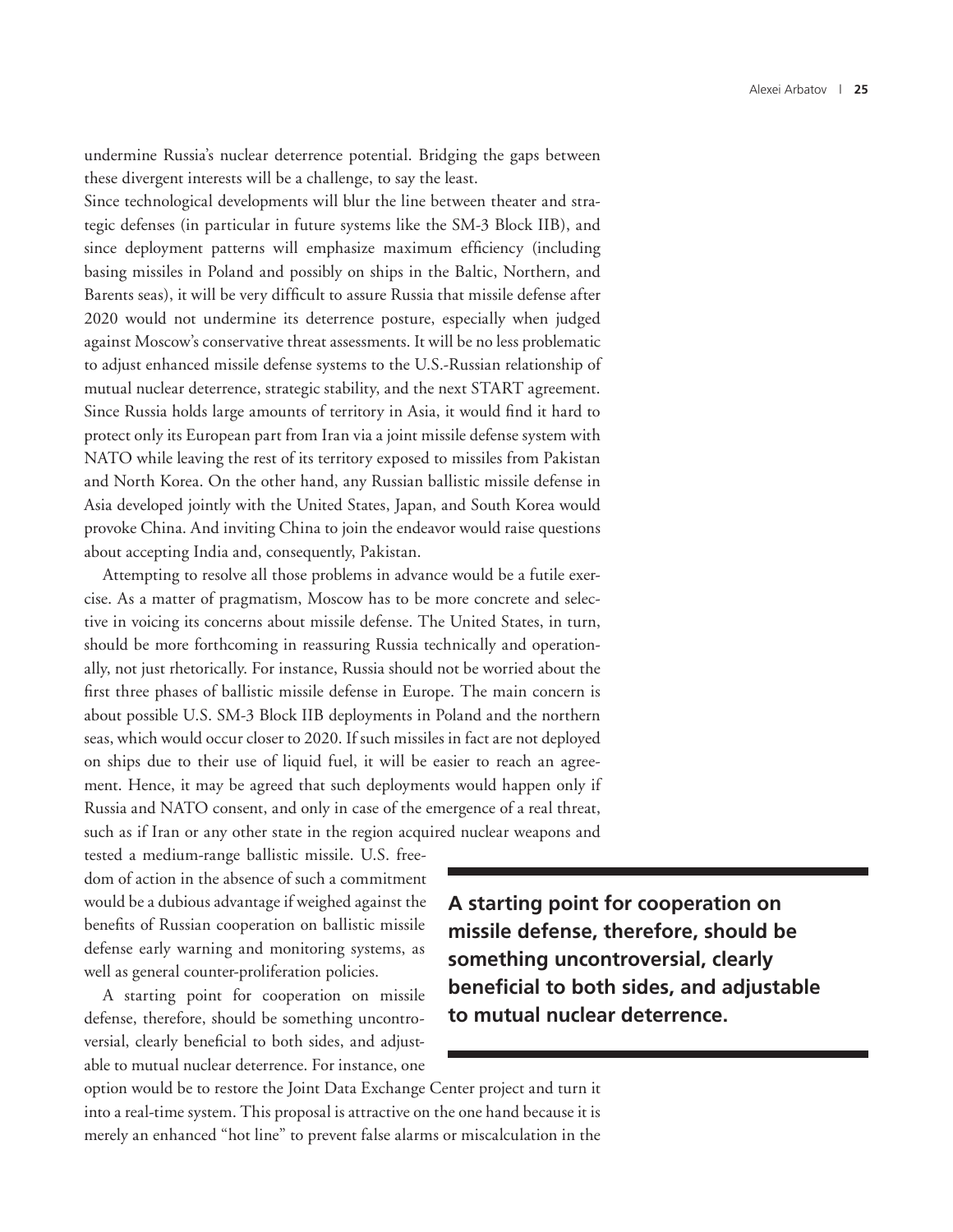age of proliferation. On the other hand, if it was developed further, it would mean taking a step beyond the traditional mutual deterrence barrier to create a joint missile early warning system, typically only for military allies. Further steps could include interfacing early warning radars and satellites, launching space-missile tracking systems, and jointly building new advanced radars in the most suitable locations (including on Russian territory).

Early resumption of joint intercept exercises should lead to them being transferred from computers to test ranges, and from shooting short-range rockets to intercepting medium-range and intercontinental missiles. After that, it would be easier to work on interoperability of air defenses and missile defenses, and forge overlapping sections of responsibility for ballistic missile defense.

Such step-by-step progress would open up many new "backchannels" in U.S.-Russian political and strategic relations. Eventually, political and strategic obstacles that now seem insuperable would no longer seem so. And the state of mutual nuclear deterrence might gradually transform to a state of mutual strategic defense with a diminishing offensive nuclear component.

### **Non-Strategic Nuclear Weapons**

In terms of further reductions of nuclear weapons after New START, an important question will be the extension of this process to non-strategic nuclear weapons. Even during the New START negotiations, the U.S. Senate insisted that tactical nuclear weapons be included in the reductions (in the end, they were not). The U.S. Nuclear Posture Review also stresses concerns about Russia's non-strategic nuclear weapons and indicates the importance of including these weapons in the agenda for future negotiations.<sup>24</sup> Therefore, there is every indication that the United States and NATO will intensify their efforts in this area. In particular, there are several specific arguments about tactical nuclear weapons:

- • It is assumed that Russia still has a considerable advantage over the United States and NATO in this nuclear weapons class. At lower levels of strategic nuclear forces, this advantage will be even more significant.
- • The systems for preventing unauthorized use are allegedly less robust for tactical nuclear weapons than they are for strategic nuclear weapons. Therefore, there is a greater danger for unauthorized nuclear strikes.
- It is generally accepted that forward-based tactical nuclear weapons (especially older versions) are more vulnerable to theft, are lighter, and have less efficient locking devices—all of which are features that make them attractive for terrorists.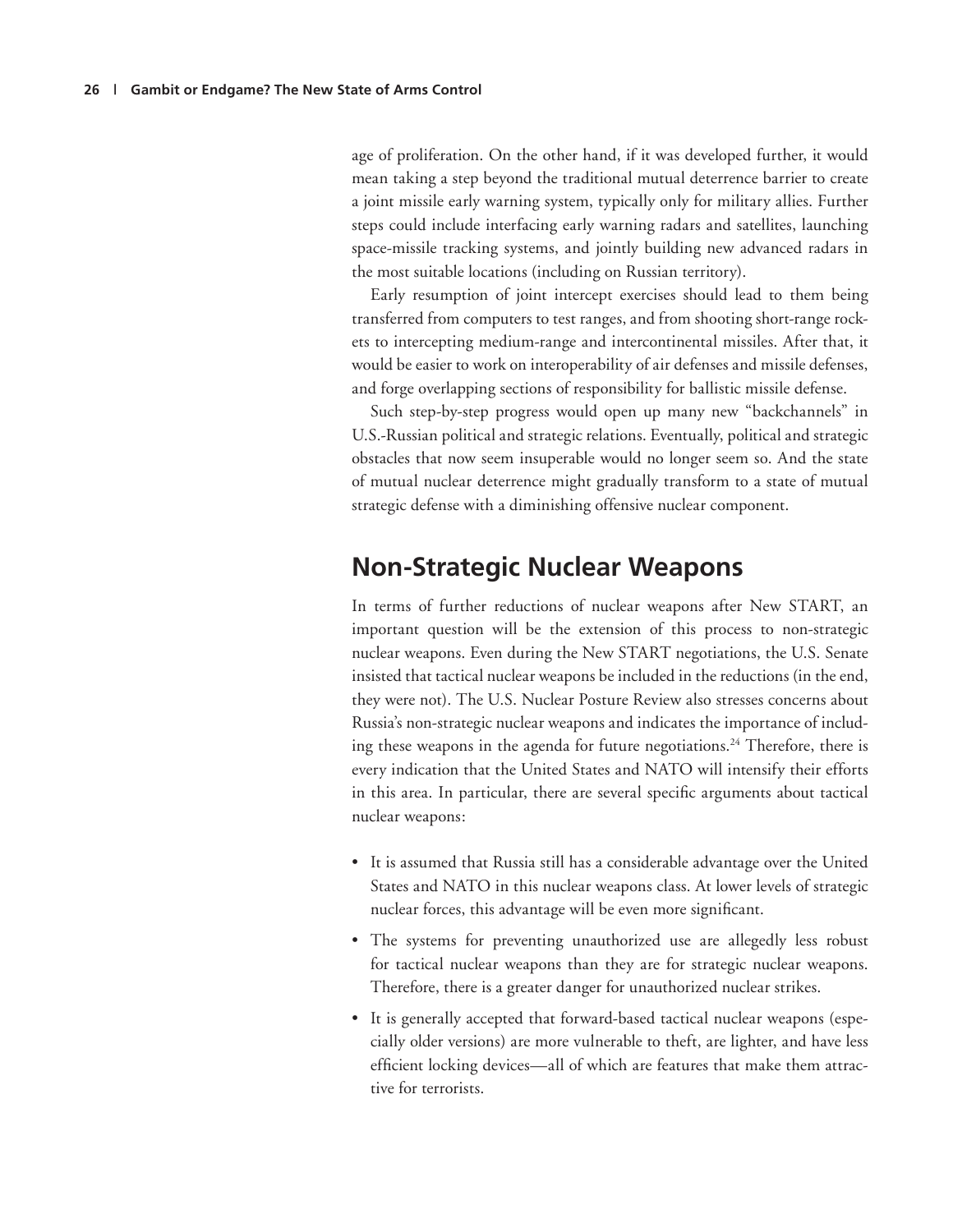• Russia's position on tactical nuclear weapons has been extremely reserved and vague. As a precondition for any talks on this issue, it has demanded that the United States remove its Europe-based tactical nuclear weapons to its national territory.

#### **The subject of discussion**

Defining the subject of future negotiations presents certain difficulties. It would be logical from a legal point of view to include nuclear weapons that are not covered by existing treaties—namely, the START Treaty and, in the non-strategic systems category, the Intermediate-Range Nuclear Forces (INF) Treaty.

According to this logic, the delivery vehicles of nuclear weapons should include ground-launched ballistic missiles and ground-launched cruise missiles with ranges of less than 500 kilometers, combat aircraft with ranges of less than 8,000 kilometers that cannot carry long-range (that is, more than 600 kilometers) air-launched cruise missiles, and submarine-launched ballistic missiles with ranges of less than 600 kilometers.

In addition, negotiations should be in line with parallel commitments by the United States and the Soviet Union/Russia on the reduction and elimination of tactical nuclear weapons dating back to the early 1990s. These include: artillery shells and nuclear mines (demolition munitions) assigned to the ground forces; land-based and air-launched anti-aircraft missiles; air-to-surface missiles and bombs (including depth charges) assigned to non-strategic strike air force and navy aircraft; and various surface-to-air, anti-ship, and anti-submarine missiles and torpedoes of surface ships and attack submarines, as well as depth charges and artillery shells of surface ships.

However, even such a broad interpretation poses a number of questions. For example, how should we define long-range (more than 600 kilometers) nuclear sea-launched cruise missiles that may be deployed on ships and attack submarines? The START I Treaty provided for a separate ceiling of 880 kilometers for nuclear sea-launched cruise missiles, whereas New START makes no mention of this category.

Further, both heavy bombers and tactical strike aircraft can carry some types of nuclear gravity bombs, such as the U.S. B-61 and B-83.

Finally, along with the United States and Russia, other nuclear states (France, China, India, Pakistan, Israel, and North Korea) also have short- and medium-range aircraft and missiles in their inventory. In some of these states, these systems comprise a major portion, if not all, of their nuclear capability.

Still more important is the fact that tactical nuclear weapons employ dual-use platforms, launchers, and delivery vehicles: medium bombers, fighter-bombers, ships and attack submarines, short-range offensive missiles and surface-to-air missiles, naval weapons, and heavy artillery.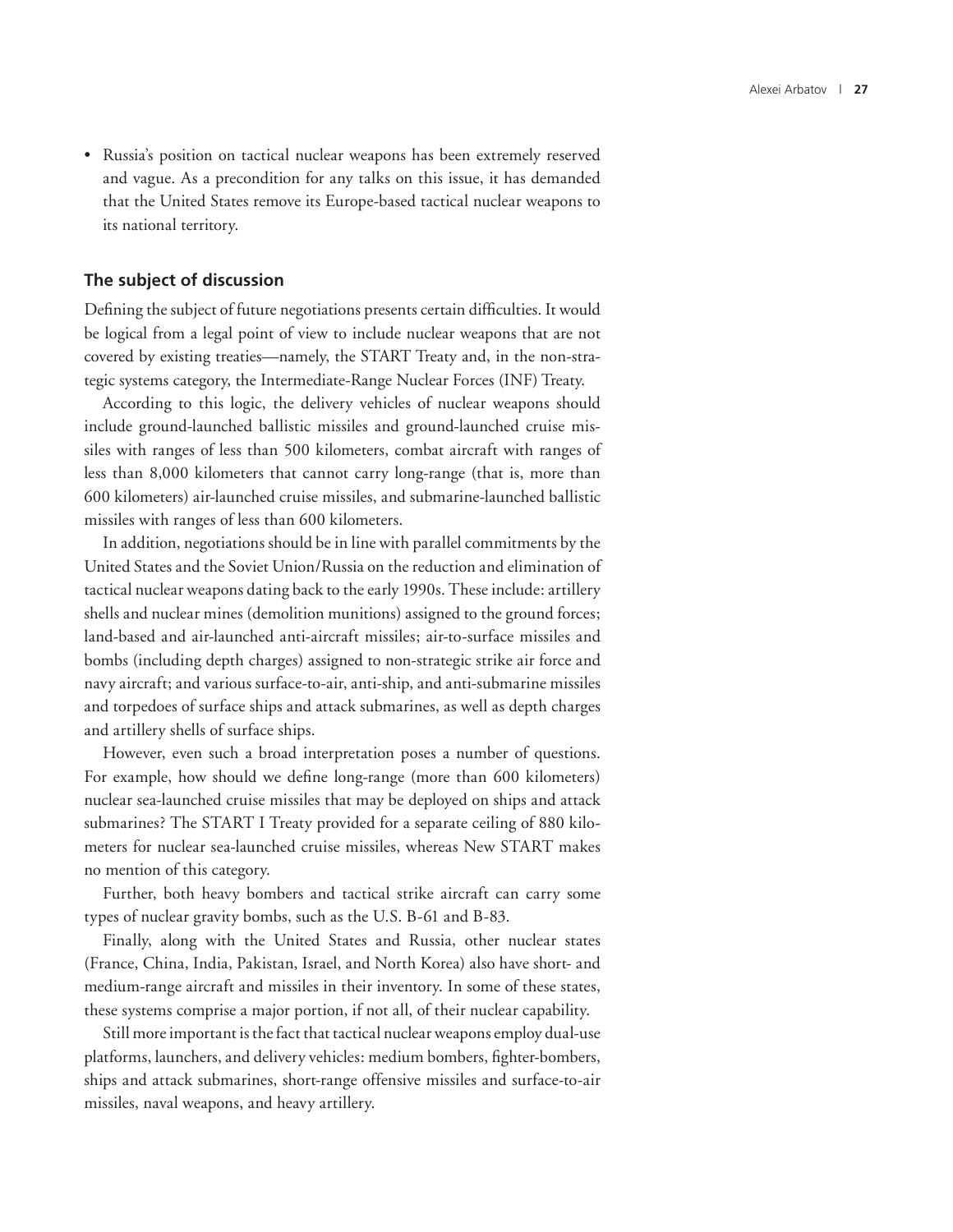**Any substantial reduction of tactical nuclear weapons by their launchers and delivery vehicles would lead to drastic cuts in combat equipment and arms associated with the air forces, navies, ground forces, and air/missile defense systems of the nuclear powers, including those assigned missions in local conflicts.**

Therefore, unlike strategic nuclear forces, it is impossible to limit, reduce, or eliminate tactical nuclear weapons by getting rid of launchers, delivery vehicles, or platforms (such as nuclear-powered ballistic missile submarines), since they all fall in the category of general-purpose forces. They are designed mainly for conventional military operations and are partially covered by other agreements (such as the Conventional Forces in Europe Treaty, which limits non-strategic combat aircraft and artillery in Europe). Thus, any substantial reduction of tactical nuclear weapons by their launchers and delivery vehicles would lead to drastic cuts in combat equipment

and arms associated with the air forces, navies, ground forces, and air/missile defense systems of the nuclear powers, including those assigned missions in local conflicts.

#### **Non-strategic nuclear weapons of the United States and Russia**

Neither of the two powers publishes official information on its non-strategic nuclear weapons. According to unofficial estimates, the United States currently has about 500 tactical nuclear weapon units. Included in this number are 100 Tomahawk sea-launched cruise missiles (TLAM-N) for the nuclearpowered attack submarines based at Kings Bay and Bangor in the United States. An additional 190 sea-launched cruise missile warheads (W80-0) are in storage. There are also some 400 gravity bombs (B-61-3 and B-61-4), with 200 of these being located at six U.S. Air Force special storages in five NATO member-states (Belgium, Italy, the Netherlands, Turkey, and Germany). These bombs are to be delivered by U.S. Air Force F-16 fighter-bombers, as well as by Belgian and British airplanes of the same type and by German-Italian Tornado strike aircraft.<sup>25</sup>

According to the Nuclear Posture Review, the United States will retire all Tomahawk nuclear sea-launched cruise missiles. However the B-61 gravity bombs will undergo a life extension program to enhance safety, security, and prevention of unauthorized use, and the new F-35 fighter aircraft will be certified to deliver these bombs. The review addresses these weapons in the context of nuclear guarantees to U.S. allies, and their future deployment in Europe will be subject to consultation among the allies.<sup>26</sup>

There is no reasonably reliable information on nuclear warheads stored in central sites on U.S. territory. These warheads are known to be stored in several storage facilities at air and naval bases, in separate central locations, and in depots at the Pantex nuclear manufacturing plant near Amarillo, Texas. They are subdivided into various reserve categories: Part of the warheads may be quickly made operational, while other warheads are meant to be used for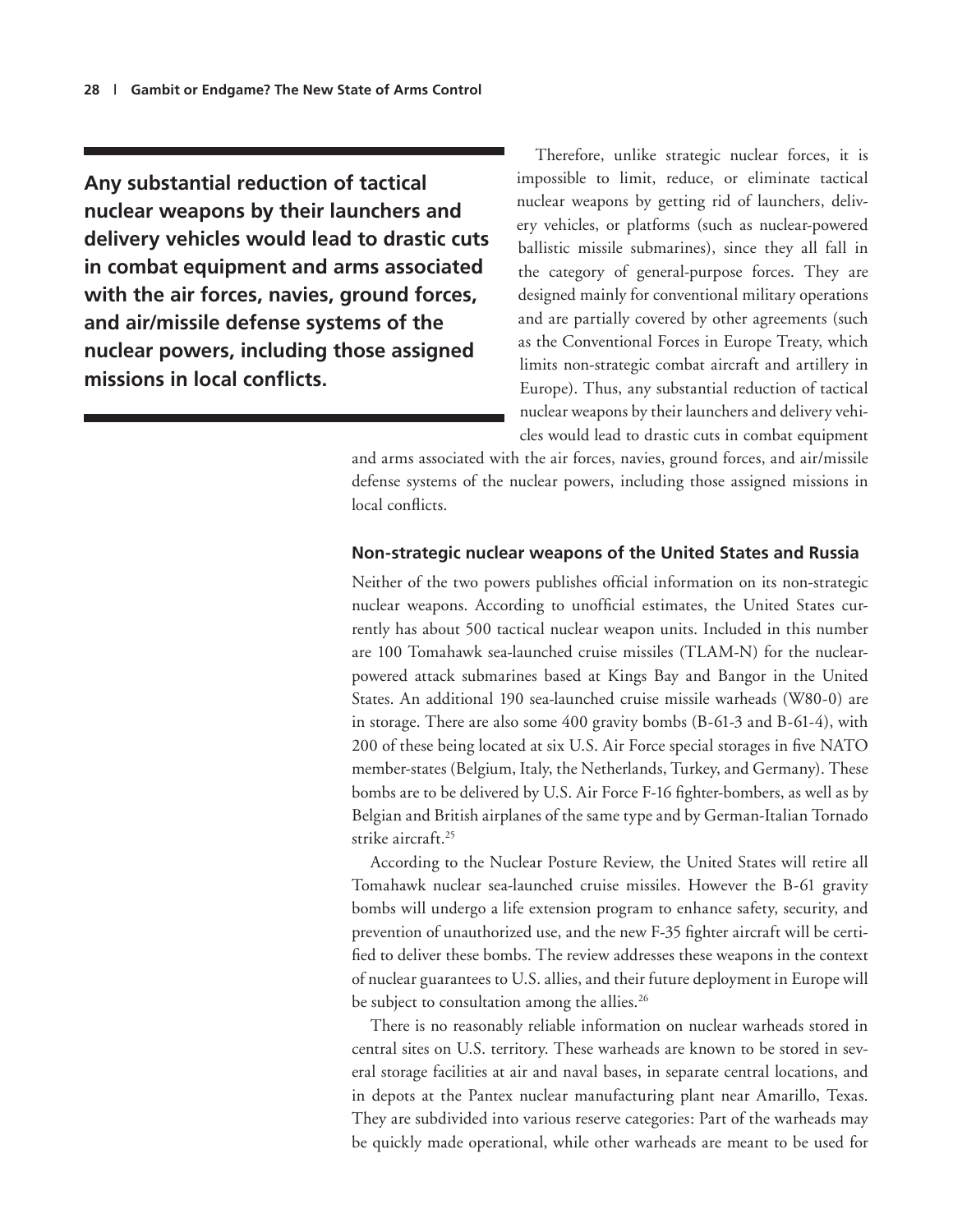spare parts. Still another portion consists of warheads awaiting dismantling and removal of nuclear material for long-term storage for peaceful or military purposes (the assembly of new warheads).

According to recent official data, the U.S. strategic nuclear forces, tactical nuclear force, and the active stockpiled reserve consist of 5,113 nuclear warheads. Independent experts estimate that another 4,200 weapons have been de-activated and are intended for disposal.<sup>27</sup> This number may increase due to strategic nuclear forces reductions under New START, which permits the

United States to reduce its numbers by removing some warheads from MIRVed missiles and sending them to storage.

Unlike its strategic nuclear forces, Russia's nonstrategic nuclear assets are hidden behind a veil of even greater secrecy than those of the United States. Currently, unofficial estimates by experts and foreign sources give Russia an active stockpile of about 2,000 tactical nuclear weapons.<sup>28</sup> These include about 500

**Unlike its strategic nuclear forces, Russia's non-strategic nuclear assets are hidden behind a veil of even greater secrecy than those of the United States.**

tactical nuclear air-to-surface missiles and gravity bombs for 120 Tu-22M medium-range bombers and 400 Su-24 tactical bombers. In addition, there are about 300 air-to-surface missiles, gravity bombs, and depth charges available to Russian naval aviation, deliverable by 180 Tu-22M, Su-24, and Il-38 aircraft. More than 500 tactical nuclear weapons are in the form of anti-ship, anti-submarine, and anti-aircraft missiles and torpedoes for surface ships and submarines, including long-range, sea-launched cruise missiles for attack submarines. Allegedly, about 100 nuclear warheads are assigned to the missile interceptors of the A-135 anti-ballistic missile complex protecting the Moscow region; another 630 pieces are assigned to C-300/400 surface-to-air and other air defense missile systems.<sup>29</sup> Most analysts assume that, in times of peace, all these nuclear weapons are stored at designated depots at air, naval, and air defense bases.

During the 1990s, all Russian ground force and air defense tactical nuclear weapons, as well as most of those belonging to the air force and navy, were sent into centralized storage at the 12th Main Directorate of the Ministry of Defense (12th GUMO), where they are kept in reserve or await disassembly and disposal. Representatives of the military and political authorities have declared that all non-strategic nuclear weapons are stored at centralized facilities.<sup>30</sup>

However, it is unclear whether "centralized facilities" refers to storage facilities at air and naval bases placed under the management of the 12th GUMO, or to the special centralized large storage facilities ("S-sites") of the 12th GUMO. The latter also store warheads and other weapons of the strategic nuclear forces. Although the total number of weapons in centralized storage is secret, foreign experts estimate it to be about 8,000.<sup>31</sup>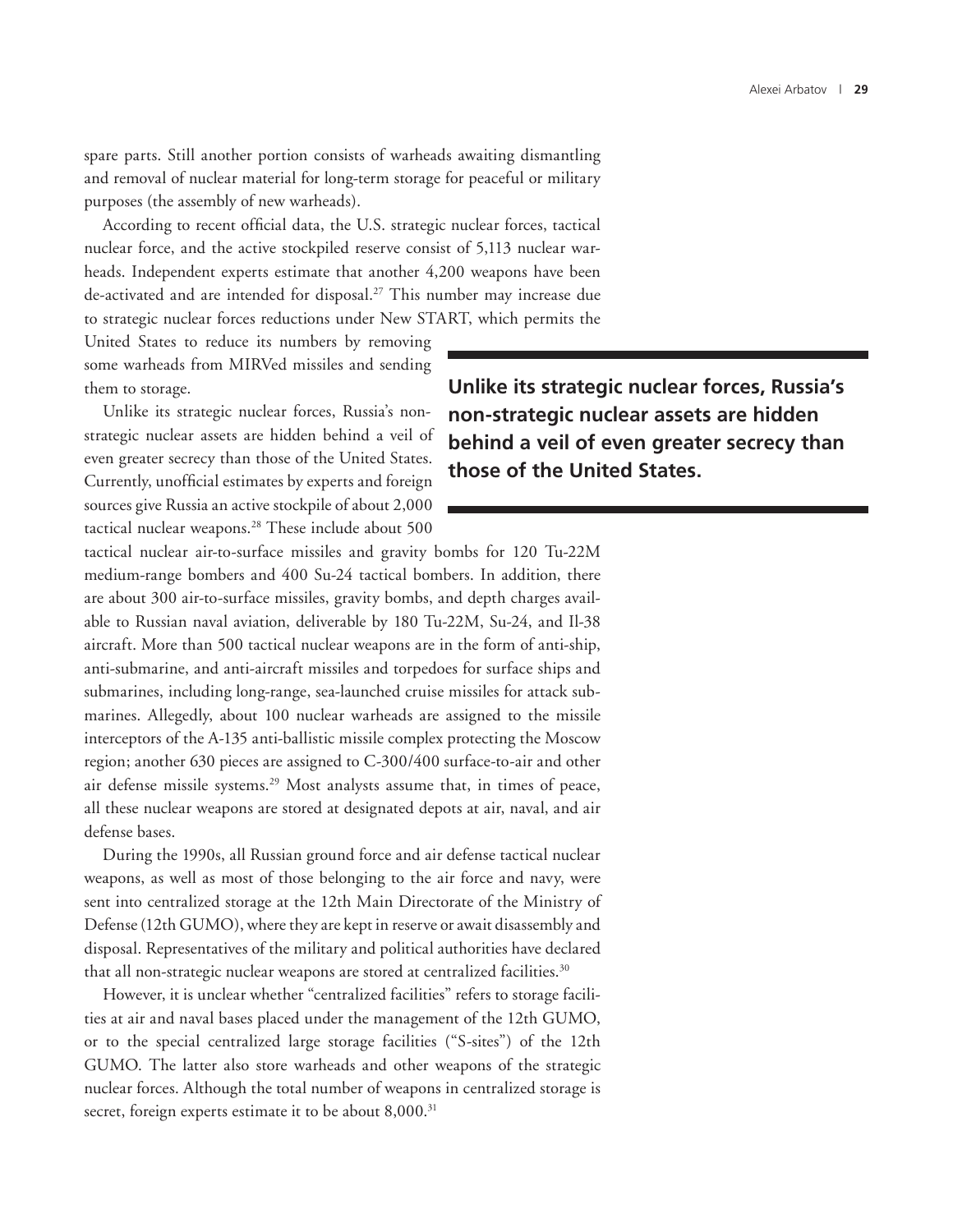Equally questionable is the calculation method used by some independent experts. In particular, experts typically include the 630 warheads assigned to air defense missiles in the total number of tactical nuclear weapons, while Moscow insists that these warheads have been moved to central storage locations.

Russian tactical nuclear weapon systems have been modernized through the deployment of Iskander tactical ground-mobile missiles, which apparently may be equipped with either a nuclear or a conventional warhead. In addition, the new Su-34 fighter-bomber will probably be a dual-use aircraft.

Other nuclear powers shroud information about their non-strategic nuclear assets behind a veil of total secrecy. According to expert estimates, China has about 100–200 such weapons, Israel has 60–200, Pakistan and India have approximately 60 and 50, respectively, and the Democratic People's Republic of Korea has 6–10 weapons.32 These include medium and short-range ballistic and cruise missiles, as well as gravity bombs for use by strike aircraft. Some of these countries regard these weapons as strategic since they can reach their principal opponents or their military bases on foreign soil.

#### **Russian and U.S. strategic priorities**

With the Cold War over, Germany united, the Warsaw Pact dissolved, the Soviet Union collapsed, and Soviet troops withdrawn from Central and Eastern Europe, NATO member-states were freed of the threat of an attack by general purpose forces. This had been the principal threat to Europe for forty years after 1945—the threat that U.S. nuclear deterrence and nuclear guarantees addressed. The deployment of tactical nuclear weapons in Europe and the notion of first-use of these weapons in case of an attack by conventional armed forces and weapons played a key part in the U.S. game plan.

Yet despite the waning of this conventional threat, the United States alone still has approximately 200 tactical nuclear gravity bombs based on the territory of five NATO member-states. In recent years, the United States has withdrawn tactical nuclear weapons from Greece and the United Kingdom. The removal of tactical nuclear weapons from U.S. ships and submarines effectively struck from the list Japan, which houses the U.S. Navy's Seventh Fleet. Thus it should come as no surprise that NATO member-countries have seriously discussed the withdrawal of U.S. tactical nuclear weapons from Europe.

With NATO's expansion east, Warsaw Pact supremacy in general-purpose forces gave way to NATO supremacy over Russia. In this light, it is evident that Russia perceives tactical nuclear weapons primarily as an instrument to neutralize this supremacy. This is why Moscow has not been enthusiastic about negotiations on the subject. In the past, the United States has also tried to avoid the issue in hopes of maintaining its forward-based nuclear forces in Europe.

Second, Russia apparently believes that its advantage in non-strategic nuclear arms compensates for the fact that it is falling behind the United States in strategic weapons—a gap that New START will narrow but not bridge. $^{\rm 33}$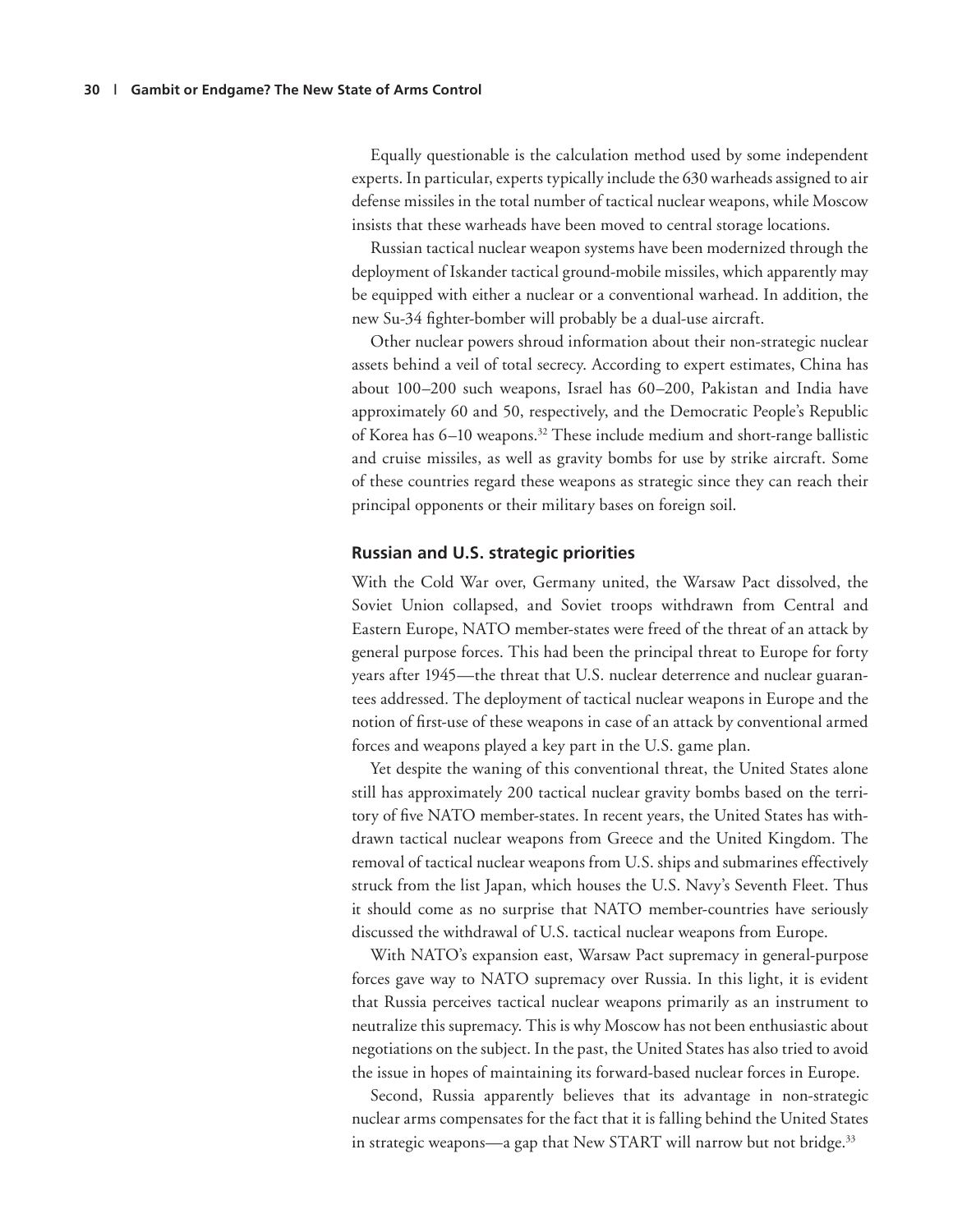Third, Russia regards tactical nuclear weapons as a counterbalance to the nuclear forces of third nuclear states, all of which can reach Russian territory with their weapons. The reduction of strategic nuclear forces in line with U.S.-Russia agreements relatively increases the role of Russia's non-strategic weapons as a deterrent against the nuclear powers in Eurasia.

Fourth, Russian tactical nuclear weapons are a deterrent and a wartime counter to an attack by U.S. long-range precision-guided conventional weapons supported by advanced space information systems (reconnaissance, targeting, navigation, and communications). Russia considers deterrence by such weapons more credible than the threat of strategic nuclear retaliation in response to a conventional weapons strike.

Meanwhile, Russia cannot disregard China, with its increasing military power and a 5,000-kilometer shared border. However, Russia's official papers have sidestepped this issue for reasons of political correctness.

#### **Conditions and options for negotiating tactical nuclear weapons**

Addressing this issue will initially require the parties to revive the Conventional Forces in Europe Treaty in order to reduce and limit conventional forces in Europe. This huge and complex task requires special research and goes far beyond the scope of this paper. Let it suffice for our purposes here to point out that the national and territorial quotas of the Adapted CFE Treaty of 1999 on heavy ground forces armament would remove the possibility of redeploying NATO's superior conventional forces on Russia's borders. This would obviate Russia's need for tactical nuclear weapons.

Besides assorted military problems (that is, the Baltic region, which is not included in treaty limitations), the main obstacle to the revival of the Adapted CFE Treaty is political: Moscow's recognition of the secession of Abkhazia and South Ossetia from Georgia after the August 2008 conflict. However, provided that the parties make some progress in reviving the Adapted CFE Treaty (by restoring its system of transparency, taking unilateral national commitments not to exceed the quotas, and other such moves), it might be possible to move forward with negotiations on tactical nuclear weapons.

According to the New START precedent, no tactical nuclear weapons are currently "operationally deployed," since they are not normally deployed on delivery vehicles in peacetime, but rather are stored at air and naval bases or centralized facilities in Russia and the United States. Hence, the technical and operational characteristics of tactical nuclear weapons will force the parties to elaborate specific counting rules, reduction and limitation provisions, and verification regimes.

As mentioned, tactical nuclear weapons limitations cannot be accomplished solely through reduction of delivery vehicles, launchers, and platforms, since such weapons employ dual-use systems. Reducing tactical weapons would also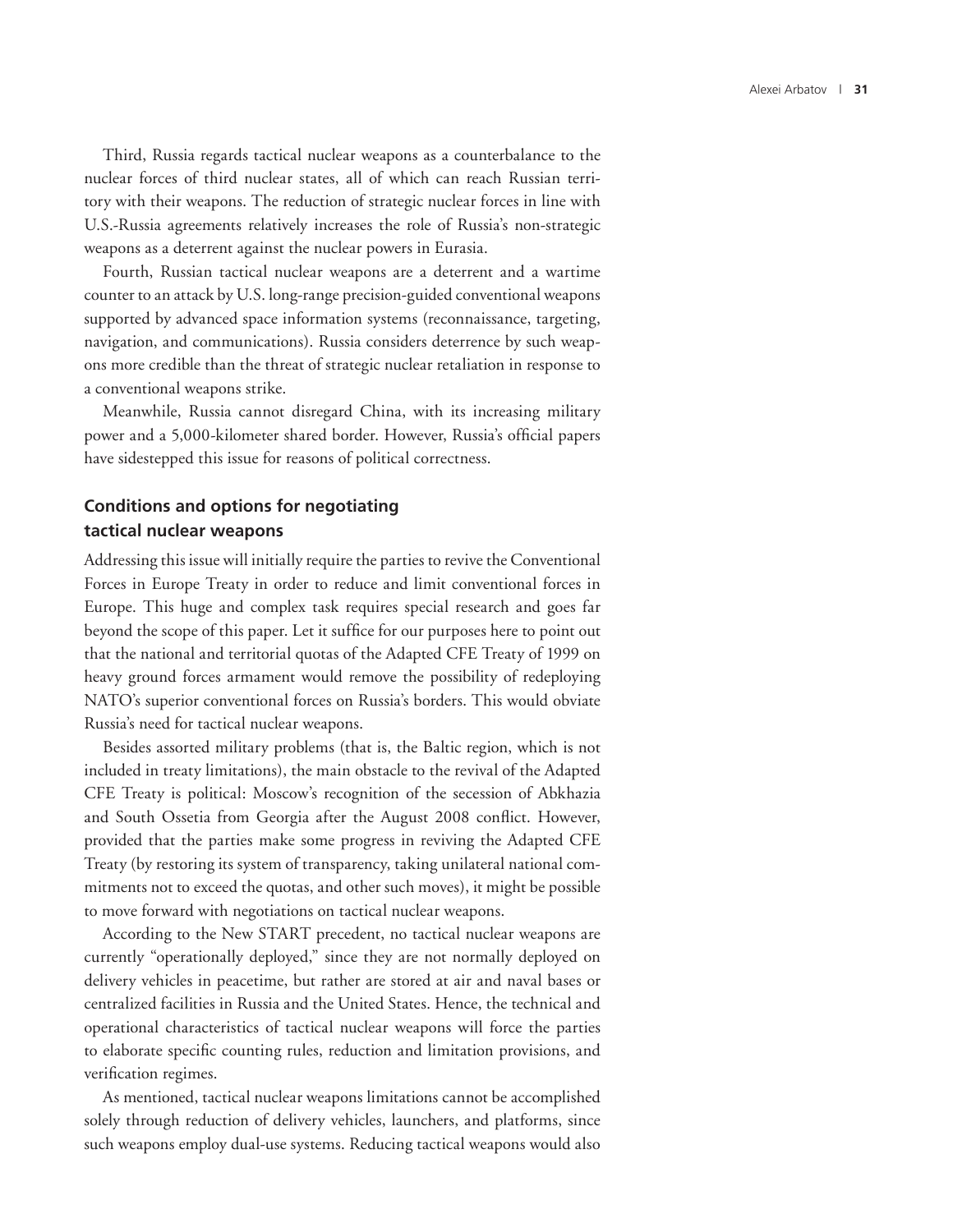require inspection of containers of bombs and warheads at storage facilities, as well as inspection of deployed (and non-deployed) weapons on launchers and delivery vehicles. Getting the parties to agree to such inspections will be particularly tricky, since tactical weapons are often stored with strategic warheads and bombs removed from missiles and bombers under the START treaties and since there are dozens of such sites and many thousands of munitions in containers. This is why the parties will have to focus on storage sites more than actual, deployed weapons.

The first step may be to negotiate a definition of tactical nuclear weapons. For instance, should we count B-61 and B-83 gravity bombs? These were initially designed for both strategic and tactical aircraft.

Using unknown criteria, Western analysts count as "deployed" about 2,000 Russian weapons in storage sites throughout its national territory (including the Asian part), but count only 200 weapons in storage in Europe. This accounting method is not logical, and Russia will not accept it. Moreover, Russia would not be satisfied if the United States counted only 300 weapons on U.S. territory: 200 B-61 bombs and 100 TLAM-N missiles.<sup>34</sup> Some estimates say that the United States produced about 2,000 B-61 bombs altogether. If there really are only 200 of these in Europe and 200 in U.S. storage facilities, where are the rest? If they are among the 4,200 weapons earmarked for elimination, how can the United States convince Russia that they should not be counted in the active stockpile? (Verbal assurances that these weapons have been transferred from the Pentagon to the Department of Energy are not sufficient for Moscow.) The same problem exists for all other tactical nuclear weapons not counted in its active stockpile of 5,113 warheads but in storage elsewhere.

Another example of the problems of ambiguous definition is the many thousands of U.S. conventional Tomahawk SLCMs on four Ohio-class submarines, surface ships, and nuclear attack submarines. Externally, this weapon is indistinguishable from the nuclear TLAM-N missile, so Russia would demand the right to inspect all storage at U.S. naval bases, as well as selectively check launchers on ships and submarines in ports to make sure that the United States lives up to its 2010 Nuclear Posture Review commitment to eliminate such weapons. Of course, these same requirements would apply to Russian air force and naval storage sites and dual-purpose operational launchers and arms.

Thus the next step in resolving this complex issue may be to reach an agreement to relocate all tactical nuclear weapons from forward bases to central storage locations in their national territories (that is, to place them into reserve). Before doing that, the parties would have to exchange information on existing weapons. They could initially start with air force assets and then move on to naval assets.

It doesn't really matter where centralized storage sites are located in the United States and Russia, but it does matter whether they are at or close to airfields, from which they could be quickly and quietly returned to active use.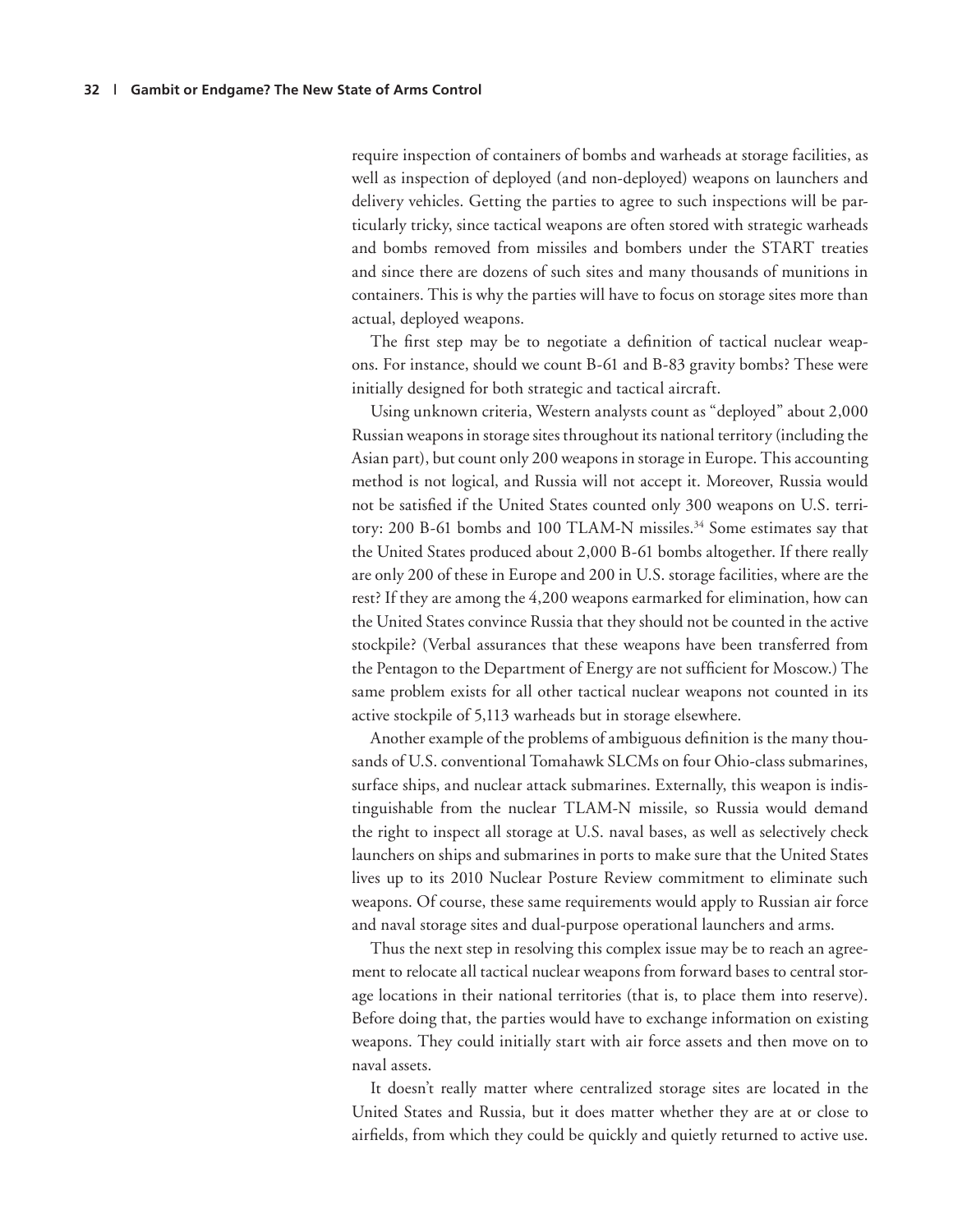From this point of view, NATO's November 2010 proposal to remove Russian tactical nuclear weapons from its European territory to Asia makes no sense. First of all, China and Japan would probably object. Second, if the arms are relocated to storage sites near airfields, they could be returned to Europe in a matter of hours, rather than the weeks that would be required to deploy weapons from centralized "S-type" facilities—actions that should be easily detectable—even if such facilities are located in Russia's European territory.

Given this context, the United States would initially withdraw its 200 air bombs from six storage sites in five European countries, while Russia would send a total of about 500 bombs and air-launched missiles from air bases to central storage locations. The principle of equality would require not only relocating U.S. tactical nuclear weapons to American national territory, but also banning their presence at air bases, naval bases, or in any areas other than specifically designated central storage locations.

It should be a relatively simple matter to verify the complete withdrawal of tactical nuclear weapons from forward bases, as the storage facilities at those locations would be empty. The parties will also have to come to an agreement on short-notice challenge inspections similar to those for strategic arms at air and naval bases in the territories of Russia, the United States, and probably also in the national territories of their allies, where such weapons had been located in the past. Therefore, in practical terms, the potential agreement may be a more complicated and delicate issue for the United States than for Russia.

Relocating tactical nuclear weapons to centralized storage locations would make them less likely to be stolen by terrorists or used without authorization. Theoretically, Russia could return the weapons to service if there were a security threat on its western or eastern borders, and NATO could do likewise. Provided there is reliable verification of storage facilities, neither side would be able to return weapons to service without the other side knowing well in advance. Moreover, according to Pentagon officials and senior Russian military officers, such a step would not cost much, as most tactical nuclear weapons are already in centralized storage in the United States and Russia.

Tactical nuclear weapons can be kept safely in reserve at centralized storage sites until such time as disarmament talks are extended to actual elimination of nuclear warheads and utilization of the resulting nuclear materials for peaceful purposes. From a technical and verification perspective, dismantling and eliminating tactical nuclear weapons pose the same issues as they do for strategic weapons. In the future, if the parties broaden the scope of nuclear disarmament to include the elimination of nuclear warheads, they will probably deal with both tactical and strategic warheads simultaneously.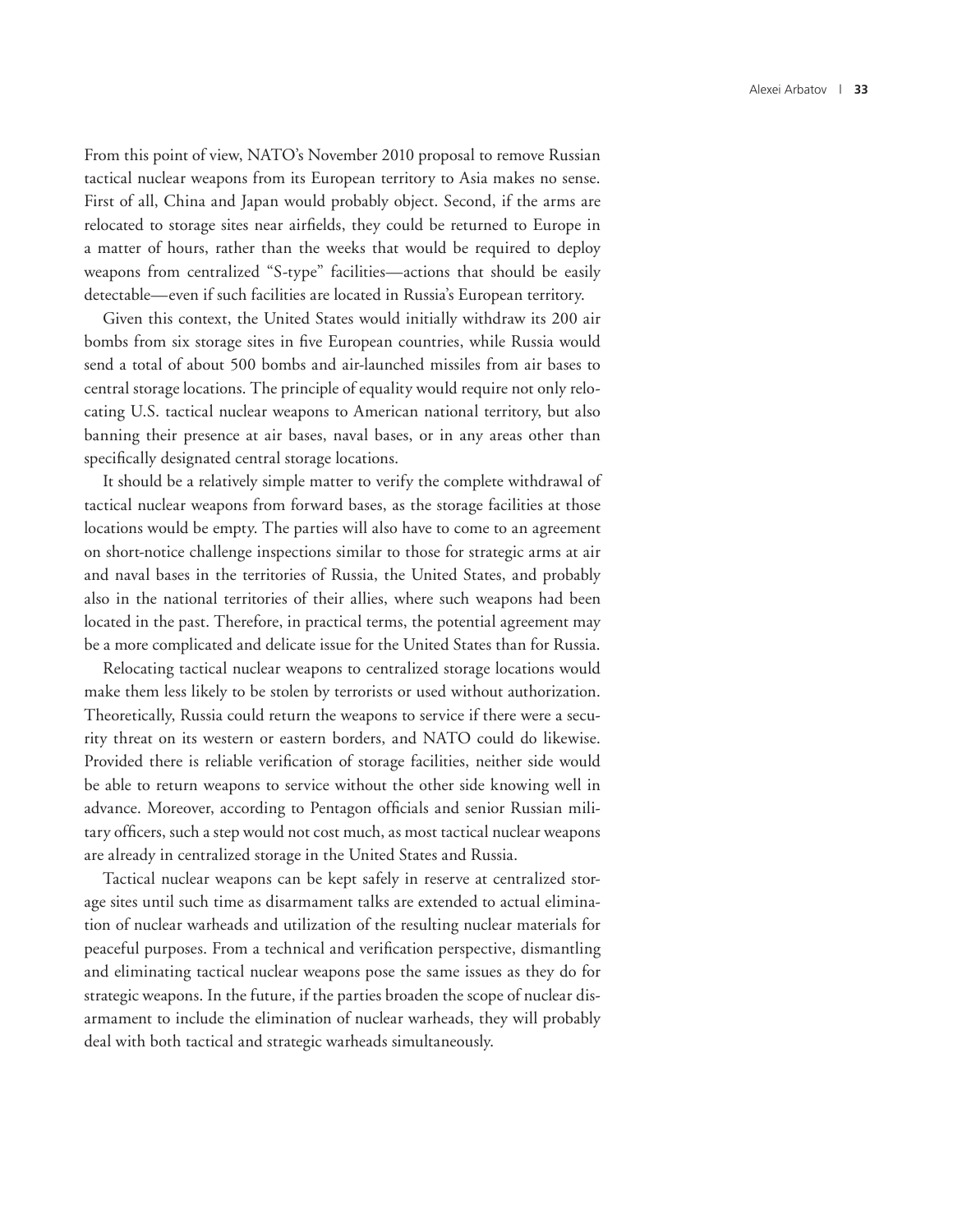## **Conclusion**

There is much more confusion and doubt about the future of strategic arms control and adjacent disarmament issues today than there was in the past. The acrimonious ratification debates over New START in both parliaments cast a dark shadow over the prospects for arms control. Furthermore, over the past decade Russia and the United States have drifted far apart in their

**In both Russia and the United States, Cold War veterans who remember the horrors of living under the constant threat of nuclear conflagration have given way to a new elite who do not appreciate the value of negotiated arms control.**

foreign policy priorities and security perceptions. In both Russia and the United States, Cold War veterans who remember the horrors of living under the constant threat of nuclear conflagration have given way to a new elite who do not appreciate the value of negotiated arms control.

As demonstrated by the 2010 U.S. Nuclear Posture Review and Russian Military Doctrine, nuclear weapons will retain strategic and political salience for the foreseeable future. Thus, there is no consensus within the American or Russian strategic

communities on proceeding with radical cuts below New START's ceilings. At best, the two sides will have to resolve a number of hard military problems before proceeding with the next phase of New START: cooperation on ballistic missile development, dealing with conventional strategic weapons, tactical nuclear arms (and conventional arms control in Europe), and third nuclear weapon and threshold states, among other issues. Hence, strategic arms control faces serious international and domestic obstacles aside from the familiar problems of reaching a compromise on complex technical issues of offensive strategic arms. These obstacles include the need to fix lower ceilings, incorporate boost-glide and orbital systems, and agree on more stringent counting, reduction, and conversion rules, as well as a more intrusive verification regime.

The experience of the past decade has demonstrated that not being enemies is not the same thing as being good friends and partners. In order to achieve real partnership, U.S.-Russian mutual deterrence at relatively high levels of nuclear weapons must be painstakingly managed, stabilized, and downgraded. For Russia nuclear weapons are also a matter of global prestige and compensation for conventional military weaknesses. Strategic arms control, confidence building, verifiable de-alerting, transparency, and predictability regimes provide ways to address Russia's complex interests, as well as those of the United States.

Recognizing and mutually accommodating fundamental interests is the sine qua non for forging a genuine strategic partnership that would extend beyond UN Security Council votes on Iran or transit rights for Afghanistan. This will require substantial and consistent efforts by both sides not just to do away with Cold War legacies, but to come to grips with post–Cold War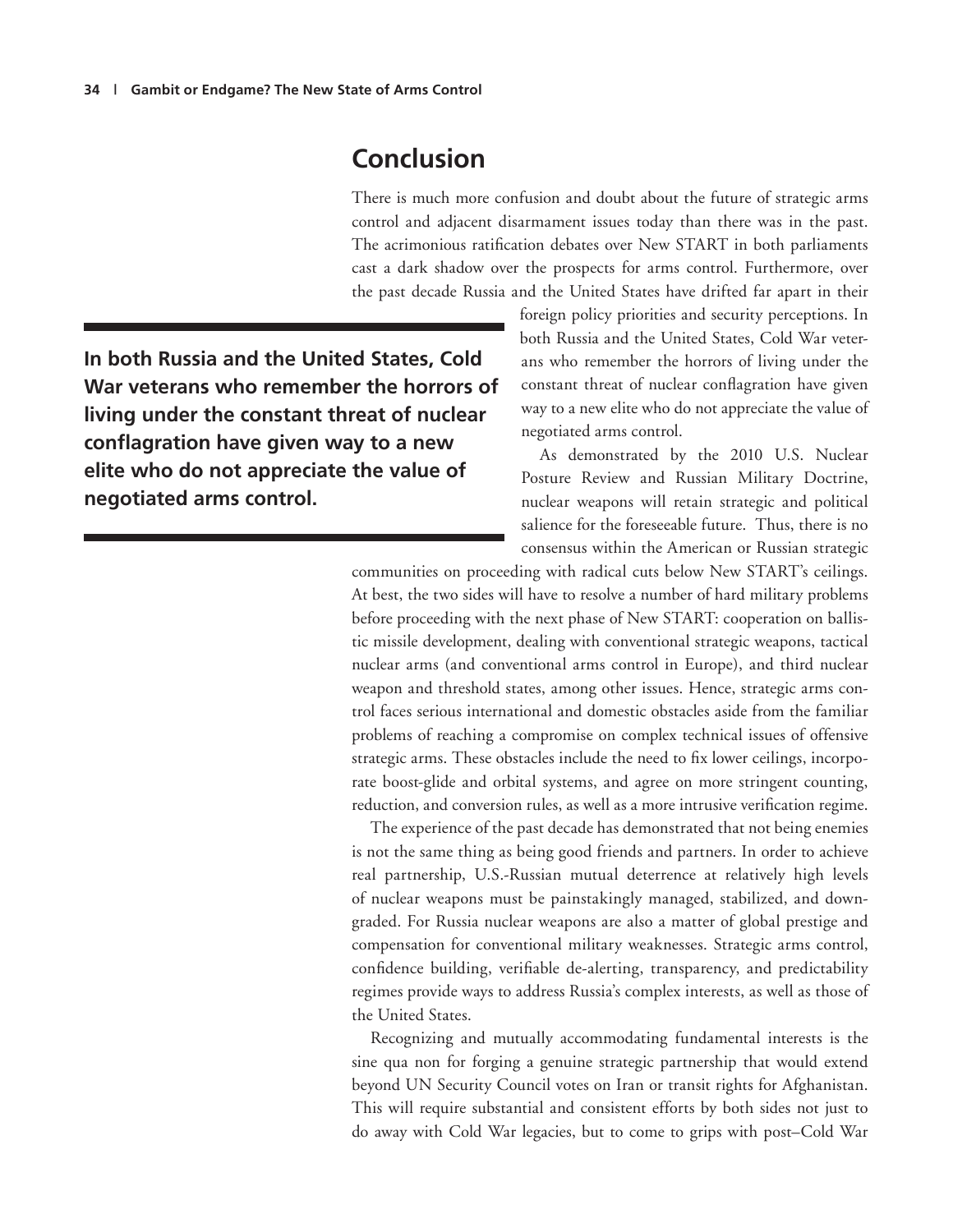misunderstandings and misgivings. Whether the United States and Russia can make this commitment will determine whether history remembers New START as a gambit or a twenty-first century endgame for U.S.-Russian security cooperation.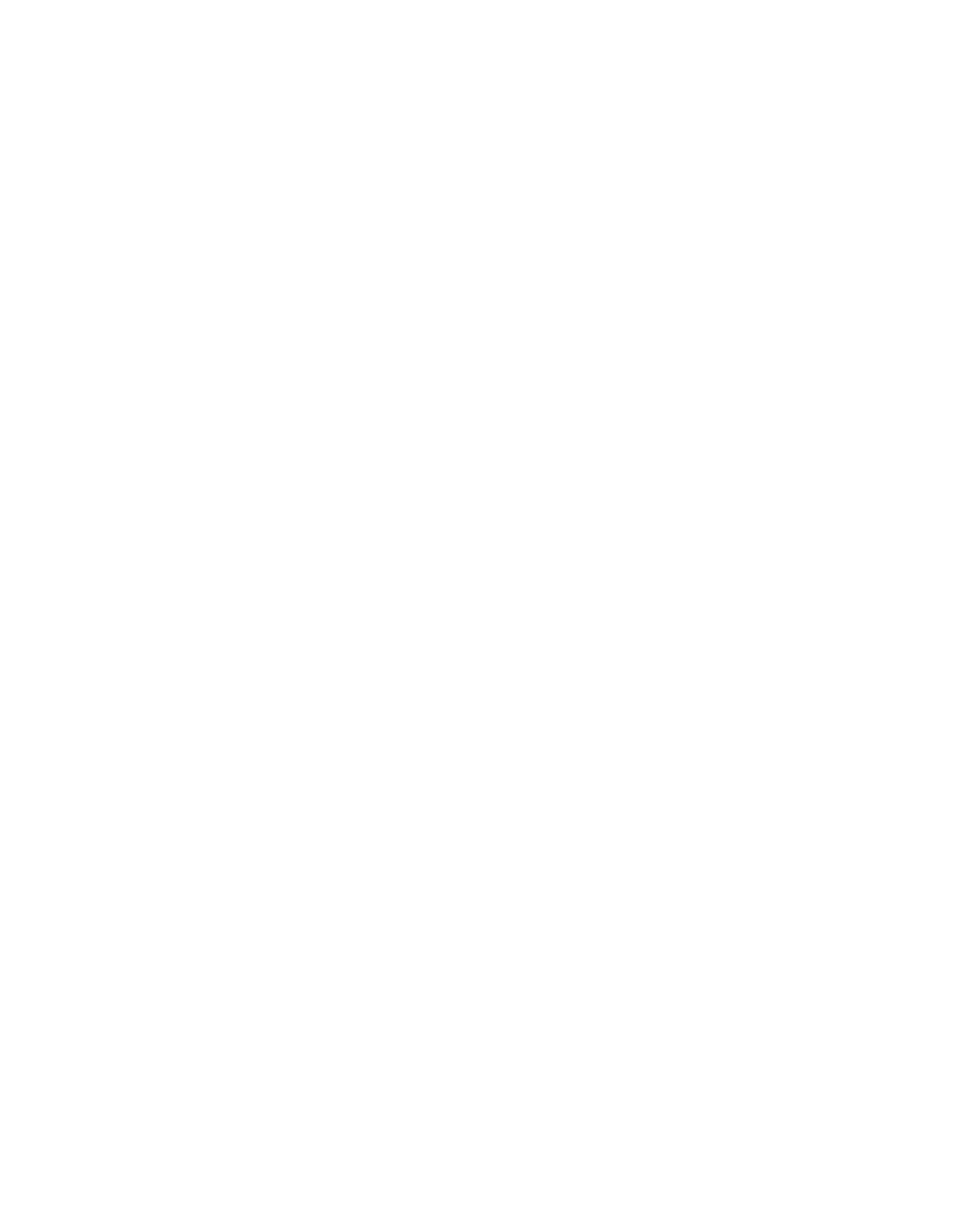#### **Notes**

- 1 George P. Shultz, William J. Perry, Henry A. Kissinger, Sam A. Nunn, "A World Free of Nuclear Weapons," *Wall Street Journal,* January 4, 2007.
- 2 Yevgeny Primakov, Igor Ivanov, Yevgeny Velikhov, and Mikhail Moiseev, "From Nuclear Deterrence to Universal Security," *Izvestia*, October 15, 2010. (Russian text available at www.izvestia.ru/politic/article3147325.)
- 3 "Dmitri Medvedev sent his greetings to guests and delegates at the 2010 Nuclear Non-Proliferation Treaty (NPT) Conference," President of Russia, May 5, 2010, http://eng.kremlin.ru/news/362.
- 4 President of Russia, *Military Doctrine of the Russian Federation,* February 5, 2010, http://news.kremlin.ru/ref\_notes/461 (Russian); available in English at www.sras. org/military\_doctrine\_russian\_federation\_2010.
- 5 Ibid.
- 6 Ibid.
- 7 To understand why a NATO-Russia war inevitably would expand to a two-front conflict consider the following questions: Would the United States permit Russia to relocate air, ground, and naval forces from the Pacific to the Euro-Atlantic region to reinforce its position in the west? Would the United States refrain from attacking Russian strategic forces (including SSBNs), C<sup>3</sup>I (command, control, communications, and intelligence) assets as well as other targets to the east of the Urals? Would the United States let Russia use industrial assets and raw materials from Siberia to help the war effort in Europe? Would the United States let Russia deploy its navy into the open ocean through the choke points of Kamchatka and Okhotsk to attack sea-lanes in the Pacific as well as Alaska, Hawaii, and California? Would Russia wait for a U.S. attack on its vulnerable Far East assets instead of launching a preemptive strike against the U.S. 7th Fleet and its bases in Japan? Would Japan resist the temptation to regain the Kuriles?
- 8 Ministry of Defense of the Russian Federation, *Pertinent Issues of the Development of the Armed Forces of the Russian Federation, Moscow*, Ministry of Defense, 2003, 42.
- 9 U.S. Department of Defense, *Nuclear Posture Review Report, April 2010*, www. defense.gov/npr/docs/2010%20nuclear%20posture%20review%20report.pdf.
- 10 Ibid., VIII.
- 11 Robert S. Norris and Hans M. Kristensen, "U.S. Nuclear Forces, 2010," *Bulletin of the Atomic Scientists*, May/June 2010, www.thebulletin.org/files/066003008.pdf.
- 12 Shannon N. Kile, Vitaly Fedchenko, Hans M. Kristensen, "World Nuclear Forces, 2008," Appendix 8A, in *SIPRI Yearbook 2008: Armaments, Disarmament and*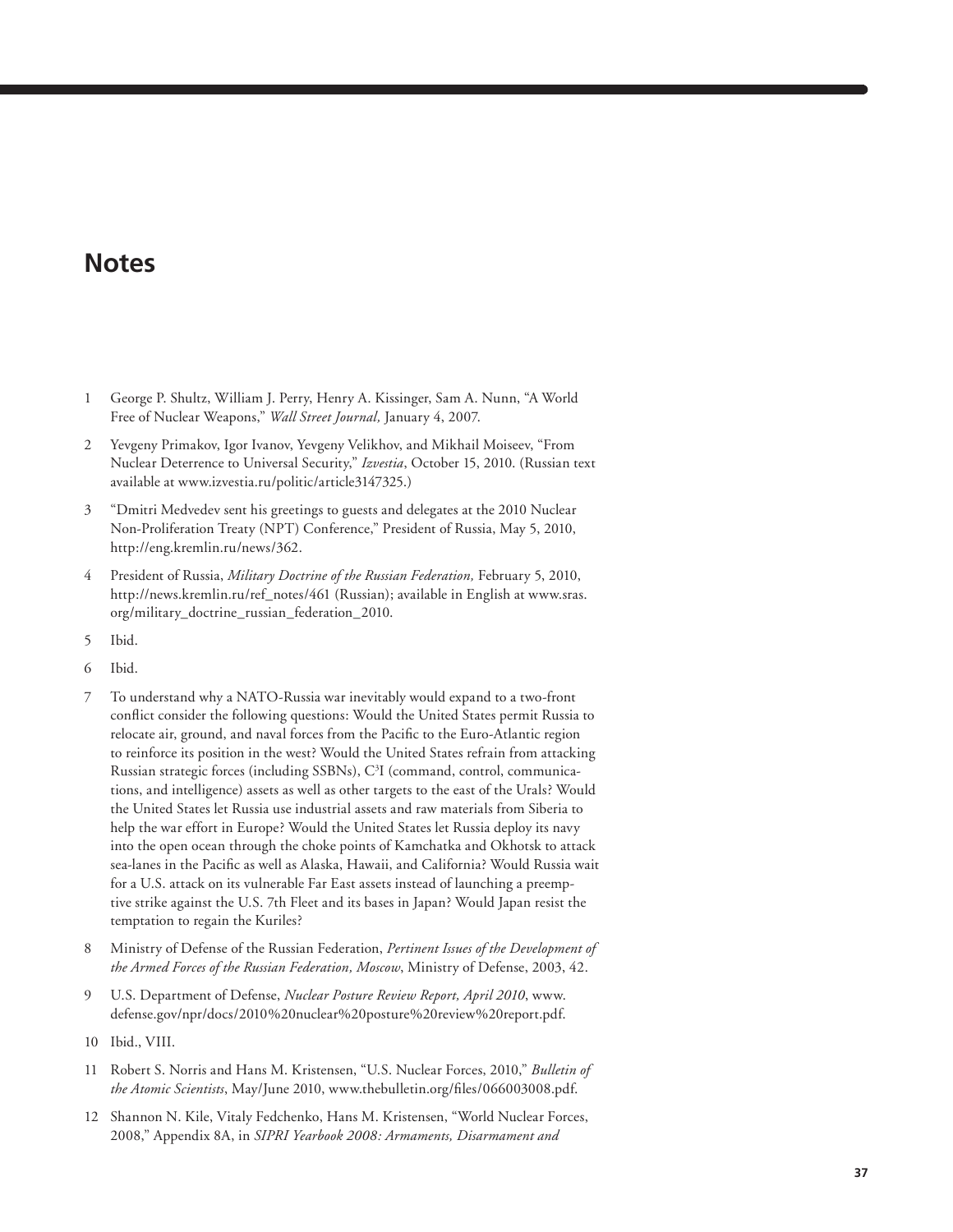*International Security*, edited by Bates Gill (New York: Oxford University Press, 2008) 367–72.

- 13 See Viktor Litovkin, "Missile Twin Struggle," *Independent Military Review* (NVO) February 4, 2011, 3.
- 14 Z. Valshonok, A. Gumenuk, and A. Khramychev, "The New Quality of BMD," *Air-Space Defense* (VKO), no 6 (2010): 60.
- 15 *Military Doctrine of the Russian Federation*.
- 16 Presidential Address to the Federal Assembly of the Russian Federation, November 30, 2010, http://eng.kremlin.ru/news/1384.
- 17 Alexander Khramchikhin, "Diagnosis: National Air Defense in Ruins," Independent Military Review (NVO), no. 6, February 19–25, 2010.
- 18 Arkady Borzov, "It's Time We Stopped Terminological Discussions," *Vozdushno-Kosmicheskaya Oborona*, no. 4, 53 (2010): 16.
- 19 Barry D. Watts, *Six Decades of Guided Munitions and Battle Networks: Progress and Prospects*, Center for Strategic and Budgetary Assessments (March 2007): 20.
- 20 Evgeny Myasnikov, "Counterforce Potential of High-Precision Weapons" in *Nuclear Disarmament: New Technology, Weapons and Treaties,* edited by Alexei Arbatov and Vladimir Dvorkin (Moscow, Carnegie Moscow Center, 2009) 107.
- 21 Yevgeny Miasnikov, "Counterforce Potential of High-Precision Weapons" in Arbatov and Dvorkin (ed.) *Nuclear Disarmament: New Technology, Weapons and Treaties*, 105–28.
- 22 The current plans of the U.S. Navy include the deployment of up to four conventional warheads on each of the 28 *Trident* SLBMs (with each of the 14 submarines equipped to carry 2 SLBMs). The U.S. Air Force is considering the possibility of deploying several tens of *Minuteman II* or *MX* conventional ICBMs. See Anatoly Dyakov and Evgeny Myasnikov, "Prompt Global Strike as Part of the Plans of US Strategic Forces Development," Center for Arms Control, Energy and Environmental Studies at the Moscow Institute of Physics and Technology (September 14, 2007): 9.
- 23 The figure 2,000–3,000 long-range conventional cruise missiles assumes that in addition to four Ohio SSBNs 2 more may be converted for SLCMs (altogether 924), plus 38 B-52H and 67 B-1B bombers with average of 20 ALCMs each (up to 2,100 missiles), and 80 conventional warheads on 20 converted Trident-2 SLBMs (two per each of ten remaining ballistic missile submarines).
- 24 See U.S. Department of Defense, *Nuclear Posture Review Report, April 2010*, x–xi.
- 25 See *SIPRI Yearbook, Armaments, Disarmament and International Security* (Oxford: Oxford University Press, 2008) 367−69.
- 26 See U.S. Department of Defense, *Nuclear Posture Review Report*, xii–xiv.
- 27 See International Commission on Nuclear Non-Proliferation and Disarmament, *Eliminating Nuclear Threats: A Practical Agenda for Global Policymakers*, Gareth Evans and Yoriko Kawaguchi, co-chairs (Canberra, ICNND, 2009) 20.
- 28 See *SIPRI Yearbook, 2008*, 373−75.
- 29 Ibid.
- 30 See Viktor Litovkin, "Security May Only Be Equal," *Nezavisimoe Voennoe Obozrenie,* December 19, 2008, 3; Sergei Ivanov, "Nuclear Disarmament: Is Global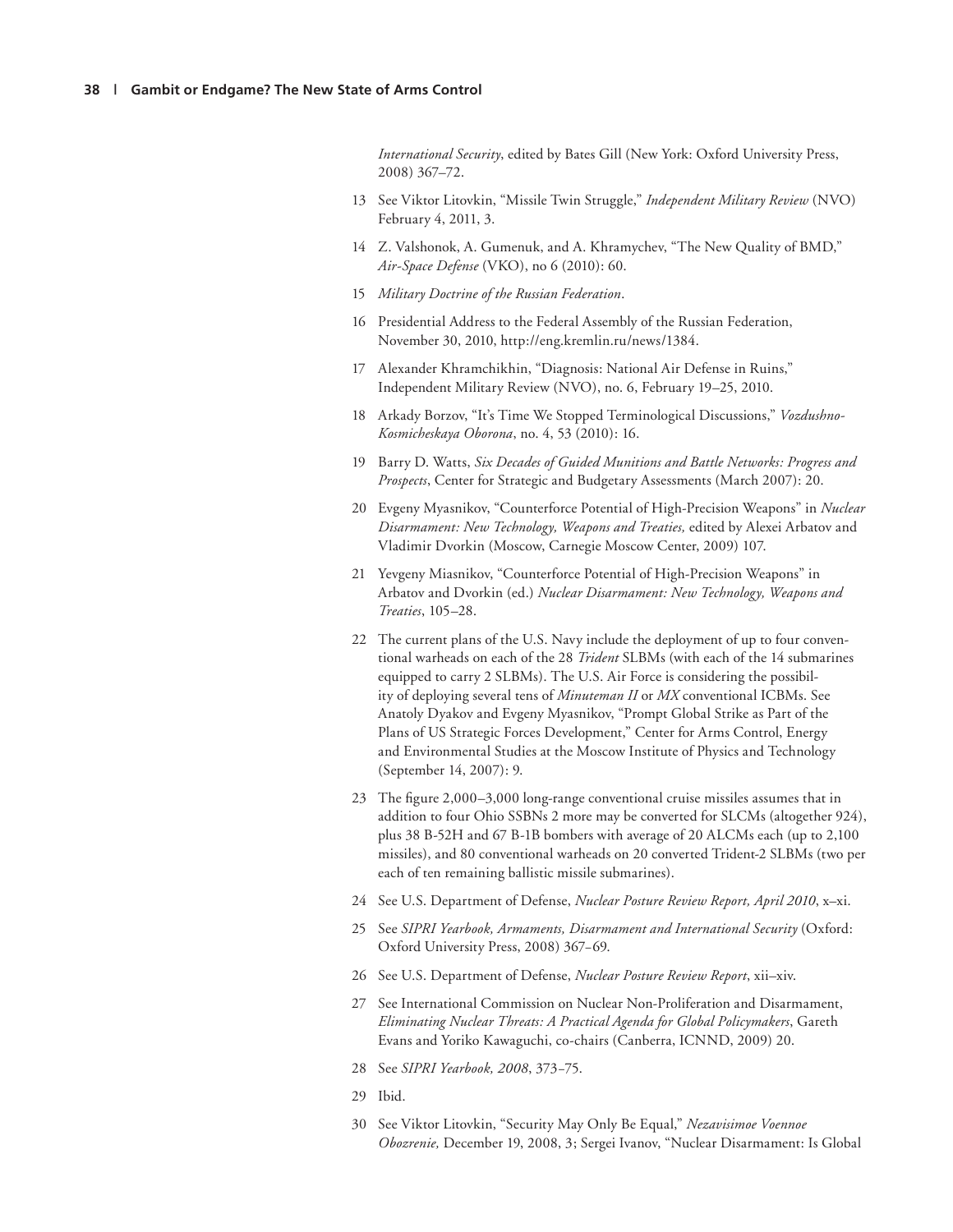Zero Possible?" *Voenno-Promyshlenny Kurier* no. 6, February 17–23, 2010, 3.

- 31 See *Eliminating Nuclear Threats*, 20.
- 32 See Alexander Pikaev, *Index of Collected Works*, 129–59.
- 33 In particular under New START due to its counting rules and dismantling provisions the United States will maintain a huge nuclear warheads up-load capacity (up to 2,000 additional warheads), which Russia will be lacking.
- 34 Norris and Kristensen, "U.S. Nuclear Forces, 2010."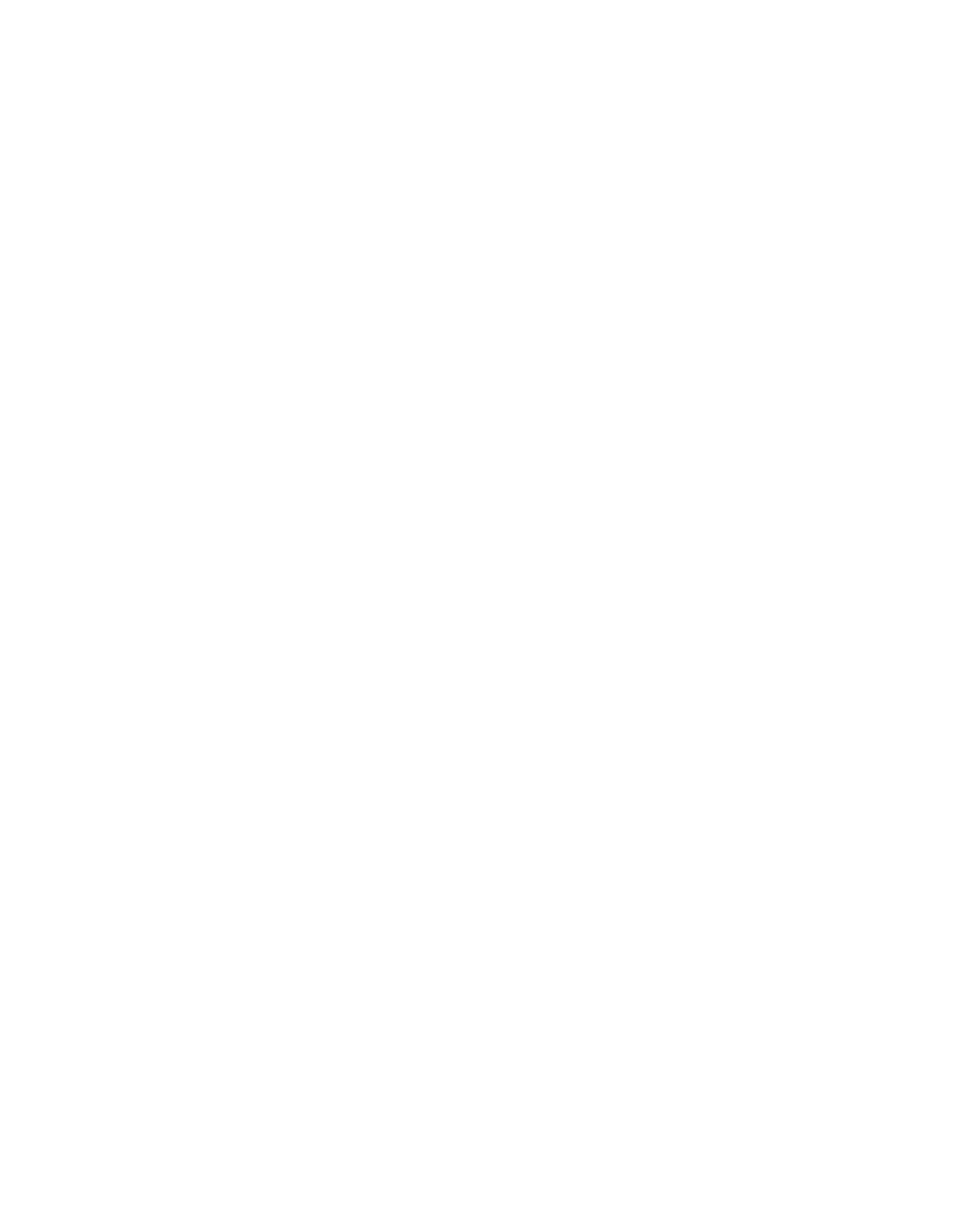## **About the Author**

**Alexei ARBATov** is a senior scholar and chair of the Nonproliferation Program at the Carnegie Moscow Center and head of the Center for International Security at the Institute of World Economy and International Relations at the Russian Academy of Sciences. A former member of the State Duma, Arbatov is the author of a number of books and numerous articles and papers on issues of global security, strategic stability, disarmament, and Russian military reform.